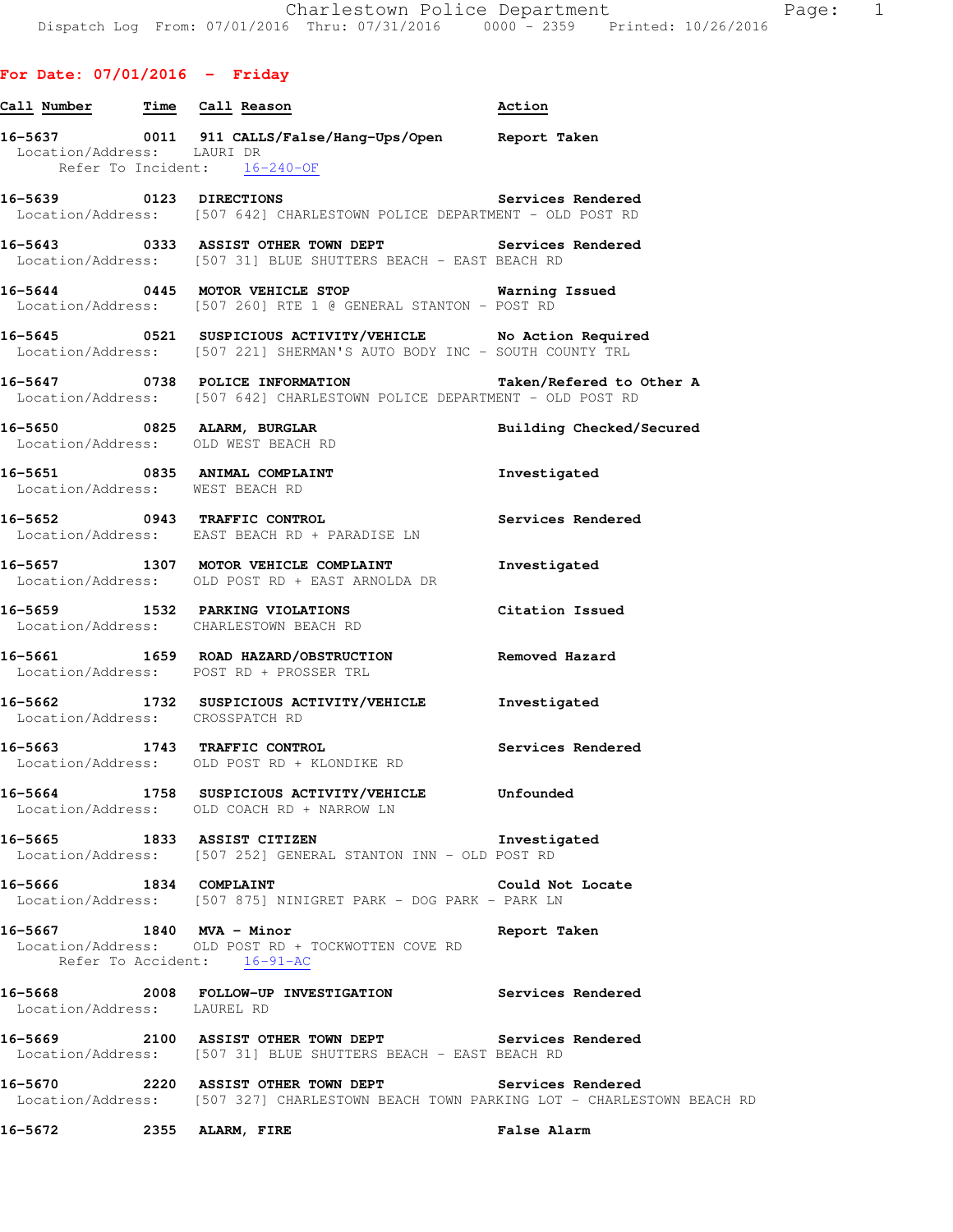Location/Address: ALTON CAROLINA RD

# **For Date: 07/02/2016 - Saturday**

|                                                             | 16-5674 0046 MOTOR VEHICLE STOP<br>Location/Address: [507 815] POST RD + OLD POST RD                                                     | No Action Required       |
|-------------------------------------------------------------|------------------------------------------------------------------------------------------------------------------------------------------|--------------------------|
|                                                             | 16-5675 0047 SUSPICIOUS ACTIVITY/VEHICLE Investigated<br>Location/Address: CHARLESTOWN BEACH RD                                          |                          |
|                                                             | 16-5680 0219 WELL BEING CHECK<br>Location/Address: COLUMBIA HEIGHTS OVAL                                                                 | Services Rendered        |
| 16-5681 0315 TRESPASSING<br>Location/Address: EAST BEACH RD |                                                                                                                                          | Taken to Family/Guardian |
|                                                             | 16-5682 0521 MOTOR VEHICLE STOP<br>Location/Address: POST RD + TAMANACO DR                                                               | <b>Warning Issued</b>    |
|                                                             | 16-5683 0551 MVA - Minor<br>Location/Address: WORDEN'S POND RD                                                                           | Investigated             |
|                                                             | 16-5684 0737 PARKING VIOLATIONS Citation Issued<br>Location/Address: [507 327] CHARLESTOWN BEACH TOWN PARKING LOT - CHARLESTOWN BEACH RD |                          |
|                                                             | 16-5685 0815 MOTOR VEHICLE STOP Citation Issued<br>Location/Address: [507 266] RTE 1 @ WILLOWS - POST RD                                 |                          |
|                                                             | 16-5686 0834 MOTOR VEHICLE STOP Citation Issued<br>Location/Address: [507 266] RTE 1 @ WILLOWS - POST RD                                 |                          |
| Location/Address: EAST BEACH RD                             | 16-5687 0855 POLICE INFORMATION 16-5687 Report Taken<br>Refer To Incident: 16-241-OF                                                     |                          |
|                                                             | 16-5688 0856 TRAFFIC CONTROL Warning Issued<br>Location/Address: [507 31] BLUE SHUTTERS BEACH - EAST BEACH RD                            |                          |
|                                                             | 16-5689 0858 TRAFFIC CONTROL Services Rendered<br>Location/Address: [507 321] CHARLESTOWN BEACH - CHARLESTOWN BEACH RD                   |                          |
|                                                             | 16-5691 0929 DEATH; Sudden/Unexpected Report Taken<br>Location/Address: EDGEWARE ST<br>Refer To Incident: 16-242-OF                      |                          |
|                                                             | 16-5693 1002 MOTOR VEHICLE STOP Citation Issued<br>Location/Address: POST RD + KING'S FACTORY RD                                         |                          |
|                                                             | 16-5695 1026 MOTOR VEHICLE STOP 6 Citation Issued<br>Location/Address: EAST BEACH RD + OVERLOOK DR                                       |                          |
|                                                             | 16-5696 1117 MOTOR VEHICLE COMPLAINT Could Not Locate<br>Location/Address: NARROW LN + MATUNUCK SCHOOLHOUSE RD                           |                          |
|                                                             | 16-5697 1120 BOATING - VESSEL VIOLATION Warning Issued<br>Location/Address: [507 26] CHARLESTOWN BREACHWAY - CHARLESTOWN BEACH RD        |                          |
|                                                             | 16-5698 1142 MOTOR VEHICLE STOP Citation Issued<br>Location/Address: [507 260] RTE 1 @ GENERAL STANTON - POST RD                         |                          |
| Location/Address: WEST BEACH RD                             | 16-5699 1206 TRAFFIC CONTROL                                                                                                             | No Action Required       |
|                                                             | 16-5700 1216 MOTOR VEHICLE STOP<br>Location/Address: OVERLOOK DR + EAST BEACH RD                                                         | Warning Issued           |
| 16-5701 1243 TRESPASSING                                    | Location/Address: ALTON CAROLINA RD                                                                                                      | Investigated             |
|                                                             | 16-5702 1302 MOTOR VEHICLE STOP                                                                                                          | Warning Issued           |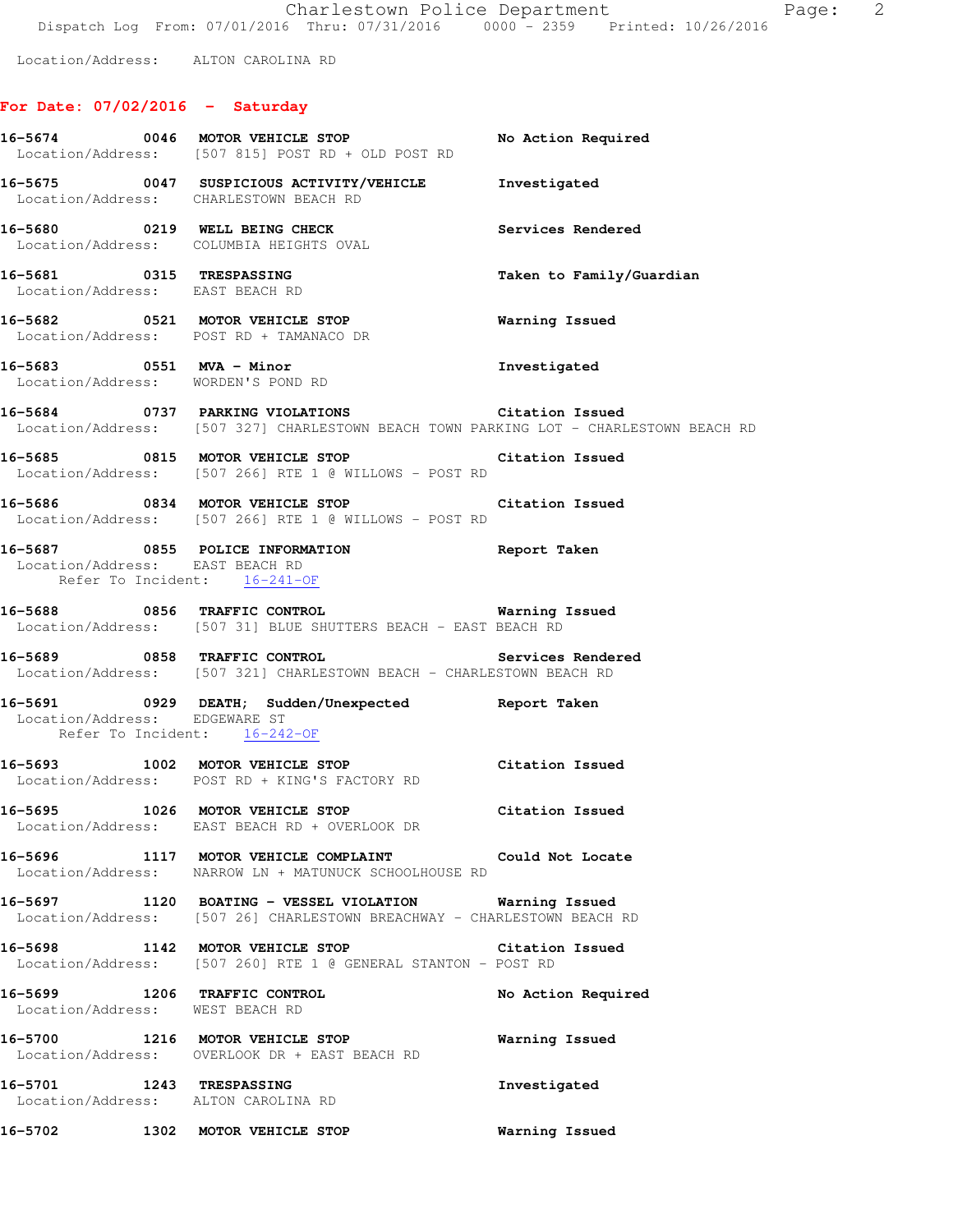|                                                                                                    | Dispatch Log From: 07/01/2016 Thru: 07/31/2016 0000 - 2359 Printed: 10/26/2016                                                                                                                                                                                                                             | Charlestown Police Department<br>Page: 3 |
|----------------------------------------------------------------------------------------------------|------------------------------------------------------------------------------------------------------------------------------------------------------------------------------------------------------------------------------------------------------------------------------------------------------------|------------------------------------------|
|                                                                                                    | Location/Address: POST RD + KING'S FACTORY RD                                                                                                                                                                                                                                                              |                                          |
|                                                                                                    | 16-5703 1305 ALARM, BURGLAR NET STATE BALARM Range and the set of the set of the set of the set of t<br>Location/Address: [507 12] CAROLINA POST OFFICE - ALTON CAROLINA RD                                                                                                                                |                                          |
|                                                                                                    | 16-5704 1341 MOTOR VEHICLE STOP<br>Location/Address: POST RD + KING'S FACTORY RD                                                                                                                                                                                                                           | Warning Issued                           |
|                                                                                                    | 16-5705 1359 MOTOR VEHICLE STOP<br>Location/Address: POST RD + SCHOOLHOUSE POND RD                                                                                                                                                                                                                         | Warning Issued                           |
|                                                                                                    | 16-5706 1433 MOTOR VEHICLE STOP <b>Arrest</b> (s) Made<br>Location/Address: POST RD + SCHOOLHOUSE POND RD<br>Refer To Arrest: 16-79-AR<br>Arrest: BOLTON, DANIELLE G<br>Address: 97 BOWLING LN WESTERLY, RI<br>Age: 37<br>Charges: Driving after denial, suspension or revocation of license - 1st Offense |                                          |
|                                                                                                    | 16-5708 1536 Boating - Assistance                                                                                                                                                                                                                                                                          | Investigated                             |
|                                                                                                    | Vicinity of: [507 240] LAVINS LANDING MARINA INC - SPORTSMAN RD                                                                                                                                                                                                                                            |                                          |
|                                                                                                    | 16-5709 1625 BOATING - VESSEL VIOLATION Warning Issued<br>Location: [507 341] NINIGRET POND - EAST                                                                                                                                                                                                         |                                          |
|                                                                                                    | 16-5711 1708 MOTOR VEHICLE STOP 10 Warning Issued<br>Location/Address: [507 276] RTE 2 @ RICHMOND LINE - SOUTH COUNTY TRL                                                                                                                                                                                  |                                          |
|                                                                                                    | 16-5713 1735 MOTOR VEHICLE COMPLAINT Threstigated<br>Location/Address: [507 291] RTE 216 @ WESTERLY LINE - ROSS HILL RD                                                                                                                                                                                    |                                          |
|                                                                                                    | 16-5715 1853 WELL BEING CHECK<br>Vicinity of: SHANNOCK RD + COLUMBIA HEIGHTS RD                                                                                                                                                                                                                            | Investigated                             |
|                                                                                                    | 16-5717 1919 TRAFFIC CONTROL<br>Location/Address: OLD POST RD + KLONDIKE RD                                                                                                                                                                                                                                | Services Rendered                        |
|                                                                                                    | 16-5719 1952 TRAFFIC CONTROL<br>Location/Address: POST RD + KING'S FACTORY RD                                                                                                                                                                                                                              | Services Rendered                        |
| 16-5720 2013 DISABLED MV                                                                           | Services Rendered<br>Vicinity of: CAROLINA BACK RD + OLD MILL RD                                                                                                                                                                                                                                           |                                          |
| 16–5721                                                                                            | 2048 FIREWORKS/Possession/Use/Other Could Not Locate<br>Location/Address: [507 246] INDIAN CEDAR TRAILOR PARK - FOXTROT DR                                                                                                                                                                                 |                                          |
| 16-5723 2113 BURGLARY (B & E)<br>Location/Address: OLD SHANNOCK RD<br>Refer To Incident: 16-243-OF |                                                                                                                                                                                                                                                                                                            | Investigated                             |
| Location/Address: PASOUISETT TRL                                                                   | 16-5724 2150 FOLLOW-UP INVESTIGATION                                                                                                                                                                                                                                                                       | Investigated                             |
|                                                                                                    | Location/Address: [507 327] CHARLESTOWN BEACH TOWN PARKING LOT - CHARLESTOWN BEACH RD                                                                                                                                                                                                                      | Services Rendered                        |
| Location/Address: CROSSPATCH RD                                                                    | 16-5727 2244 DISTURBANCE/Music/Noise                                                                                                                                                                                                                                                                       | Investigated                             |
| For Date: $07/03/2016$ - Sunday                                                                    |                                                                                                                                                                                                                                                                                                            |                                          |
| 16–5732                                                                                            | 0006 MOTOR VEHICLE COMPLAINT<br>Location/Address: PROSSER TRL + SONQUIPAUG RD                                                                                                                                                                                                                              | Investigated                             |
| 16-5734<br>Location/Address: AUBURN DR                                                             | 0037 FIREWORKS/Possession/Use/Other                                                                                                                                                                                                                                                                        | Unfounded                                |

**16-5735 0051 DISTURBANCE/Music/Noise Services Rendered**  Location/Address: HIGHLAND RD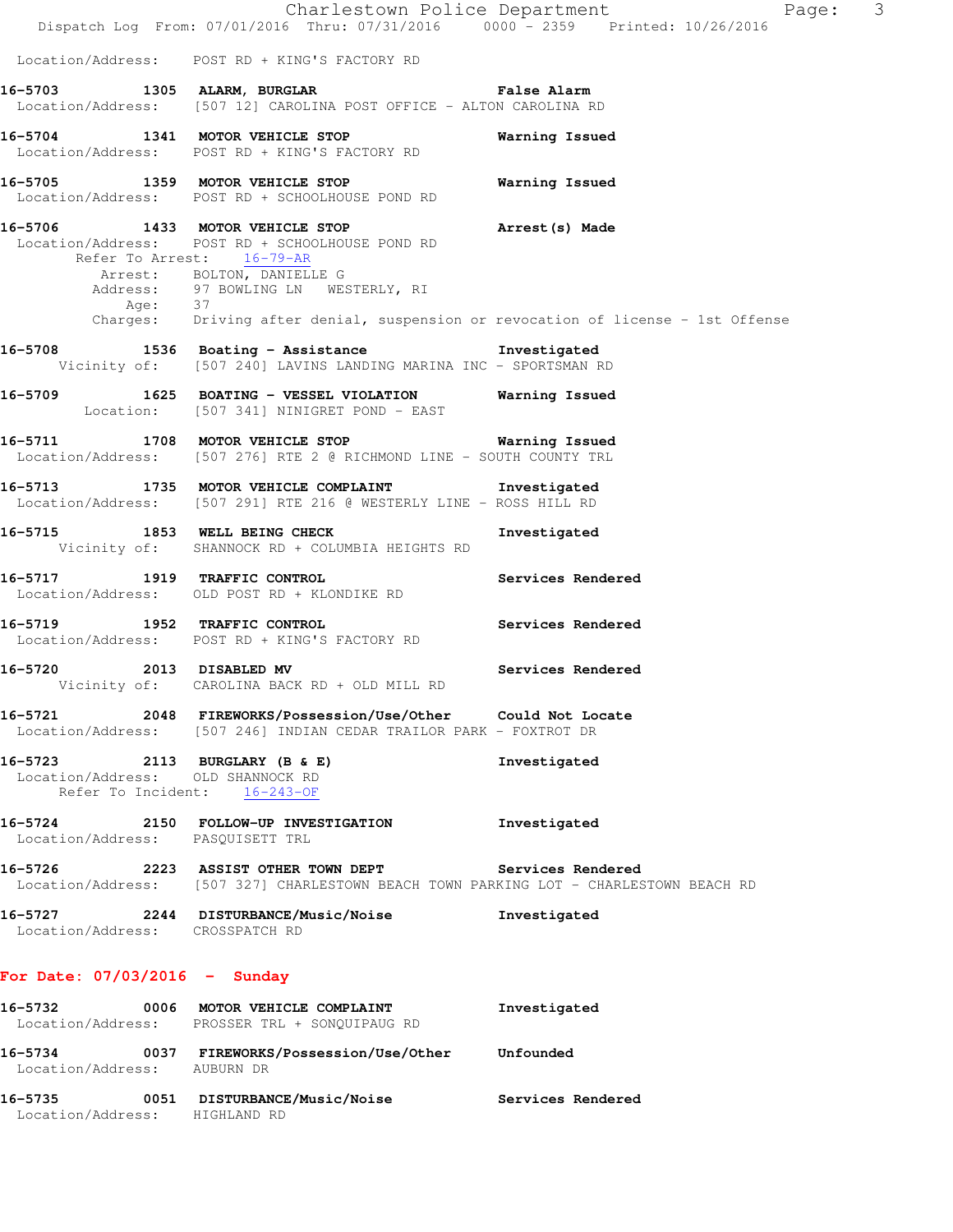**16-5736 0101 ANIMAL COMPLAINT Services Rendered**  Location/Address: KING'S FACTORY RD + PROSSER TRL

**16-5738 0221 SUSPICIOUS ACTIVITY/VEHICLE Investigated**  Location/Address: [507 72] CUMBERLAND FARMS - OLD POST RD

**16-5743 0910 MOTOR VEHICLE STOP Warning Issued**  Location/Address: SUNSET DR + WEST BEACH RD

**16-5744 0917 MOTOR VEHICLE STOP Warning Issued**  Location/Address: [507 261] RTE 1 @ STATE GARAGE - POST RD

**16-5745 0919 TOWN ORDINANCE VIOLATION Warning Issued**  Location/Address: EAST BEACH RD

**16-5747 0943 MOTOR VEHICLE STOP Warning Issued**  Location/Address: [507 269] RTE 1 @ DRIVING RANGE - POST RD

**16-5749 1028 MOTOR VEHICLE STOP Citation Issued**  Location/Address: [507 31] BLUE SHUTTERS BEACH - EAST BEACH RD

**16-5750 1059 MOTOR VEHICLE STOP Citation Issued**  Location/Address: OVERLOOK DR + EAST BEACH RD

**16-5751 1110 MOTOR VEHICLE STOP No Action Required**  Location/Address: EAST BEACH RD + OVERLOOK DR

**16-5752 1136 PARKING VIOLATIONS Citation Issued**  Location/Address: [507 320] QUONOCHONTAUG BREACHWAY - WEST BEACH RD

**16-5754 1228 BOATING - VESSEL VIOLATION Warning Issued**  Location: [507 341] NINIGRET POND - EAST

**16-5755 1253 MOTOR VEHICLE STOP Warning Issued**  Location/Address: POST RD

16-5756 1257 DISABLED MV **No Action Required** Location/Address: [507 270] RTE 1 @ BURLINGAME - POST RD

**16-5757 1259 POLICE INFORMATION Investigated**  Vicinity of: POST RD + TAMANACO DR

**16-5758 1320 POLICE INFORMATION Investigated**  Location/Address: [507 261] RTE 1 @ STATE GARAGE - POST RD

**16-5759 1321 PARKING VIOLATIONS Investigated**  Vicinity of: [507 219] SHELTER COVE MARINA - CHARLESTOWN BEACH RD

**16-5761 1356 MOTOR VEHICLE STOP Warning Issued**  Location/Address: CHARLESTOWN BEACH RD

**16-5762 1357 MOTOR VEHICLE STOP Citation Issued**  Location/Address: [507 266] RTE 1 @ WILLOWS - POST RD

**16-5763 1417 MOTOR VEHICLE STOP Warning Issued**  Location/Address: CHARLESTOWN BEACH RD + CRAIG ST

**16-5764 1419 ALARM, BURGLAR False Alarm**  Location/Address: [507 516] NORTH NIANTIC DR

**16-5765 1444 Boating - Fishing Viol Warning Issued**  Location: [507 341] NINIGRET POND - EAST

**16-5767 1522 BOATING - VESSEL VIOLATION Warning Issued**  Location: [507 341] NINIGRET POND - EAST

**16-5769 1656 DUMPING VIOLATIONS Could Not Locate**  Location/Address: BIRCH RD + RIDGEWOOD RD

**16-5770 1704 MOTOR VEHICLE COMPLAINT Unfounded**  Location/Address: [507 270] RTE 1 @ BURLINGAME - POST RD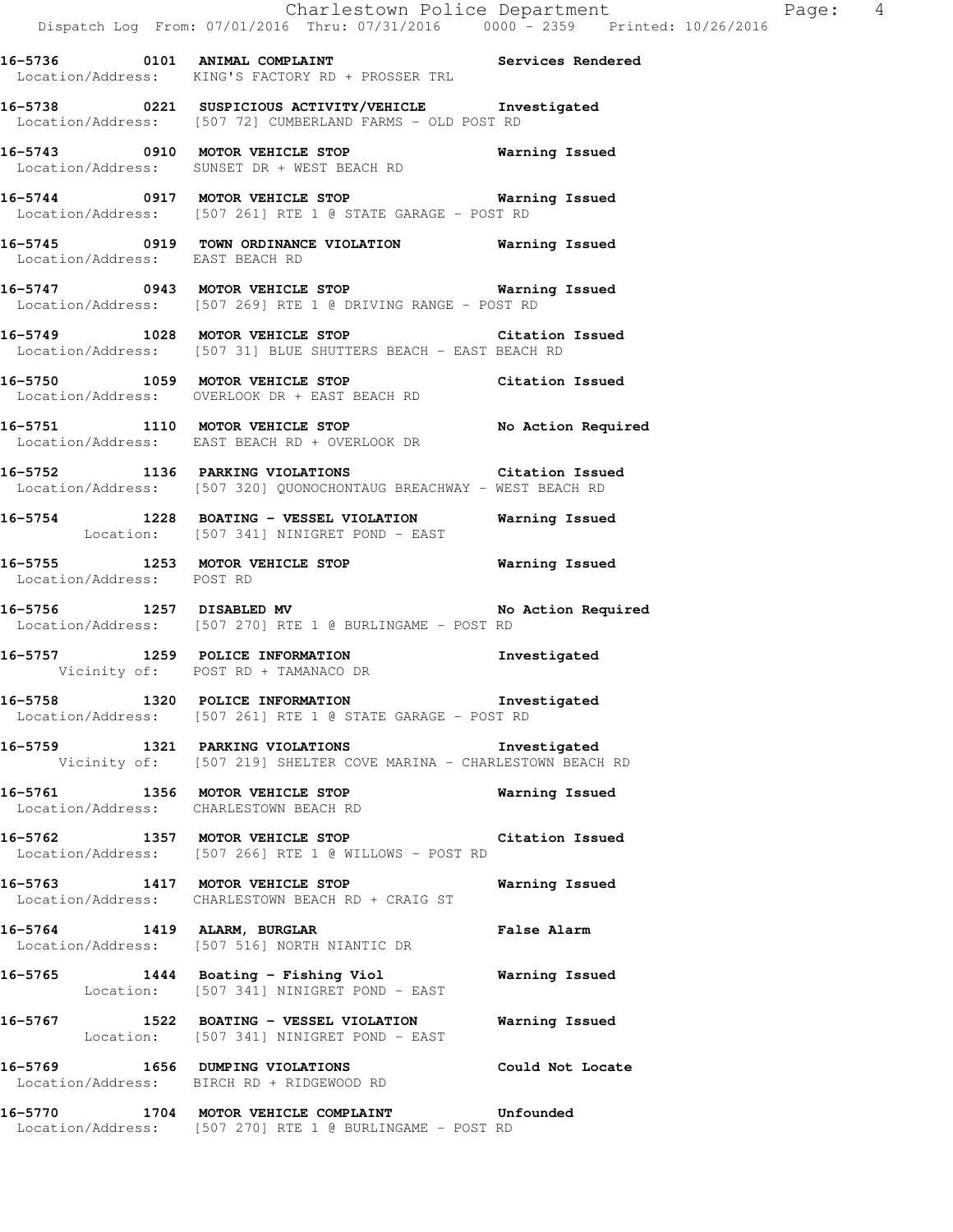| Location/Address: POST RD                                   | 16-5771 1705 WELL BEING CHECK                                                                                                                       | Unfounded                                                                                  |
|-------------------------------------------------------------|-----------------------------------------------------------------------------------------------------------------------------------------------------|--------------------------------------------------------------------------------------------|
|                                                             | 16-5772 1714 TRAFFIC CONTROL<br>Location/Address: RIDGEWOOD RD + BIRCH RD                                                                           | Warning Issued                                                                             |
| Location/Address: RIDGEWOOD RD                              | 16-5773 1747 FOLLOW-UP INVESTIGATION Investigated                                                                                                   |                                                                                            |
|                                                             | 16-5774 1754 TRAFFIC CONTROL<br>Location/Address: RIDGEWOOD RD + BIRCH RD                                                                           | Warning Issued                                                                             |
|                                                             | 16-5775 1800 MOTOR VEHICLE STOP<br>Location/Address: SUNSET DR                                                                                      | Warning Issued                                                                             |
|                                                             | 16-5776 1821 MOTOR VEHICLE STOP<br>Location/Address: KENYON AVE                                                                                     | Warning Issued                                                                             |
| Location/Address: HOWARD DR<br>Refer To Incident: 16-244-OF | 16-5777 1833 OFFICER WANTED                                                                                                                         | Report Taken                                                                               |
|                                                             | 16-5778 1900 OFFICER WANTED Report Taken<br>Location/Address: [507 842] HAPPY ACRES - CHARLESTOWN BEACH RD<br>Refer To Incident: 16-245-OF          |                                                                                            |
| Location/Address: KENNEDY LN                                | 16-5779 1956 FOLLOW-UP INVESTIGATION Investigated                                                                                                   |                                                                                            |
|                                                             | -<br>16-5780 16-5780 2033 ALARM, BURGLAR 16-5780 Building Checked/Secured<br>Location/Address: [507 247] HUNGRY HAVEN RESTAURANT - SOUTH COUNTY TRL |                                                                                            |
|                                                             | 16-5781 2103 ASSIST OTHER POLICE DEPT Services Rendered<br>Location/Address: [507 318] EAST BEACH STATE PARKING LOT - EAST BEACH RD                 |                                                                                            |
|                                                             | 16-5782 2107 SUSPICIOUS ACTIVITY/VEHICLE Building Checked/Secured<br>Location/Address: [507 791] 18 WHITE TAIL CIRCLE - WHITE TAIL CIR              |                                                                                            |
|                                                             | 16-5783 2120 DISTURBANCE/Music/Noise Investigated<br>Location/Address: TOCKWOTTEN COVE RD                                                           |                                                                                            |
|                                                             | 16-5784 2126 ASSIST OTHER POLICE DEPT Services Rendered                                                                                             | Location/Address: [507 21] BURLINGAME STATE PARK - CAMPING AREA - BURLINGAME STATE PARK RD |
|                                                             | 16-5785 2200 ASSIST OTHER TOWN DEPT Services Rendered<br>Location/Address: [507 31] BLUE SHUTTERS BEACH - EAST BEACH RD                             |                                                                                            |
| Location/Address: SEA BREEZE AVE                            | 16-5786 2213 PARKING VIOLATIONS Citation Issued                                                                                                     |                                                                                            |
|                                                             | 16-5788 2231 DISTURBANCE/Music/Noise Investigated<br>Location/Address: [507 64] RATHSKELLER RESTAURANT - OLD COACH RD                               |                                                                                            |
| Location/Address: ROSE CT                                   | 16-5789 2303 SUSPICIOUS ACTIVITY/VEHICLE Investigated                                                                                               |                                                                                            |
|                                                             | 16-5790<br>2358 MOTOR VEHICLE STOP Investigated Location/Address: ALTON CAROLINA RD + CAROLINA BACK RD                                              |                                                                                            |
| For Date: $07/04/2016$ - Monday                             |                                                                                                                                                     |                                                                                            |
|                                                             | 16-5794 0726 TRAFFIC CONTROL<br>Vicinity of: POST RD + WEST BEACH RD                                                                                | Services Rendered                                                                          |
| 16-5795 0845 LARCENY                                        | Location/Address: CHARLESTOWN MORAINE PRESERVE - KING'S FACTORY RD<br>Refer To Incident: 16-246-OF                                                  | Report Taken                                                                               |

**16-5796 0852 COMPLAINT Investigated**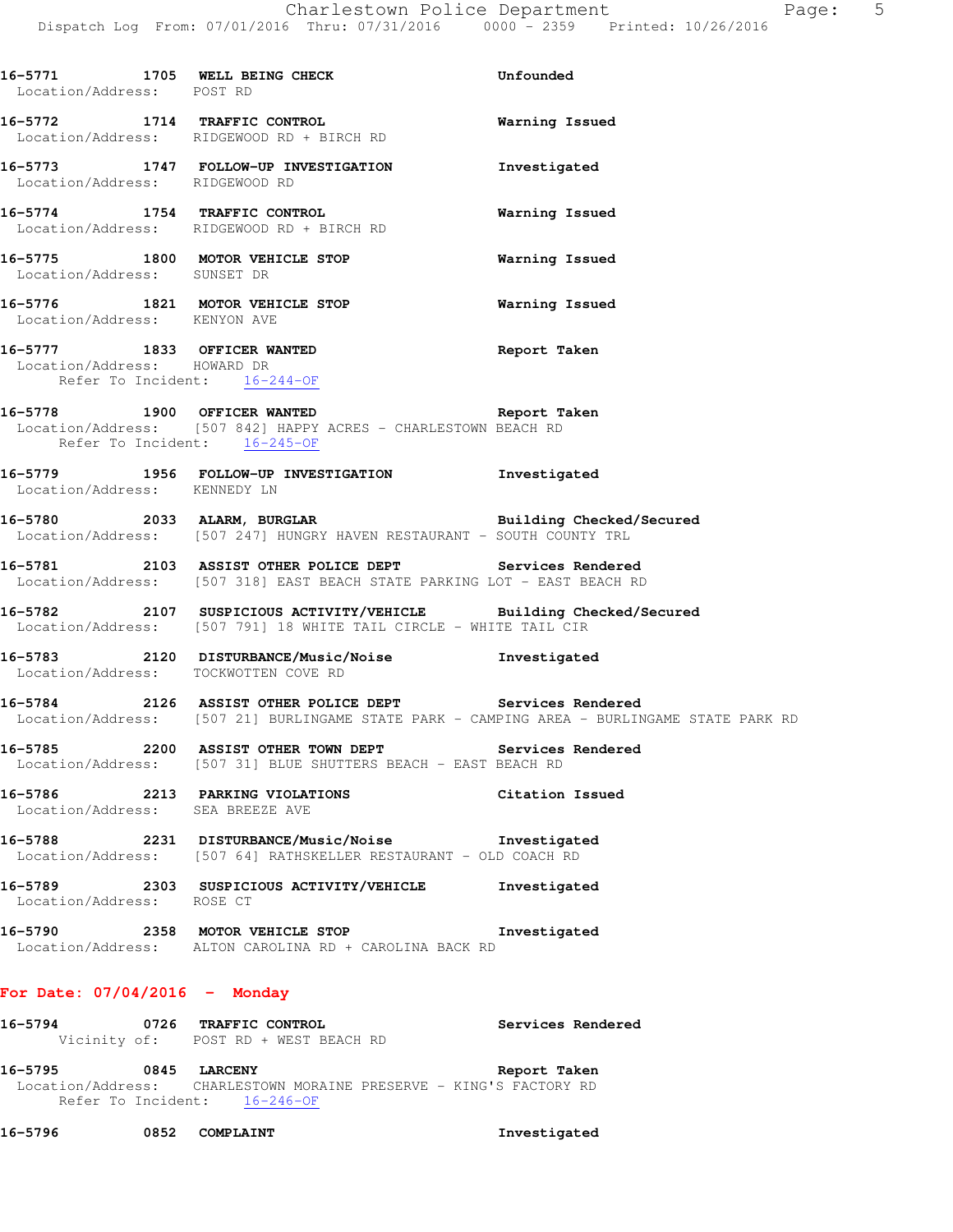Location/Address: [507 318] EAST BEACH STATE PARKING LOT - EAST BEACH RD

**16-5797 0923 BOATING - VESSEL VIOLATION Warning Issued**  Location: TOCKWOTTEN COV

**16-5798 1003 BOATING - VESSEL VIOLATION Warning Issued**  Location/Address: [507 26] CHARLESTOWN BREACHWAY - CHARLESTOWN BEACH RD

**16-5799 1007 SUSPICIOUS ACTIVITY/VEHICLE Could Not Locate**  Location/Address: WEST BEACH RD

**16-5800 1026 MOTOR VEHICLE STOP No Action Required**  Location/Address: [507 215] SAINT ANDREW LUTHERAN CHURCH - EAST BEACH RD

**16-5801 1027 DISABLED MV Services Rendered**  Vicinity of: OYSTER WORKS - OLD POST RD

#### **16-5802 1037 MVA - Minor Report Taken**  Location/Address: CHARLESTOWN BEACH RD + MATUNUCK SCHOOLHOUSE RD Refer To Accident: 16-92-AC

**16-5804 1115 MVA - Minor Could Not Locate**  Location/Address: POST RD + ROSS HILL RD

**16-5805 1126 MOTOR VEHICLE STOP Warning Issued**  Location/Address: WEST BEACH RD + POST RD

**16-5806 1128 BOATING - VESSEL VIOLATION Warning Issued**  Location/Address: [507 320] QUONOCHONTAUG BREACHWAY - WEST BEACH RD

**16-5807 1138 SUSPICIOUS ACTIVITY/VEHICLE Services Rendered**  Location/Address: SANDPIPER LN

**16-5808 1147 COMPLAINT Report Taken**  Location/Address: CASTLE ROCK DR Refer To Incident: 16-247-OF

**16-5809 1201 BOATING - VESSEL VIOLATION Warning Issued**  Location/Address: [507 26] CHARLESTOWN BREACHWAY - CHARLESTOWN BEACH RD

**16-5810 1224 Boating - Assistance Services Rendered**  Location: ARNOLDA

**16-5811 1309 BOATING - VESSEL VIOLATION Warning Issued**  Location: [507 340] NINIGRET POND - WEST FORT NECK

**16-5814 1533 SUSPICIOUS ACTIVITY/VEHICLE Unfounded**  Location/Address: RIDGEWOOD RD

**16-5816 1638 Boating - Assistance Services Rendered**  Location/Address: [507 339] QUONOCHONTAUG POND - WEST BEACH RD

**16-5819 1711 WATER RESCUE Services Rendered**  Location/Address: SONQUIPAUG DOCK SYSTEM - SONQUIPAUG RD Refer To Incident:  $16-248-OF$ 

**16-5820 1729 MOTOR VEHICLE STOP Warning Issued**  Location/Address: CHARLESTOWN BEACH RD

**16-5823 1853 SUSPICIOUS ACTIVITY/VEHICLE Investigated**  Location/Address: [507 642] CHARLESTOWN POLICE DEPARTMENT - OLD POST RD

**16-5825 1930 SUSPICIOUS ACTIVITY/VEHICLE Investigated**  Location/Address: FOXTROT DR

**16-5826 1952 MOTOR VEHICLE STOP Investigated**  Location/Address: [507 357] K&S PIZZA - CAROLINA BACK RD

**16-5827 1958 FIRE, BRUSH Extinquished**  Location/Address: EAST BEACH RD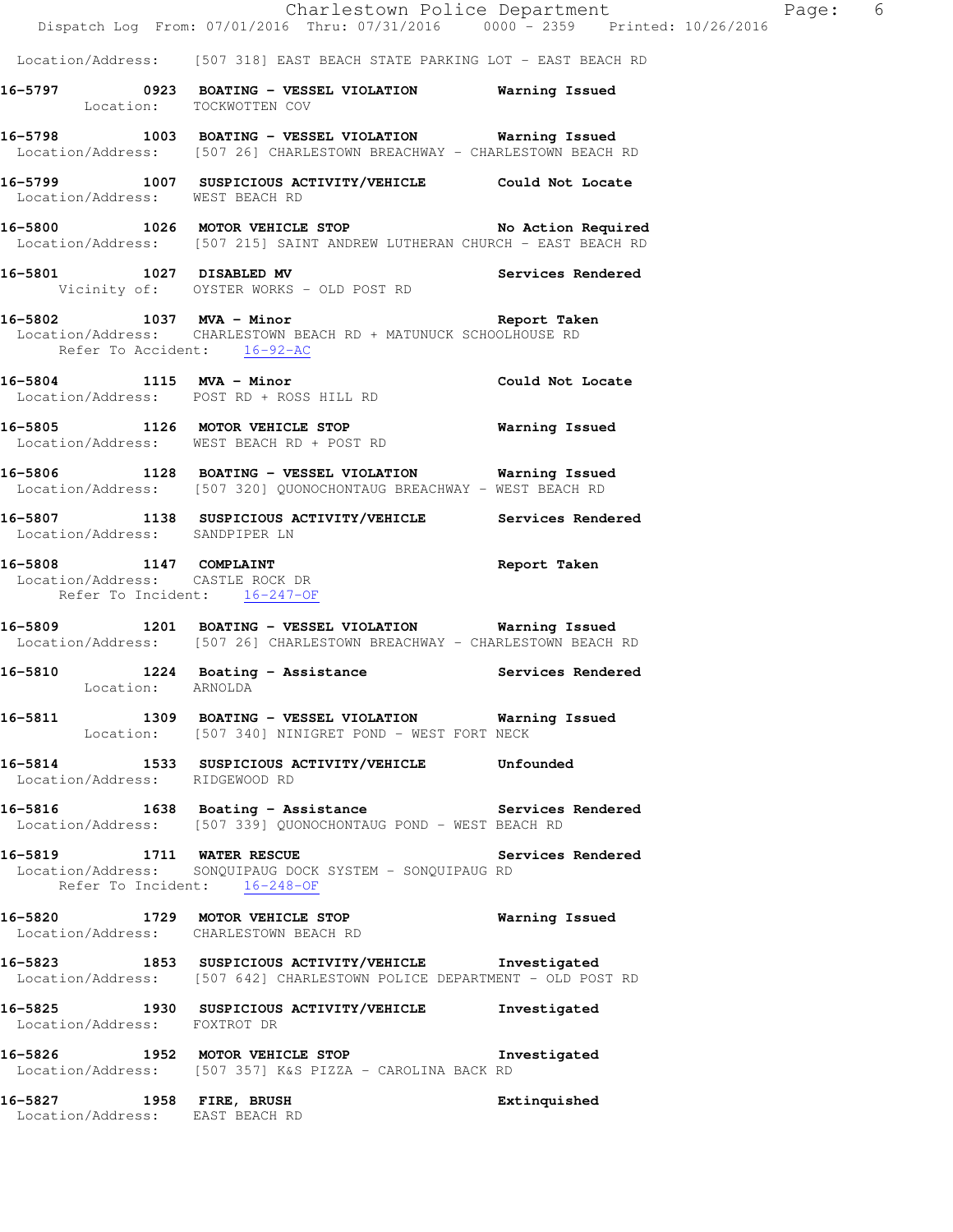|                                                     | Dispatch Log From: 07/01/2016 Thru: 07/31/2016 0000 - 2359 Printed: 10/                                                           |                          |
|-----------------------------------------------------|-----------------------------------------------------------------------------------------------------------------------------------|--------------------------|
|                                                     | 16-5829 2049 FIREWORKS/Possession/Use/Other Unfounded<br>Location/Address: CEDAR SWAMP PATH                                       |                          |
|                                                     | 16-5830 2140 ASSIST OTHER TOWN DEPT Services Rendered<br>Location/Address: [507 49] CHARLESTOWN TOWN BEACH - CHARLESTOWN BEACH RD |                          |
| Location/Address: EAST BEACH RD                     | 16-5831 2142 FIREWORKS/Possession/Use/Other Investigated                                                                          |                          |
|                                                     | 16-5832 2142 ASSIST OTHER TOWN DEPT Services Rendered<br>Location/Address: [507 31] BLUE SHUTTERS BEACH - EAST BEACH RD           |                          |
|                                                     | 16-5833 2203 FIRE, BRUSH<br>Location/Address: EAST CHARLES ST                                                                     | Extinquished             |
|                                                     | 16-5834 2216 FIREWORKS/Possession/Use/Other Could Not Locate<br>Location/Address: KING'S FACTORY RD                               |                          |
|                                                     | 16-5835 2235 ASSIST OTHER POLICE DEPT Threstigated<br>Location/Address: CAROLINA BACK RD                                          |                          |
|                                                     | 16-5836 2253 COMPLAINT<br>Location/Address: [507 642] CHARLESTOWN POLICE DEPARTMENT - OLD POST RD<br>Refer To Incident: 16-249-OF | Investigated             |
| Location/Address: OLD RD                            | 16-5837 2313 FIREWORKS/Possession/Use/Other Could Not Locate                                                                      |                          |
| For Date: $07/05/2016$ - Tuesday                    |                                                                                                                                   |                          |
| Location/Address: COUNTRY DR                        | 16-5840 0015 DISTURBANCE/Music/Noise 1nvestigated                                                                                 |                          |
| Location/Address: LIISA DR                          | 16-5841 0608 WELL BEING CHECK                                                                                                     | Could Not Locate         |
| 16-5842 0653 COMPLAINT<br>Location/Address: POST RD |                                                                                                                                   | Investigated             |
|                                                     | 16-5844 0752 ALARM, BURGLAR<br>Location/Address: PECKHAM HOLLOW RD                                                                | Building Checked/Secured |
|                                                     | 16-5845 0806 WELL BEING CHECK<br>Location/Address: SAND PLAIN RD + OLD SHANNOCK RD                                                | Unfounded                |
|                                                     | 16-5850 0943 ALARM, BURGLAR<br>Location/Address: [507 216] SOUTH SHORE FAMILY PRACTICE - OLD POST RD                              | Building Checked/Secured |
| Location/Address: POST RD                           | 16-5851 1057 TRAFFIC CONTROL                                                                                                      | Services Rendered        |
|                                                     | 16-5852 1103 FIRE, OTHER<br>Location/Address: POST RD + WEST BEACH RD                                                             | Taken/Refered to Other A |
| 16-5854 1233 OFFICER WANTED                         | Location/Address: [507 72] CUMBERLAND FARMS - OLD POST RD                                                                         | Services Rendered        |
| 12 F R                                              | $1000 - 355$ $174 - 400$                                                                                                          |                          |

**16-5856 1259 MVA - W/Injury/Fluid/Hazard Unfounded**  Location/Address: [507 266] RTE 1 @ WILLOWS - POST RD

## **16-5857 1307 ASSIST OTHER POLICE DEPT Services Rendered**  Location/Address: CHARLES AVE

**16-5858 1318 THREATS Investigated**  Location/Address: [507 212] SURFSIDE MOTOR INN - NARROW LN Refer To Incident:  $\frac{16-249-OF}{16}$ 

**16-5859 1445 ANIMAL COMPLAINT Services Rendered**  Location/Address: CROSSPATCH RD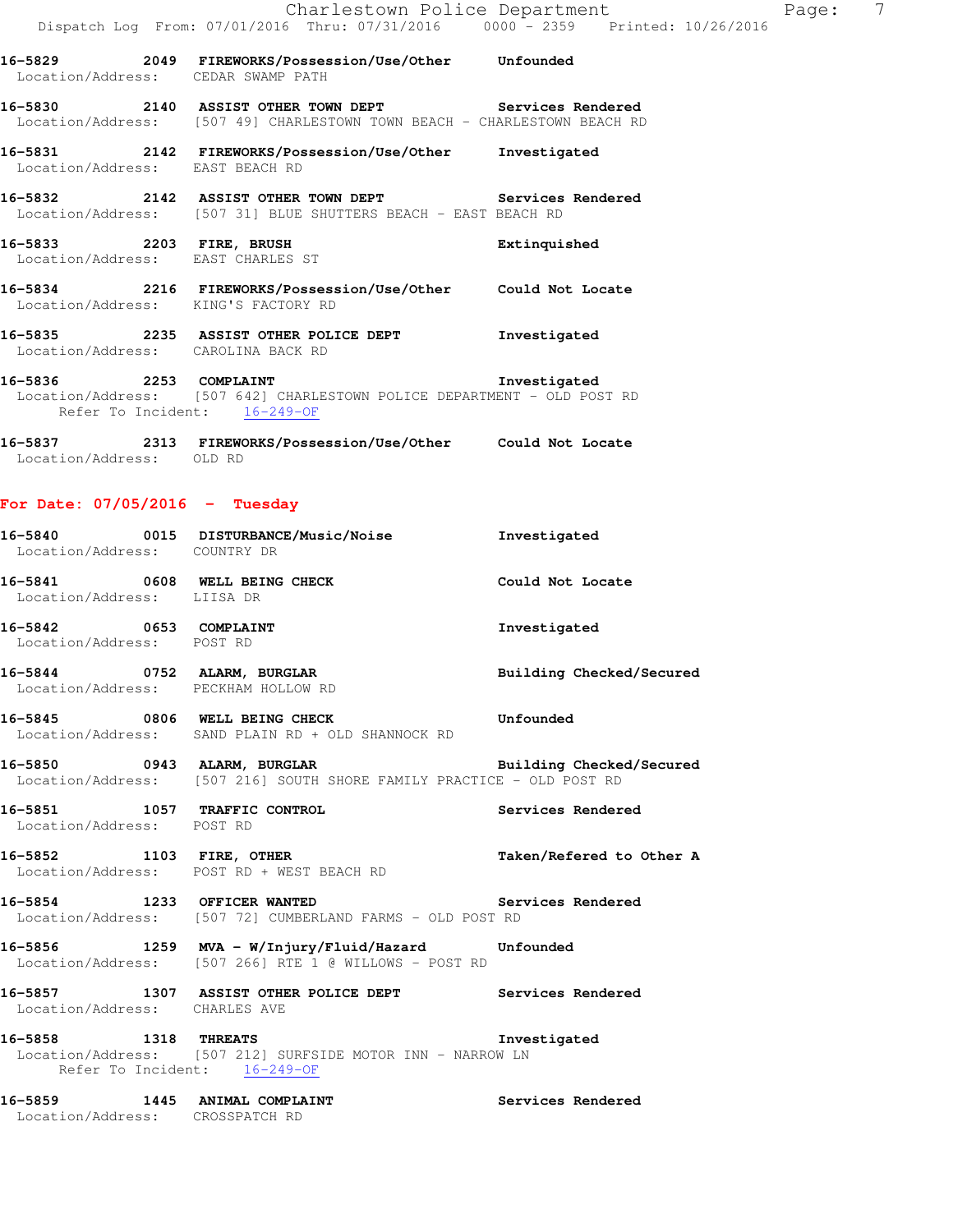|                                                                | 16-5860 1513 ROAD HAZARD/OBSTRUCTION Removed Hazard Location/Address: POST RD + SOUTH COUNTY TRL                                                                                                                                                        |  |
|----------------------------------------------------------------|---------------------------------------------------------------------------------------------------------------------------------------------------------------------------------------------------------------------------------------------------------|--|
| Refer To Arrest: 16-80-AR                                      | 16-5861 1527 SUSPICIOUS ACTIVITY/VEHICLE Arrest (s) Made<br>Location/Address: [507 42] CHURCH OF THE HOLY SPIRIT - OLD POST RD<br>Arrest: KENYON, BRUCE E<br>Address: 10 COREY TRL WYOMING, RI<br>Age: 31<br>Charges: CYBERSTALKING PROHIBITED/DOMESTIC |  |
| Location/Address: CARDINAL LN                                  | 16-5862 1629 SUSPICIOUS ACTIVITY/VEHICLE Investigated                                                                                                                                                                                                   |  |
|                                                                | 16-5863 1637 ANIMAL COMPLAINT 16-5863 Unfounded<br>Location/Address: [507 64] RATHSKELLER RESTAURANT - OLD COACH RD                                                                                                                                     |  |
|                                                                | 16-5864 1733 MOTOR VEHICLE COMPLAINT Unfounded<br>Location/Address: [507 258] RTE 1 @ SOUTH KINGSTOWN LINE - POST RD                                                                                                                                    |  |
|                                                                | 16-5866 1749 ROAD HAZARD/OBSTRUCTION Removed Hazard<br>Location/Address: POST RD + BEND RD                                                                                                                                                              |  |
| Location/Address: GRANDVIEW DR<br>Refer To Incident: 16-251-OF | 16-5868 1908 EMBEZZELMENT/FRAUD/FORGERY Report Taken                                                                                                                                                                                                    |  |
|                                                                | 16-5869 2059 ASSIST OTHER TOWN DEPT Services Rendered<br>Location/Address: [507 31] BLUE SHUTTERS BEACH - EAST BEACH RD                                                                                                                                 |  |
|                                                                | 16-5870 2114 ASSIST OTHER TOWN DEPT Services Rendered<br>Location/Address: [507 327] CHARLESTOWN BEACH TOWN PARKING LOT - CHARLESTOWN BEACH RD                                                                                                          |  |
|                                                                | Location/Address: [507 49] CHARLESTOWN TOWN BEACH - CHARLESTOWN BEACH RD                                                                                                                                                                                |  |
| For Date: $07/06/2016$ - Wednesday                             |                                                                                                                                                                                                                                                         |  |

- **16-5873 0001 MOTOR VEHICLE STOP Warning Issued**  Location/Address: SOUTH COUNTY TRL + BOTKA DR **16-5875 0012 MOTOR VEHICLE STOP Warning Issued**
- Location/Address: SOUTH COUNTY TRL + BOTKA DR **16-5880 0111 MOTOR VEHICLE STOP Warning Issued**  Location/Address: FIORE'S - POST RD
- **16-5884 0330 DISABLED MV Investigated**  Location/Address: POST RD + CASTLE ROCK DR Refer To Incident: 16-252-OF
- **16-5885 0619 MOTOR VEHICLE STOP Warning Issued**  Location/Address: POST RD + CROSS MILLS RD
- **16-5888 1100 ASSIST CITIZEN Services Rendered**  Location/Address: MATUNUCK SCHOOLHOUSE RD
- **16-5889 1134 MVA Minor Report Taken**  Location/Address: RTE - POST RD + EAST BEACH RD Refer To Accident: 16-94-AC
- **16-5892 1145 LARCENY Investigated**  Location/Address: EAST BEACH RD + OVERLOOK DR Refer To Incident: 16-253-OF
- **16-5896 1550 COMPLAINT Could Not Locate**  Location/Address: [507 612] NINIGRET PARK - LITTLE NINI POND REST ROOMS - PARK LN
- 16-5897 **1553** DISABLED MV **16-5897** Services Rendered Location/Address: POST RD + SOUTH COUNTY TRL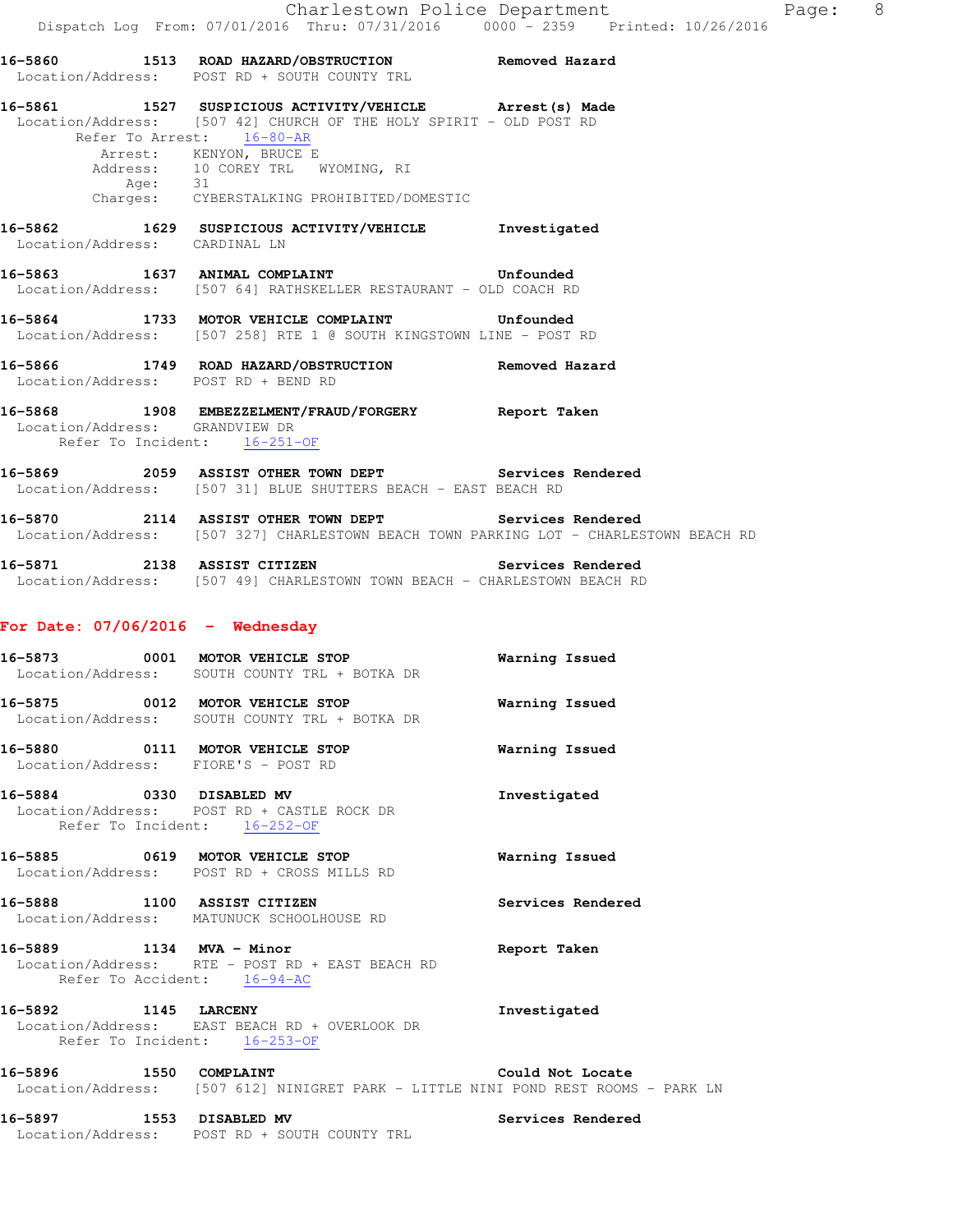|                                   | 16-5899 1625 FOLLOW-UP INVESTIGATION 1nvestigated<br>Location/Address: CHARLESTOWN BEACH RD                                                                                                                                                                                                                     |                       |
|-----------------------------------|-----------------------------------------------------------------------------------------------------------------------------------------------------------------------------------------------------------------------------------------------------------------------------------------------------------------|-----------------------|
|                                   | 16-5901 1709 TRAFFIC CONTROL No Action Required<br>Location/Address: SOUTH COUNTY TRL + SAND PLAIN RD                                                                                                                                                                                                           |                       |
| Location/Address: WEST BEACH RD   | 16-5904 1858 ASSIST OTHER AGENCY Could Not Locate                                                                                                                                                                                                                                                               |                       |
|                                   | 16-5905 1943 MOTOR VEHICLE COMPLAINT Could Not Locate<br>Vicinity of: POST RD + SCHOOLHOUSE POND RD                                                                                                                                                                                                             |                       |
|                                   | 16-5906 2022 TRAFFIC CONTROL<br>Location/Address: SOUTH KINGSTOWN LINE - POST RD                                                                                                                                                                                                                                | Services Rendered     |
| Location/Address: RAILROAD AVE    | 16-5907 2049 SUSPICIOUS ACTIVITY/VEHICLE <b>Investigated</b>                                                                                                                                                                                                                                                    |                       |
|                                   | 16-5908 2054 ASSIST CITIZEN<br>Location/Address: NARROW LN + MOHAWK TRL                                                                                                                                                                                                                                         | Services Rendered     |
|                                   | 16-5909 2055 SUSPICIOUS ACTIVITY/VEHICLE 1nvestigated<br>Location: [507 883] QUONOCHONTAUG EAST BEACH ASSOCIATION (QEBA)                                                                                                                                                                                        |                       |
|                                   | 16-5910 2115 POLICE INFORMATION Taken/Refered to Other A<br>Location/Address: [507 864] STATE OF RHODE ISLAND DOT GARAGE - CROSS MILLS RD                                                                                                                                                                       |                       |
|                                   | 16-5911 2116 ASSIST OTHER TOWN DEPT Services Rendered<br>Location/Address: [507 327] CHARLESTOWN BEACH TOWN PARKING LOT - CHARLESTOWN BEACH RD                                                                                                                                                                  |                       |
|                                   | 16-5913 2208 BURGLARY (B & E)<br>Location/Address: GENERAL STANTON LN<br>Refer To Incident: 16-254-OF                                                                                                                                                                                                           | Report Taken          |
|                                   | 16-5914 2212 BURGLARY (B & E)<br>Location/Address: ALTON CAROLINA RD<br>Refer To Incident: 16-255-OF<br>Refer To Arrest: 16-83-AR<br>Arrest: PERRY, MARQUISHA S<br>Address: 147 BISCUIT CITY RD CHARLESTOWN, RI<br>Age: 23<br>Charges: DOMESTIC-WILLFUL TRESPASS<br>DOMESTIC-VANDALISM/MALICIOUS INJURY TO PROP | Investigated          |
|                                   | 16-5915 2313 MOTOR VEHICLE STOP<br>Location/Address: FIORE'S - POST RD                                                                                                                                                                                                                                          | Warning Issued        |
|                                   | 16-5916 2316 MOTOR VEHICLE STOP<br>Location/Address: CAROLINA BACK RD + SOUTH COUNTY TRL                                                                                                                                                                                                                        | Warning Issued        |
|                                   | 16-5918 2326 MOTOR VEHICLE STOP<br>Location/Address: POST RD + ROSS HILL RD                                                                                                                                                                                                                                     | Warning Issued        |
|                                   | 16-5919 2328 MOTOR VEHICLE STOP<br>Location/Address: POST RD + KING'S FACTORY RD                                                                                                                                                                                                                                | <b>Warning Issued</b> |
| For Date: $07/07/2016$ - Thursday |                                                                                                                                                                                                                                                                                                                 |                       |
|                                   | 16-5925 0018 MOTOR VEHICLE STOP<br>Location/Address: [507 1] CHARLESTOWN TOWN HALL - SOUTH COUNTY TRL<br>Refer To Incident: 16-256-OF                                                                                                                                                                           | Warning Issued        |
|                                   | 16-5926 0033 MOTOR VEHICLE STOP<br>Location/Address: POST RD + PROSSER TRL                                                                                                                                                                                                                                      | Citation Issued       |

**16-5928 0114 LARCENY Investigated**  Location/Address: [507 21] BURLINGAME STATE PARK - CAMPING AREA - BURLINGAME STATE PARK RD

**16-5931 0554 MOTOR VEHICLE STOP Warning Issued**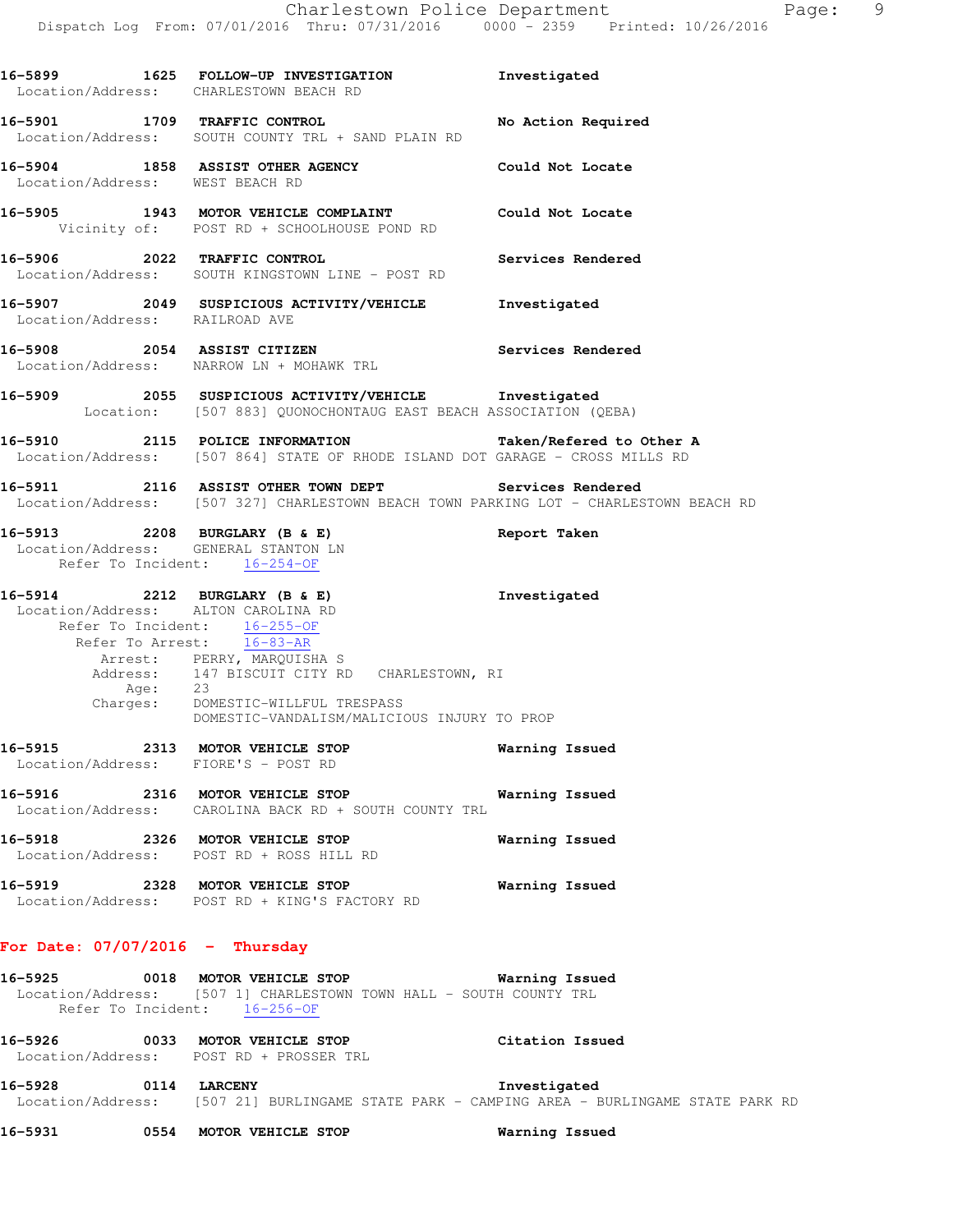|                                                         | Dispatch Log From: 07/01/2016 Thru: 07/31/2016 0000 - 2359 Printed: 10/26/2016                                                                                                                                                              | Charlestown Police Department | Page: 10 |
|---------------------------------------------------------|---------------------------------------------------------------------------------------------------------------------------------------------------------------------------------------------------------------------------------------------|-------------------------------|----------|
|                                                         | Location/Address: TAMANACO DR + LIISA DR                                                                                                                                                                                                    |                               |          |
| Location/Address: BURDICKVILLE RD                       | 16-5932 0640 SUSPICIOUS ACTIVITY/VEHICLE Investigated                                                                                                                                                                                       |                               |          |
| Location/Address: CASTLE ROCK DR                        | 16-5933 0658 SUSPICIOUS ACTIVITY/VEHICLE Investigated                                                                                                                                                                                       |                               |          |
| Location/Address: POST RD + NARROW LN                   | 16-5934 0947 MOTOR VEHICLE COMPLAINT Could Not Locate                                                                                                                                                                                       |                               |          |
|                                                         | 16-5936 0954 POLICE INFORMATION 1nvestigated<br>Location/Address: [507 642] CHARLESTOWN POLICE DEPARTMENT - OLD POST RD                                                                                                                     |                               |          |
| 16-5937 1037 TRAFFIC CONTROL                            | Location/Address: EAST BEACH RD + PARADISE LN                                                                                                                                                                                               | No Action Required            |          |
| Location/Address: BUDDINGTON RD                         | 16-5938 1042 WELL BEING CHECK                                                                                                                                                                                                               | No Action Required            |          |
|                                                         | 16-5940 1113 POLICE INFORMATION Investigated<br>Location/Address: [507 642] CHARLESTOWN POLICE DEPARTMENT - OLD POST RD                                                                                                                     |                               |          |
|                                                         | 16-5942 1147 MOTOR VEHICLE STOP 6 Warning Issued<br>Location/Address: [507 261] RTE 1 @ STATE GARAGE - POST RD                                                                                                                              |                               |          |
| Refer To Accident: 16-95-AC                             | 16-5944 1525 MVA - W/Injury/Fluid/Hazard Transported to Hospital<br>Location/Address: BUCKEYE BROOK RD + STILL WATER RD                                                                                                                     |                               |          |
|                                                         | 16-5945 1538 Boating - Assistance Manuel Investigated<br>Location/Address: [507 26] CHARLESTOWN BREACHWAY - CHARLESTOWN BEACH RD                                                                                                            |                               |          |
| 16-5946 1600 WARRANT ARREST                             | Arrest (s) Made<br>Location/Address: [507 642] CHARLESTOWN POLICE DEPARTMENT - OLD POST RD<br>Refer To Arrest: 16-81-AR<br>Arrest: JUDGE, ZACHARY<br>Address: 8 MAPLEWOOD DR CUMBERLAND, RI<br>Age: 20<br>Charges: CYBERSTALKING PROHIBITED |                               |          |
| 16-5947                                                 | 1614 DUMPING VIOLATIONS<br>Vicinity of: NINIGRET AVE + KENYON AVE                                                                                                                                                                           | Investigated                  |          |
| 16-5948 1619 HOUSE CHECK<br>Location/Address: THOMAS ST |                                                                                                                                                                                                                                             | Building Checked/Secured      |          |
|                                                         | 16-5949 1632 MOTOR VEHICLE COMPLAINT No Action Required<br>Location/Address: [507 276] RTE 2 @ RICHMOND LINE - SOUTH COUNTY TRL                                                                                                             |                               |          |
|                                                         | 16-5950 1701 SUSPICIOUS ACTIVITY/VEHICLE Could Not Locate<br>Location/Address: BURLINGAME STATE PARK - KLONDIKE RD                                                                                                                          |                               |          |
|                                                         | 16-5951 1758 ASSIST CITIZEN Transported to Hospital<br>Location/Address: [507 858] THE PINK PELICAN - OLD POST RD<br>Refer To Incident: 16-258-OF                                                                                           |                               |          |
|                                                         | 16-5952 1905 POLICE INFORMATION No Action Required<br>Location/Address: [507 642] CHARLESTOWN POLICE DEPARTMENT - OLD POST RD                                                                                                               |                               |          |
| Location/Address: SAND PLAIN RD                         | 16-5953 2005 MOTOR VEHICLE COMPLAINT Could Not Locate                                                                                                                                                                                       |                               |          |
|                                                         | 16-5954 2031 SUSPICIOUS ACTIVITY/VEHICLE Investigated<br>Location/Address: [507 469] OLD MILL DINER - SOUTH COUNTY TRL                                                                                                                      |                               |          |
| Location/Address: SAND PLAIN RD                         | 16-5955 2039 MOTOR VEHICLE COMPLAINT Could Not Locate                                                                                                                                                                                       |                               |          |
|                                                         | 16-5956 2101 ASSIST OTHER TOWN DEPT Services Rendered<br>Location/Address: [507 31] BLUE SHUTTERS BEACH - EAST BEACH RD                                                                                                                     |                               |          |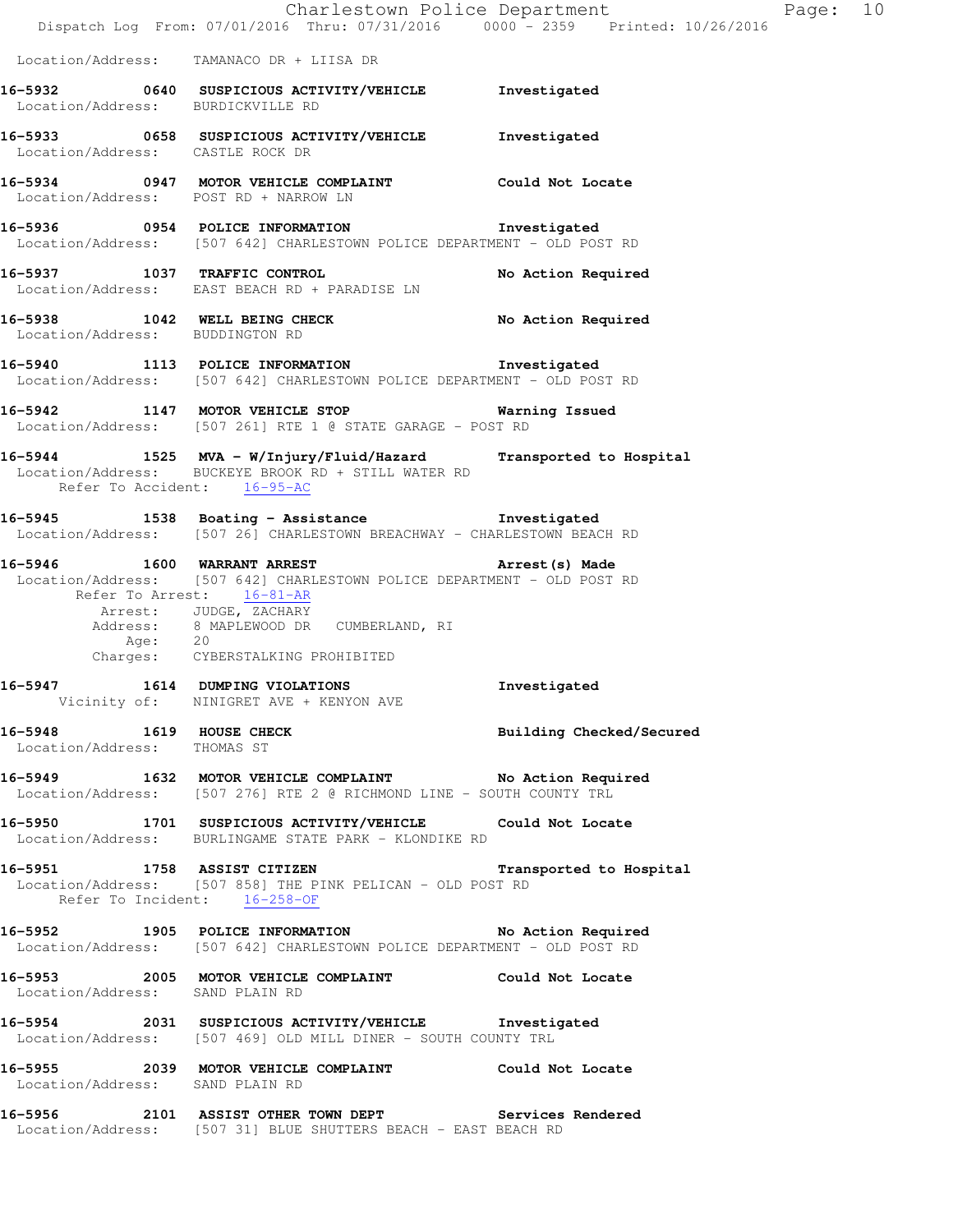| 16–5957 | 2121 | DOMESTIC/Assault/Diso/Other     | Arrest (s) Made |  |
|---------|------|---------------------------------|-----------------|--|
|         |      | Location/Address: SAND PLAIN RD |                 |  |
|         |      | Refer To Arrest: 16-82-AR       |                 |  |

 Arrest: BUCK, DAVID Address: 130 SAND PLAIN RD CHARLESTOWN, RI Age: 45 Charges: DOMESTIC-DISORDERLY CONDUCT RESISTING LEGAL OR ILLEGAL ARREST

- **16-5959 2126 SUSPICIOUS ACTIVITY/VEHICLE Could Not Locate**  Location/Address: MOHAWK TRL **16-5960 2307 ALARM, BURGLAR False Alarm**  Location/Address: STILL WATER RD
- **16-5962 2332 SUSPICIOUS ACTIVITY/VEHICLE Unfounded**  Location/Address: POST RD + GENERAL STANTON LN
- **16-5963 2350 MOTOR VEHICLE STOP Warning Issued**  Location/Address: [507 100] RTE 1 @ FIORES - POST RD

## **For Date: 07/08/2016 - Friday**

- **16-5965 0005 ASSIST OTHER AGENCY Services Rendered**  Location/Address: [507 31] BLUE SHUTTERS BEACH - EAST BEACH RD **16-5966 0009 SUSPICIOUS ACTIVITY/VEHICLE Services Rendered**
- Location/Address: POST RD + CROSS MILLS RD
- **16-5967 0036 ASSIST OTHER TOWN DEPT Services Rendered**  Location/Address: [507 327] CHARLESTOWN BEACH TOWN PARKING LOT - CHARLESTOWN BEACH RD
- **16-5968 0142 SUSPICIOUS ACTIVITY/VEHICLE Investigated**  Location/Address: [507 320] QUONOCHONTAUG BREACHWAY - WEST BEACH RD
- **16-5971 0212 BURGLARY (B & E) Investigated**  Location/Address: TURTLE TRL Refer To Incident: 16-259-OF
- **16-5973 0452 ALARM, BURGLAR Building Checked/Secured**  Location/Address: [507 788] WEST END RD
- **16-5974 0614 MOTOR VEHICLE STOP Warning Issued**  Location/Address: [507 269] RTE 1 @ DRIVING RANGE - POST RD
- **16-5975 0628 MOTOR VEHICLE STOP Warning Issued**  Location/Address: [507 266] RTE 1 @ WILLOWS - POST RD
- **16-5977 0836 ANIMAL COMPLAINT Investigated**  Location/Address: INDIAN CEDAR DR
- **16-5978 0853 ANNOYING PHONE CALLS No Action Required**  Location/Address: POND SHORE DR **16-5981 1027 POLICE INFORMATION No Action Required**  Location/Address: FALCONE LN
- **16-5983 1057 ANNOYING PHONE CALLS No Action Required**  Location/Address: SHUMANKANUC HILL RD
- **16-5984 1243 LARCENY Investigated**  Location/Address: FALCONE LN Refer To Incident: 16-260-OF
- **16-5985 1251 ASSIST CITIZEN Services Rendered**  Location/Address: POST RD
- **16-5987 1316 FOLLOW-UP INVESTIGATION Investigated**  Location/Address: NINIGRET AVE + KENYON AVE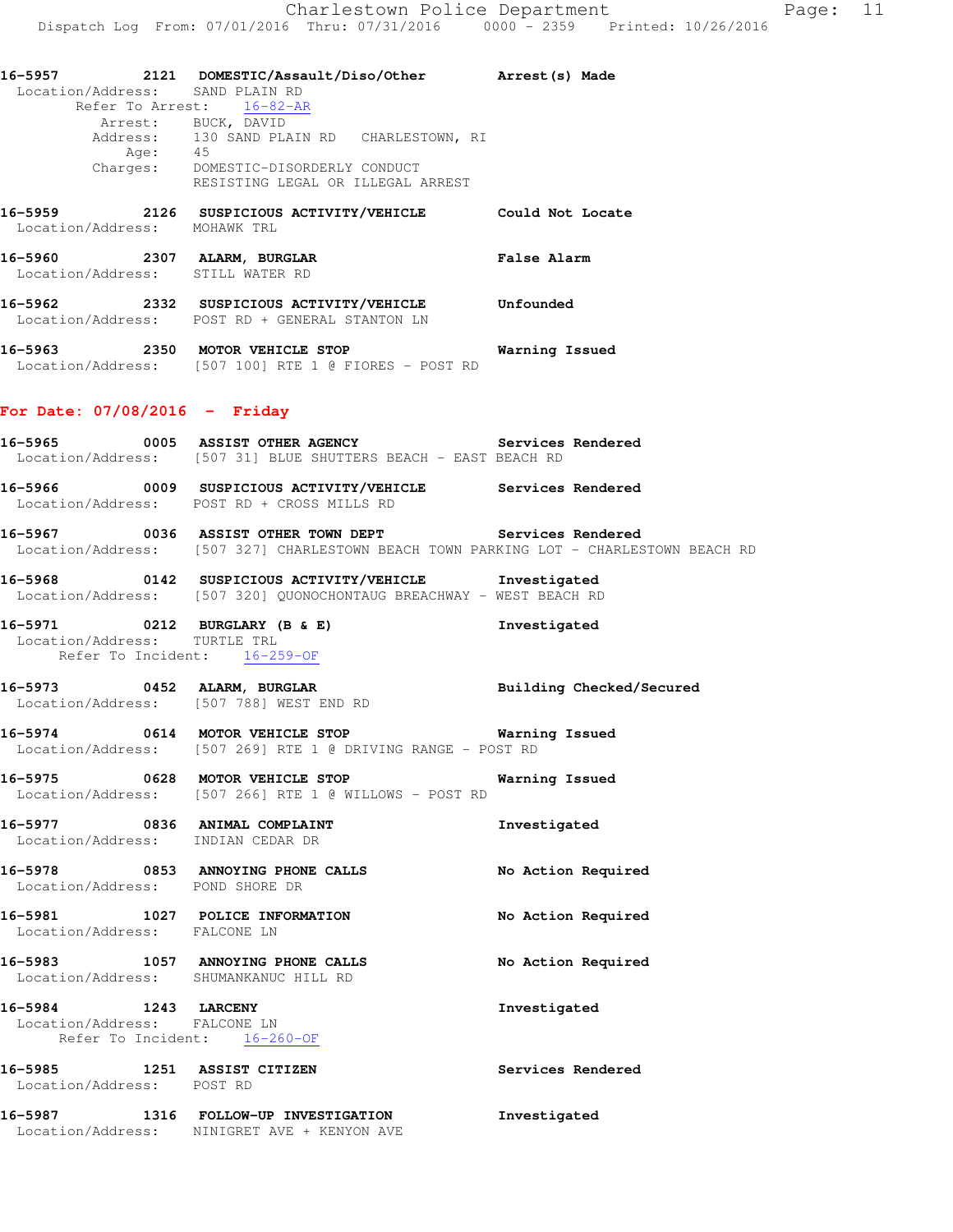**16-5990 1621 FOLLOW-UP INVESTIGATION Unfounded**  Location/Address: ALTON CAROLINA RD **16-5992 1923 ROAD HAZARD/OBSTRUCTION Investigated**  Location/Address: OLD MILL RD + INDIAN CHURCH RD **16-5994 2002 TRAFFIC CONTROL Services Rendered**  Location/Address: POST RD + KING'S FACTORY RD

**16-5995 2103 ASSIST OTHER TOWN DEPT Services Rendered**  Location/Address: [507 327] CHARLESTOWN BEACH TOWN PARKING LOT - CHARLESTOWN BEACH RD

- **16-5996 2144 ASSIST OTHER TOWN DEPT Services Rendered**  Location/Address: [507 31] BLUE SHUTTERS BEACH - EAST BEACH RD
- **16-5997 2219 SUSPICIOUS ACTIVITY/VEHICLE Unfounded**  Location/Address: POST RD + ROSS HILL RD

## **For Date: 07/09/2016 - Saturday**

**16-6001 0016 MOTOR VEHICLE STOP Citation Issued**  Location/Address: KING'S FACTORY RD + SHUMANKANUC HILL RD

- **16-6003 0150 MOTOR VEHICLE STOP Warning Issued**  Location/Address: SEA VIEW DR
- **16-6004 0626 MOTOR VEHICLE STOP Warning Issued**  Location/Address: [507 66] WILLOWS RESORT - POST RD
- **16-6005 0638 ALARM, BURGLAR Building Checked/Secured**  Location/Address: [507 561] SHANNOCK RD
- **16-6006 0712 ALARM, BURGLAR False Alarm**  Location/Address: [507 253] GREENSCAPES - OLD POST RD
- **16-6007 1050 TRAFFIC CONTROL No Action Required**  Location/Address: KING'S FACTORY RD
- **16-6009 1146 MOTOR VEHICLE COMPLAINT Investigated**  Location/Address: OLD POST RD
- 16-6010 1342 MVA Minor **Services Rendered** Location/Address: POST RD
- **16-6011 1509 OFFICER WANTED Peace Restored**  Location/Address: [507 20] NINIGRET PARK - PARK LN
- **16-6015 1658 COMPLAINT Investigated**  Location/Address: [507 642] CHARLESTOWN POLICE DEPARTMENT - OLD POST RD Refer To Incident: 16-261-OF
- **16-6016 1702 FOUND/LOST PROPERTY Services Rendered**  Location/Address: POST RD Refer To Incident: 16-262-OF **16-6017 1729 ANIMAL COMPLAINT Investigated**  Location/Address: KING TOM DR **16-6018 1731 FOLLOW-UP INVESTIGATION No Action Required**  Location/Address: CHARLESTOWN BEACH RD **16-6019 1823 OFFICER WANTED Services Rendered**  Location/Address: SOUTH LEWIS ST **16-6021 1838 FOLLOW-UP INVESTIGATION Could Not Locate**  Location/Address: [507 665] SEA LEA AVE
- **16-6022 1848 OFFICER WANTED Investigated**  Location/Address: ARNOLDA ROUND RD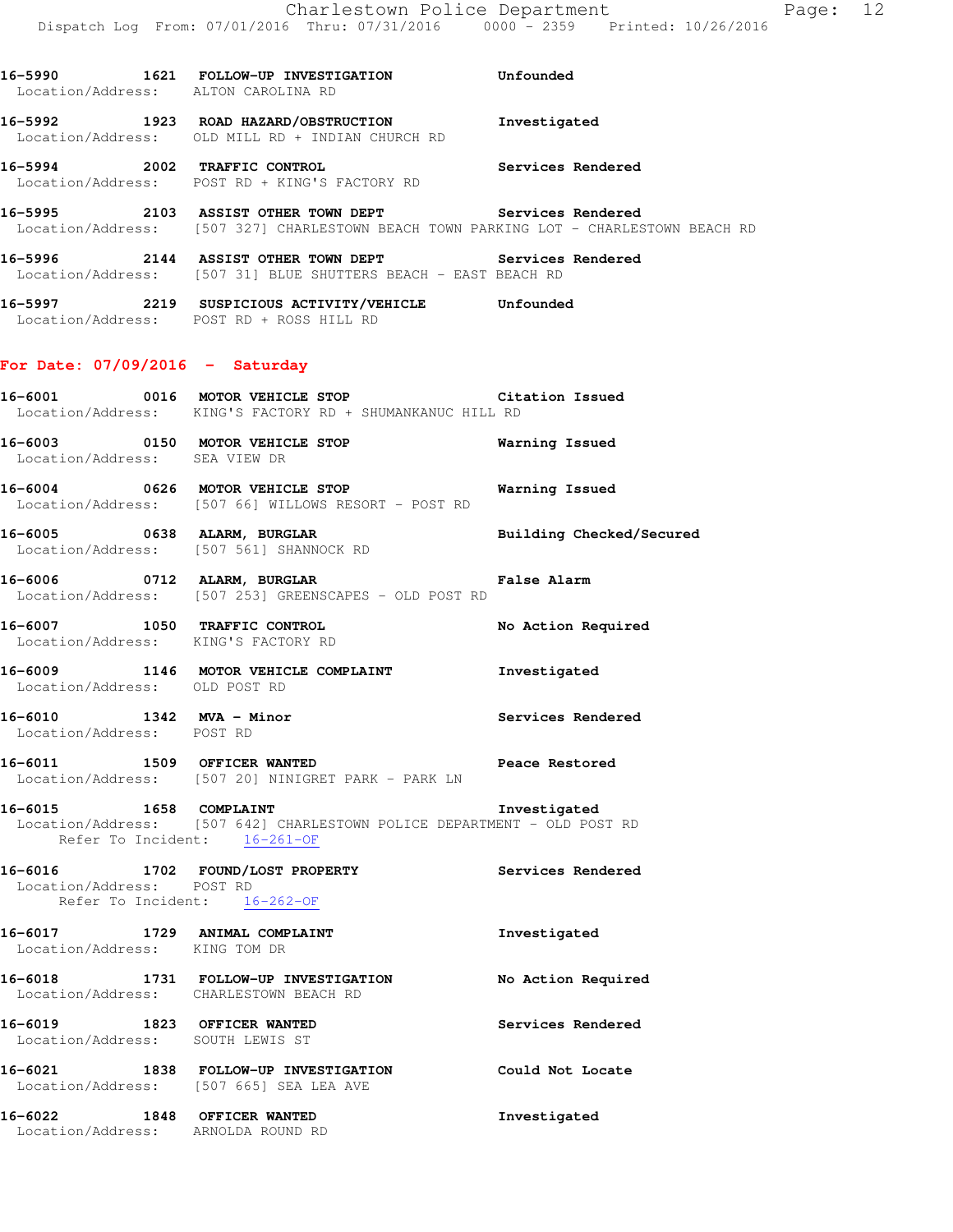16-6023 2035 ANIMAL COMPLAINT **Services Rendered** 

**16-6024 2204 ASSIST OTHER TOWN DEPT Services Rendered** 

Location/Address: [507 66] WILLOWS RESORT - POST RD

Location/Address: [507 31] BLUE SHUTTERS BEACH - EAST BEACH RD **For Date: 07/10/2016 - Sunday 16-6026 0154 OFFICER WANTED Could Not Locate**  Location/Address: POST RD **16-6027 0211 TRANSPORT Services Rendered**  Location/Address: [507 88] EAST WEST MARKET - POST RD **16-6035 0910 ANIMAL COMPLAINT Services Rendered**  Location/Address: BLUE RIDGE DR **16-6038 0942 ANIMAL COMPLAINT Investigated**  Location/Address: KLONDIKE RD **16-6040 1041 ANIMAL COMPLAINT Investigated**  Location/Address: [507 61] CHARLESTOWN GALLERY - SOUTH COUNTY TRL **16-6044 1431 VANDALISM Investigated**  Location/Address: MATUNUCK SCHOOLHOUSE RD Refer To Incident: 16-271-OF **16-6045 1438 DISABLED MV Services Rendered**  Location/Address: WORDEN'S POND RD + BISCUIT CITY RD **16-6046 1555 ALARM, BURGLAR Building Checked/Secured**  Location/Address: OCEAN VIEW AVE **16-6047 1652 MOTOR VEHICLE STOP Warning Issued**  Location/Address: POST RD + PROSSER TRL **16-6049 1722 MOTOR VEHICLE STOP Warning Issued**  Location/Address: [507 261] RTE 1 @ STATE GARAGE - POST RD **16-6050 1812 SUSPICIOUS ACTIVITY/VEHICLE Investigated**  Location/Address: [507 247] HUNGRY HAVEN RESTAURANT - SOUTH COUNTY TRL **16-6052 1827 MOTOR VEHICLE COMPLAINT Unfounded**  Location/Address: [507 284] RTE 91 @ RICHMOND LINE - ALTON CAROLINA RD **16-6054 1947 ALARM, FIRE False Alarm**  Location/Address: [507 569] BISCUIT CITY RD **16-6056 2121 ASSIST OTHER TOWN DEPT Services Rendered**  Location/Address: [507 31] BLUE SHUTTERS BEACH - EAST BEACH RD **16-6057 2121 ASSIST OTHER TOWN DEPT Services Rendered**  Location/Address: [507 327] CHARLESTOWN BEACH TOWN PARKING LOT - CHARLESTOWN BEACH RD **16-6058 2143 ALARM, BURGLAR Building Checked/Secured**  Location/Address: SHIRLEY DR

**16-6059 2203 MOTOR VEHICLE COMPLAINT Unfounded**  Location/Address: SOUTH COUNTY TRL + SHANNOCK RD

#### **For Date: 07/11/2016 - Monday**

**16-6069 0942 VANDALISM Report Taken**  Location/Address: [507 38] CHARLESTOWN POST OFFICE - OLD POST RD Refer To Incident: 16-266-OF

**16-6071 1214 POLICE INFORMATION Report Taken**  Location/Address: [507 88] EAST WEST MARKET - POST RD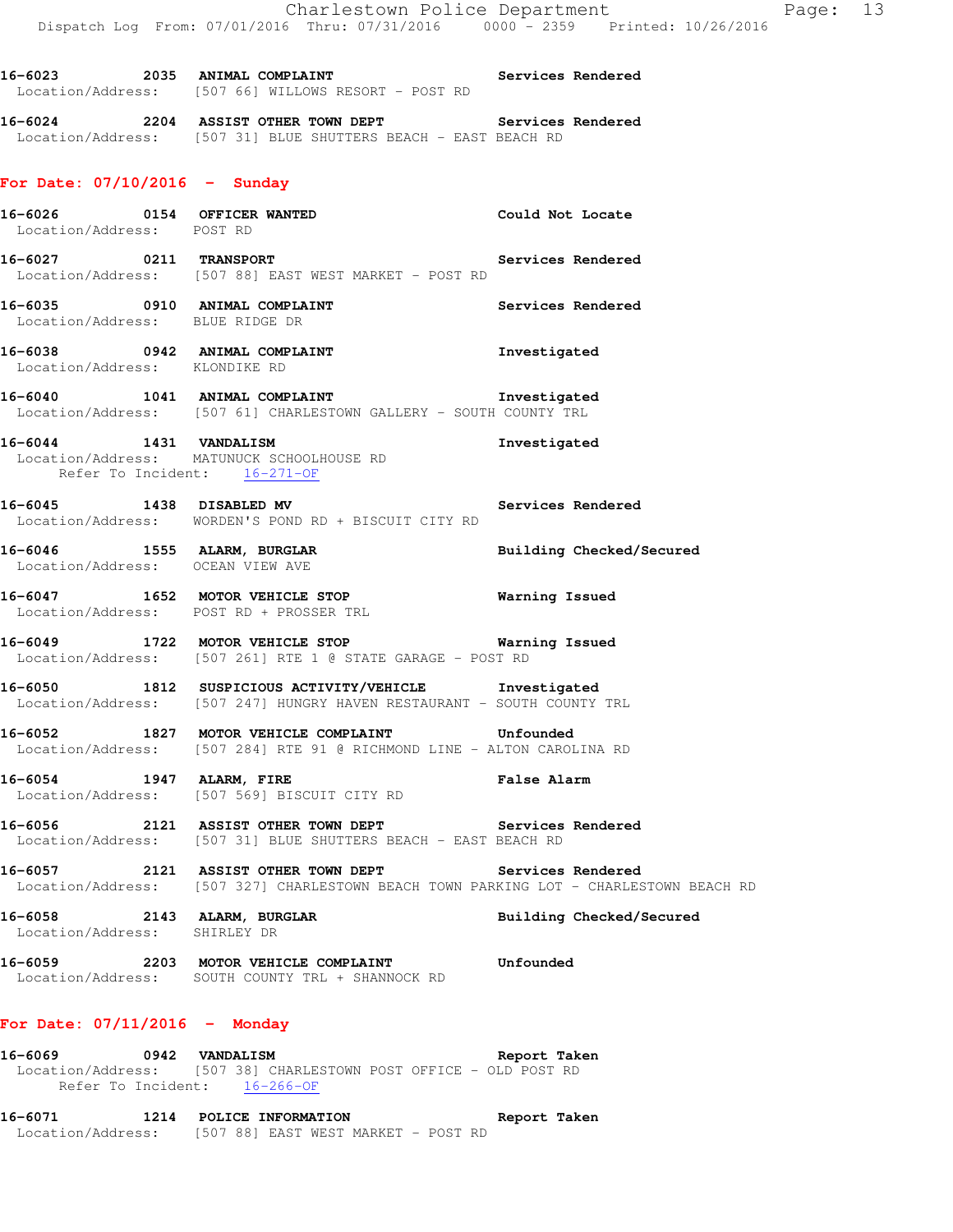|                                                               | Dispatch Log From: 07/01/2016 Thru: 07/31/2016 0000 - 2359 Printed: 10/26/2016                                                                 | Charlestown Police Department Fage: 14 |  |
|---------------------------------------------------------------|------------------------------------------------------------------------------------------------------------------------------------------------|----------------------------------------|--|
|                                                               | Refer To Incident: 16-267-OF                                                                                                                   |                                        |  |
|                                                               | 16-6072 1237 SUSPICIOUS ACTIVITY/VEHICLE Could Not Locate<br>Location/Address: [507 357] K&S PIZZA - CAROLINA BACK RD                          |                                        |  |
|                                                               | 16-6074 1558 REGISTERED SEX OFFENDER Report Taken<br>Refer To Incident: 16-268-OF                                                              |                                        |  |
|                                                               | 16-6075 1642 SUSPICIOUS ACTIVITY/VEHICLE Investigated<br>Location/Address: [507 604] BESTWAY GAS STATION - POST RD                             |                                        |  |
| Location/Address: CHEROKEE BND                                | 16-6076 1716 ANIMAL COMPLAINT Report Taken<br>Refer To Incident: 16-269-OF                                                                     |                                        |  |
|                                                               | 16-6078 2135 MOTOR VEHICLE COMPLAINT Unfounded<br>Location/Address: POST RD + SOUTH COUNTY TRL                                                 |                                        |  |
|                                                               | 16-6079 2143 ASSIST OTHER TOWN DEPT Services Rendered<br>Location/Address: [507 327] CHARLESTOWN BEACH TOWN PARKING LOT - CHARLESTOWN BEACH RD |                                        |  |
|                                                               | 16-6080 2153 ASSIST OTHER TOWN DEPT Services Rendered<br>Location/Address: [507 31] BLUE SHUTTERS BEACH - EAST BEACH RD                        |                                        |  |
| For Date: $07/12/2016$ - Tuesday                              |                                                                                                                                                |                                        |  |
|                                                               | 16-6083 0144 MOTOR VEHICLE STOP Citation Issued<br>Location/Address: [507 66] WILLOWS RESORT - POST RD                                         |                                        |  |
|                                                               | 16-6085 0205 MOTOR VEHICLE STOP 60 Warning Issued<br>Location/Address: SOUTH COUNTY TRL + SAND PLAIN RD                                        |                                        |  |
|                                                               | 16-6087 0245 MOTOR VEHICLE STOP <b>WATER WATER</b><br>Location/Address: OLD POST RD + KING TOM DR                                              |                                        |  |
|                                                               | 16-6090 0748 POLICE INFORMATION Services Rendered<br>Location/Address: [507 642] CHARLESTOWN POLICE DEPARTMENT - OLD POST RD                   |                                        |  |
| Location/Address: SENECA TRL                                  | 16-6091 0827 FIRE, OTHER<br>Refer To Incident: 16-270-OF                                                                                       | Report Taken                           |  |
| 16-6095 1130 MVA - Minor                                      | Location/Address: SHANNOCK RD + SOUTH COUNTY TRL<br>Refer To Accident: 16-96-AC                                                                | Report Taken                           |  |
| 16-6096 1141 HOUSE CHECK<br>Location/Address: SHANNOCK RD     |                                                                                                                                                | Investigated                           |  |
| Location/Address: KINGSLAND CT<br>Refer To Accident: 16-97-AC | 16-6097 1229 MVA - Minor                                                                                                                       | Report Taken                           |  |
|                                                               | 16-6099 1435 MOTOR VEHICLE COMPLAINT Unfounded<br>Vicinity of: NARROW LN + SOUTH COUNTY TRL                                                    |                                        |  |
|                                                               | 16-6100 1526 MVA - Minor Changes and Report Taken<br>Location/Address: SOUTH COUNTY TRL + CAROLINA BACK RD<br>Refer To Accident: 16-98-AC      |                                        |  |
|                                                               | 16-6102 1603 ASSIST OTHER POLICE DEPT 1nvestigated<br>Location/Address: [507 219] SHELTER COVE MARINA - CHARLESTOWN BEACH RD                   |                                        |  |
|                                                               | 16-6105   1943   SUSPICIOUS ACTIVITY/VEHICLE   Investigated Location/Address:   RICHARD ST                                                     |                                        |  |
|                                                               | 16-6106 2056 ASSIST OTHER TOWN DEPT Services Rendered<br>Location/Address: [507 31] BLUE SHUTTERS BEACH - EAST BEACH RD                        |                                        |  |
|                                                               | 16-6107 2115 ASSIST CITIZEN                                                                                                                    | Services Rendered                      |  |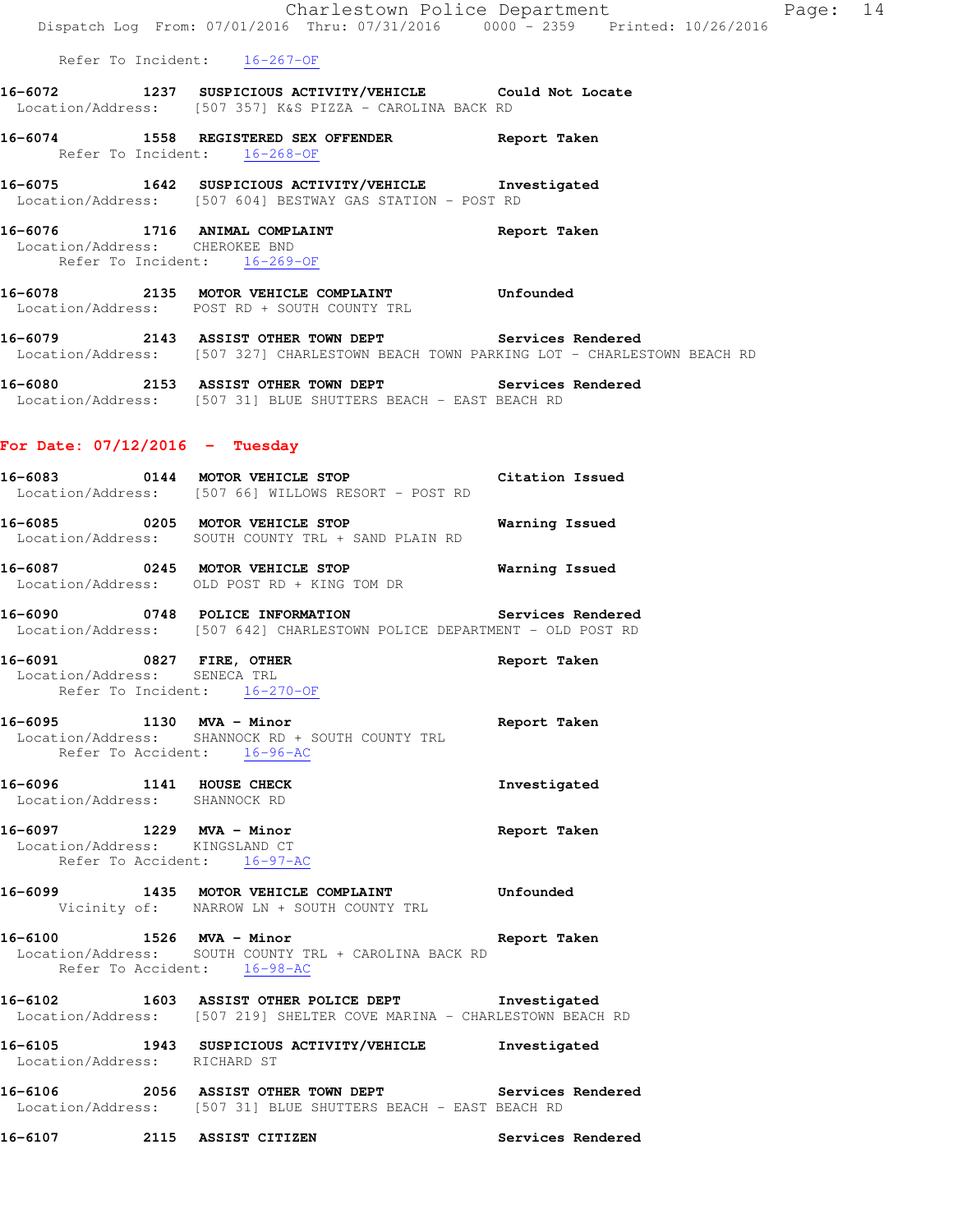|                                      | Charlestown Police Department                                                     |                   | Page: | 15 |
|--------------------------------------|-----------------------------------------------------------------------------------|-------------------|-------|----|
|                                      | Dispatch Log From: 07/01/2016 Thru: 07/31/2016 0000 - 2359 Printed: 10/26/2016    |                   |       |    |
|                                      | Location/Address: [507 31] BLUE SHUTTERS BEACH - EAST BEACH RD                    |                   |       |    |
| 16-6108<br>2127                      | ANIMAL COMPLAINT<br>Location/Address: [507 469] OLD MILL DINER - SOUTH COUNTY TRL | Services Rendered |       |    |
| 16-6110<br>2235<br>Location/Address: | ASSIST OTHER POLICE DEPT<br>CROSSLAND ST                                          | Unfounded         |       |    |
| 16-6111<br>2248<br>Location/Address: | SUSPICIOUS ACTIVITY/VEHICLE<br>BEE'S CONSIGNMENTS - OLD POST RD                   | Investigated      |       |    |

| 16-6112           | 2306 |  | SUSPICIOUS ACTIVITY/VEHICLE |                                                      |  | Building Checked/Secured |
|-------------------|------|--|-----------------------------|------------------------------------------------------|--|--------------------------|
| Location/Address: |      |  |                             | [507 247] HUNGRY HAVEN RESTAURANT - SOUTH COUNTY TRL |  |                          |

**16-6113 2347 TRANSPORT Services Rendered**  Location/Address: POST RD + CASTLE ROCK DR

## **For Date: 07/13/2016 - Wednesday**

|                           | Age: 20 | 16-6116 0042 MOTOR VEHICLE STOP<br>Location/Address: SK LINE - POST RD<br>Refer To Incident: 16-272-OF<br>Refer To Summons: 16-84-AR<br>Summons: BAILEY, JESSICA<br>Address: 48 DEER RUN TRL SMITHFIELD, RI<br>Charges: Driving with Expired License - 2nd Offense | Investigated       |
|---------------------------|---------|--------------------------------------------------------------------------------------------------------------------------------------------------------------------------------------------------------------------------------------------------------------------|--------------------|
|                           |         | 16-6117 0609 MOTOR VEHICLE STOP 600 Warning Issued<br>Location/Address: SOUTH COUNTY TRL + NEW BISCUIT CITY RD                                                                                                                                                     |                    |
|                           |         | 16-6118 0625 MOTOR VEHICLE STOP<br>Location/Address: [507 66] WILLOWS RESORT - POST RD                                                                                                                                                                             | Warning Issued     |
| Location/Address: PARK LN |         | 16-6119 0746 ASSIST OTHER TOWN DEPT Could Not Locate                                                                                                                                                                                                               |                    |
|                           |         | 16-6121 0859 TRAFFIC CONTROL<br>Location/Address: EAST BEACH RD + PARADISE LN                                                                                                                                                                                      | Warning Issued     |
|                           |         | 16-6122 1031 TRAFFIC CONTROL 100 Warning Issued<br>Location/Address: WEST BEACH RD + SUNSET DR                                                                                                                                                                     |                    |
|                           |         | 16-6123 1105 MOTOR VEHICLE STOP 6123 Warning Issued<br>Location/Address: [507 261] RTE 1 @ STATE GARAGE - POST RD                                                                                                                                                  |                    |
|                           |         | 16-6124 1119 Boating - Fishing Viol Narning Issued<br>Location: [507 341] NINIGRET POND - EAST                                                                                                                                                                     |                    |
|                           |         | 16-6125 1132 ROAD HAZARD/OBSTRUCTION Taken/Refered to Other A<br>Location/Address: [507 373] CROSS MILLS LIBRARY - OLD POST RD                                                                                                                                     |                    |
|                           |         | 16-6126 1138 TRAFFIC CONTROL<br>Location/Address: CHARLESTOWN BEACH RD                                                                                                                                                                                             | No Action Required |

**16-6127 1145 FOLLOW-UP INVESTIGATION Investigated**  Location/Address: BOTKA DR Refer To Incident: 16-273-OF

**16-6128 1215 ALARM, BURGLAR False Alarm**  Location/Address: [507 440] DUDLEY LN

**16-6130 1259 ANIMAL COMPLAINT Taken/Refered to Other A**  Location/Address: KING'S FACTORY RD + SHUMANKANUC HILL RD

**16-6131 1300 ASSIST OTHER AGENCY Services Rendered**  Location/Address: [507 373] CROSS MILLS LIBRARY - OLD POST RD

## **16-6132 1304 MOTOR VEHICLE STOP Warning Issued**  Location/Address: POST RD + MEADOW LN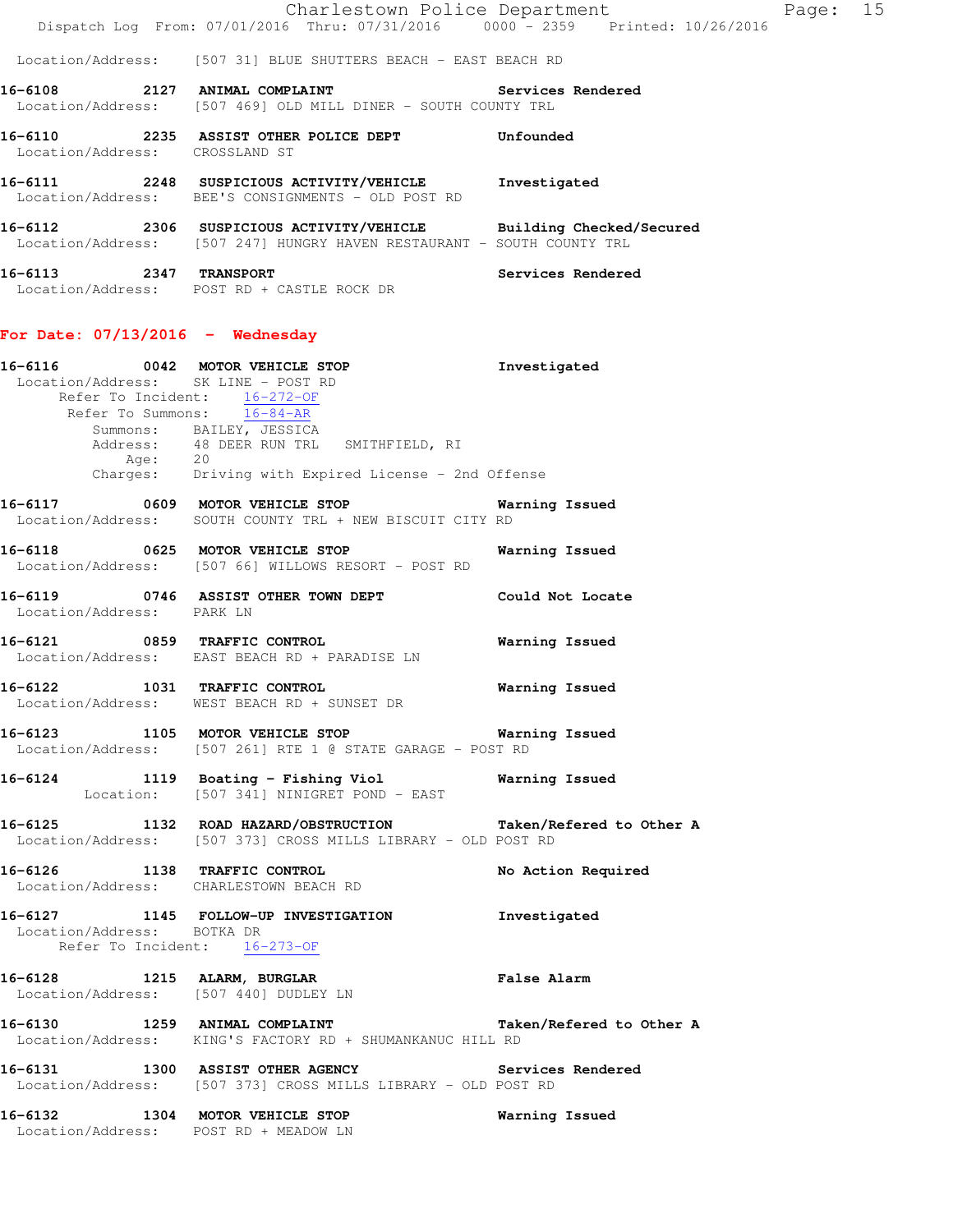Location/Address: [507 586] WARREN RD **16-6135 1544 TRAFFIC CONTROL Services Rendered**  Location/Address: CHARLESTOWN BEACH RD **16-6136 1604 ANIMAL COMPLAINT Unfounded**  Location/Address: [507 258] RTE 1 @ SOUTH KINGSTOWN LINE - POST RD **16-6138 1747 TRAFFIC CONTROL No Action Required**  Location/Address: POST RD + KING'S FACTORY RD **16-6139 1809 Boating - Assistance Services Rendered**  Location: [507 883] QUONOCHONTAUG EAST BEACH ASSOCIATION (QEBA) **16-6142 1825 ASSIST OTHER POLICE DEPT Could Not Locate**  Location/Address: [507 410] DUNKIN DONUTS - OLD POST RD **16-6143 1903 BURGLARY (Attempted B&E) Investigated**  Location/Address: NARROW LN **16-6145 2034 ANIMAL COMPLAINT Taken to Family/Guardian**  Location/Address: AUBURN DR **16-6146 2120 ASSIST OTHER TOWN DEPT Services Rendered**  Location/Address: [507 31] BLUE SHUTTERS BEACH - EAST BEACH RD **16-6147 2130 ASSIST OTHER POLICE DEPT Services Rendered**  Location/Address: ARBUTUS TRL **16-6148 2158 FIRE, BRUSH Could Not Locate**  Location/Address: KING'S FACTORY RD **16-6152 2353 MOTOR VEHICLE STOP Warning Issued**  Location/Address: POST RD + WILDFLOWER RD

16-6133 1316 ALARM, BURGLAR **Building Checked/Secured** 

#### **For Date: 07/14/2016 - Thursday**

**16-6156 0100 MOTOR VEHICLE STOP Citation Issued**  Location/Address: [507 275] RTE 1 @ WESTERLY LINE - POST RD

**16-6157 0127 MOTOR VEHICLE STOP No Action Required**  Location/Address: POST RD + WILDFLOWER RD

**16-6161 0515 MOTOR VEHICLE STOP Warning Issued**  Location/Address: SOUTH COUNTY TRL + NEW BISCUIT CITY RD

**16-6162 0535 MOTOR VEHICLE STOP Warning Issued**  Location/Address: [507 66] WILLOWS RESORT - POST RD

**16-6163 0558 MOTOR VEHICLE STOP Citation Issued**  Location/Address: POST RD + KING'S FACTORY RD Refer To Incident: 16-275-OF

**16-6164 0613 MOTOR VEHICLE STOP Warning Issued**  Location/Address: NEW BISCUIT CITY RD + SOUTH COUNTY TRL

**16-6169 0945 SUSPICIOUS ACTIVITY/VEHICLE Investigated**  Location/Address: [507 849] NINIGRET NATIONAL WILDLIFE REFUGE - POST RD

**16-6170 0949 911 CALLS/False/Hang-Ups/Open Investigated**  Location/Address: [507 876] RICAN - ALTON CAROLINA RD

**16-6172 1008 LARCENY Investigated**  Location/Address: [507 320] QUONOCHONTAUG BREACHWAY - WEST BEACH RD

**16-6173 1324 MOTOR VEHICLE COMPLAINT Could Not Locate**  Location/Address: [507 258] RTE 1 @ SOUTH KINGSTOWN LINE - POST RD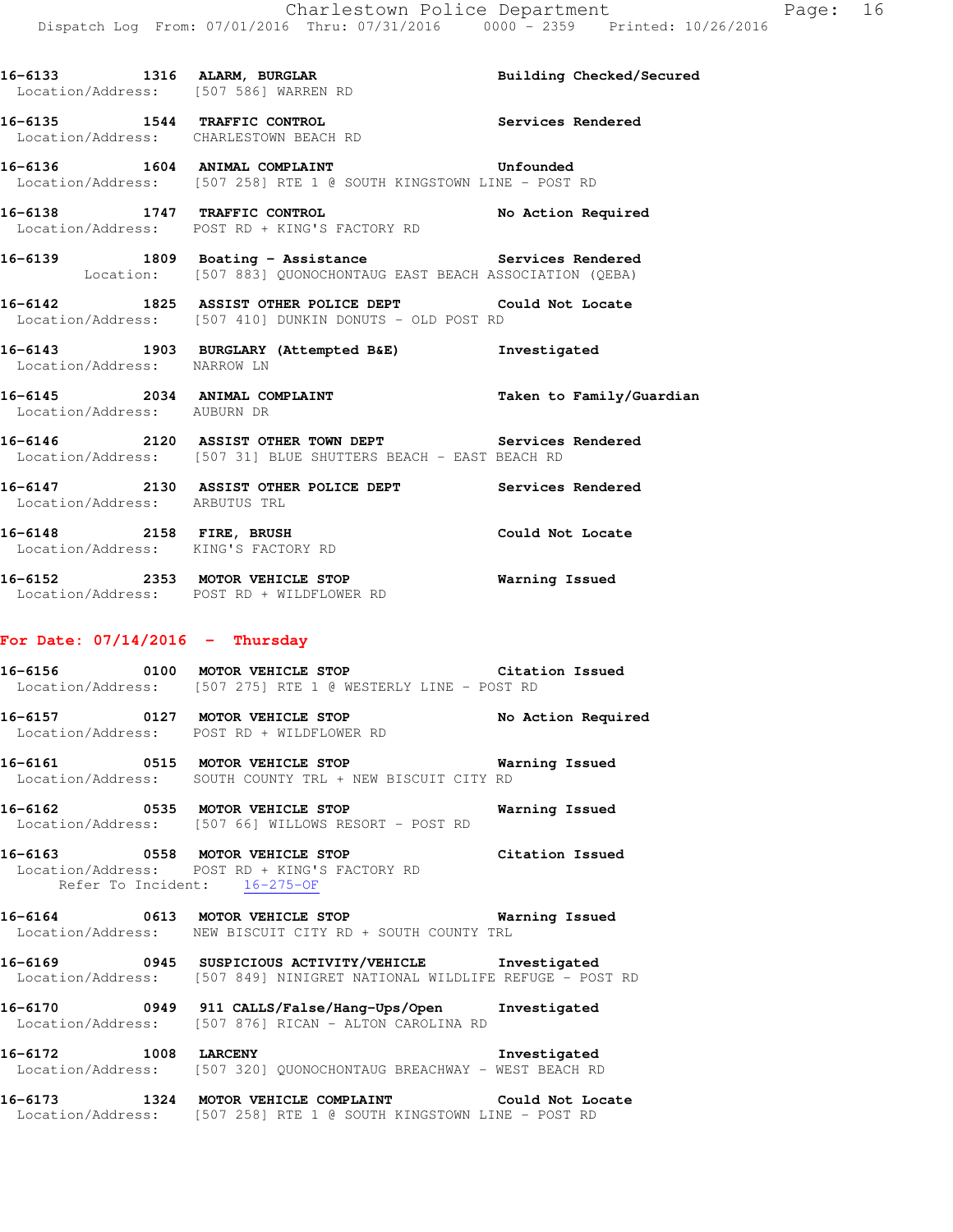Charlestown Police Department Fage: 17 Dispatch Log From: 07/01/2016 Thru: 07/31/2016 0000 - 2359 Printed: 10/26/2016 **16-6175 1336 FIRE, OTHER Investigated**  Location/Address: [507 38] CHARLESTOWN POST OFFICE - OLD POST RD **16-6177 1603 MOTOR VEHICLE STOP Warning Issued**  Location/Address: SOUTH COUNTY TRL + NEW BISCUIT CITY RD **16-6178 1749 TRAFFIC CONTROL Services Rendered**  Location/Address: POST RD **16-6179 1806 FOLLOW-UP INVESTIGATION Arrest(s) Made**  Location/Address: ALTON CAROLINA RD<br>Refer To Arrest:  $16-85-AR$ Refer To Arrest: Arrest: HOAG, SHAWN E Address: 660 ALTON CAROLINA RD CHARLESTOWN, RI Age: 21 Charges: DOMESTIC-SIMPLE ASSAULT/BATTERY **16-6180 1815 POLICE INFORMATION Could Not Locate**  Location/Address: TOCKWOTTEN COVE RD **16-6181 1914 TRANSPORT Taken to Family/Guardian**  Location/Address: ALTON CAROLINA RD **16-6183 1930 COMPLAINT Services Rendered**  Location/Address: [507 469] OLD MILL DINER - SOUTH COUNTY TRL **16-6184 1945 POLICE INFORMATION Could Not Locate**  Location: WEST BEACH RD **16-6187 2043 ALARM, CO DETECTOR Building Checked/Secured**  Location/Address: [507 639] BLACK POND RD **16-6188 2104 ASSIST OTHER TOWN DEPT Services Rendered**  Location/Address: [507 31] BLUE SHUTTERS BEACH - EAST BEACH RD **16-6189 2110 ASSIST OTHER TOWN DEPT Services Rendered**  Location/Address: [507 327] CHARLESTOWN BEACH TOWN PARKING LOT - CHARLESTOWN BEACH RD **16-6190 2111 ASSIST CITIZEN Services Rendered**  Location/Address: SHANNOCK RD + WORDEN'S POND RD **16-6191 2116 DISTURBANCE/Music/Noise Could Not Locate**  Location/Address: STILL WATER RD **16-6192 2116 FOLLOW-UP INVESTIGATION No Action Required**  Location/Address: BISCUIT CITY RD **16-6193 2336 ASSIST OTHER AGENCY Investigated**  Location/Address: [507 24] BURLINGAME - PICNIC AREA - SANCTUARY RD **For Date: 07/15/2016 - Friday 16-6200 0020 MOTOR VEHICLE STOP Warning Issued**  Location/Address: [507 100] RTE 1 @ FIORES - POST RD **16-6205 0129 MOTOR VEHICLE STOP Warning Issued**  Location/Address: [507 66] WILLOWS RESORT - POST RD **16-6207 0454 PARKING VIOLATIONS Citation Issued**  Location/Address: [507 31] BLUE SHUTTERS BEACH - EAST BEACH RD **16-6208 0518 MOTOR VEHICLE STOP Warning Issued**  Location/Address: [507 66] WILLOWS RESORT - POST RD **16-6210 0531 MOTOR VEHICLE STOP Warning Issued**  Location/Address: SOUTH COUNTY TRL + MAPLE LAKE FARM RD **16-6211 0540 MOTOR VEHICLE STOP Warning Issued** 

Location/Address: [507 66] WILLOWS RESORT - POST RD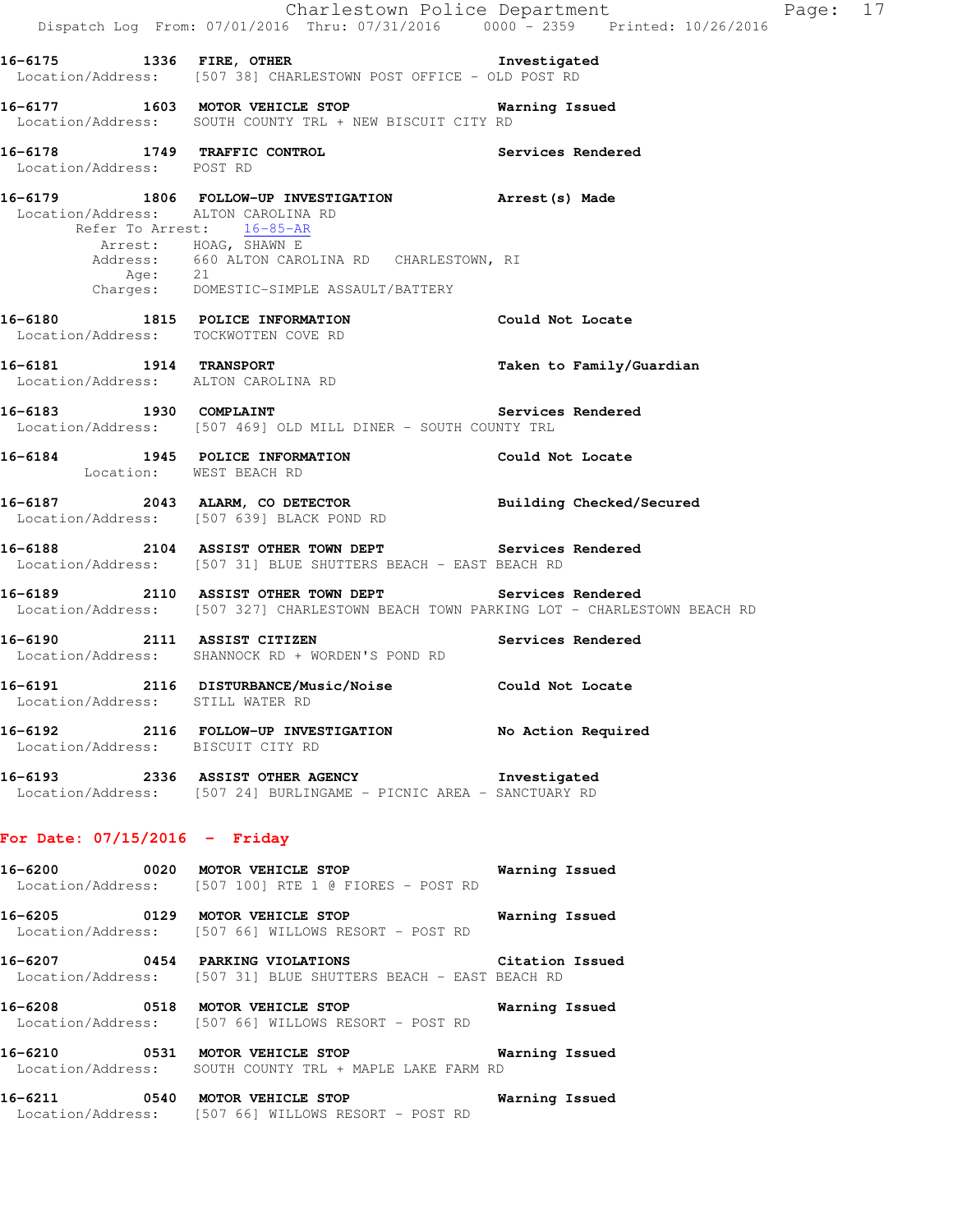|                                  | 16-6212 0601 MOTOR VEHICLE STOP <b>WATER</b> Warning Issued<br>Location/Address: SOUTH COUNTY TRL + NEW BISCUIT CITY RD                                      |                          |
|----------------------------------|--------------------------------------------------------------------------------------------------------------------------------------------------------------|--------------------------|
| Location/Address: MIDLAND RD     | 16-6213 0645 ALARM, BURGLAR<br>Location/Address: MIDLAND RD                                                                                                  | Building Checked/Secured |
|                                  | 16-6216 		 0917 MOTOR VEHICLE STOP 		 Warning Issued<br>Location/Address: [507 261] RTE 1 @ STATE GARAGE - POST RD                                           |                          |
|                                  | 16-6217 0922 ROAD HAZARD/OBSTRUCTION Removed Hazard<br>Location/Address: SAND PLAIN RD + OLD SHANNOCK RD                                                     |                          |
|                                  | 16-6219 		 0934 TRAFFIC CONTROL 			 No Action Required<br>Location/Address: CHARLESTOWN BEACH RD                                                             |                          |
|                                  | 16-6223 1015 MOTOR VEHICLE STOP Citation Issued<br>Location/Address: POST RD + SOUTH COUNTY TRL                                                              |                          |
|                                  | 16-6224 1027 TRAFFIC CONTROL No Action Required<br>Location/Address: EAST BEACH RD                                                                           |                          |
|                                  | 16-6225 1031 TRAFFIC CONTROL <b>16-6225</b> Warning Issued<br>Location/Address: [507 42] CHURCH OF THE HOLY SPIRIT - OLD POST RD                             |                          |
| Location/Address: EAST QUAIL RUN | 16-6226 1033 TOWN ORDINANCE VIOLATION Investigated                                                                                                           |                          |
|                                  | <br> 16-6227                1047     ASSIST CITIZEN                                 No Action Required<br>Location/Address: [507 20] NINIGRET PARK - PARK LN |                          |
| Location/Address: SAGAMORE DR    | 16-6228 1138 MOTOR VEHICLE COMPLAINT 1nvestigated                                                                                                            |                          |
|                                  | 16-6229 1143 PARKING VIOLATIONS<br>Location/Address: FARMERS MARKET - OLD POST RD                                                                            | Investigated             |
|                                  | 16-6231 1212 MOTOR VEHICLE STOP <b>Warning Issued</b><br>Location/Address: [507 276] RTE 2 @ RICHMOND LINE - SOUTH COUNTY TRL                                |                          |
|                                  | 16-6234 1228 MOTOR VEHICLE STOP 6234 Warning Issued<br>Location/Address: [507 276] RTE 2 @ RICHMOND LINE - SOUTH COUNTY TRL                                  |                          |
|                                  | 16-6238 1318 ANIMAL COMPLAINT 1000 Investigated<br>Location/Address: [507 49] CHARLESTOWN TOWN BEACH - CHARLESTOWN BEACH RD                                  |                          |
| 16-6239                          | 1327 ANIMAL COMPLAINT<br>Location/Address: WORDEN'S POND RD                                                                                                  | Services Rendered        |
|                                  | 16-6240 1541 WELL BEING CHECK Transported to Hospital<br>Location/Address: [507 858] THE PINK PELICAN - OLD POST RD                                          |                          |
| Location/Address: OLD COACH RD   | 16-6241 1557 SUSPICIOUS ACTIVITY/VEHICLE Investigated                                                                                                        |                          |
| Location/Address: OLD POST RD    | 16-6245 1616 ANIMAL COMPLAINT                                                                                                                                | Services Rendered        |
| Location/Address: SHANNOCK RD    | 16-6243 1639 MVA - W/Injury/Fluid/Hazard Report Taken<br>Refer To Accident: 16-99-AC                                                                         |                          |
| 16-6244 1656 MVA - Minor         | Location/Address: SCAPA FLOW RD                                                                                                                              | Investigated             |
|                                  | 16-6246 1724 DIRECTIONS<br>Location/Address: POST RD + PROSSER TRL                                                                                           | Services Rendered        |
| 16-6247 1803 ASSIST CITIZEN      | Location/Address: [507 858] THE PINK PELICAN - OLD POST RD                                                                                                   | Services Rendered        |
| 16-6248                          | 1857 DISABLED MV                                                                                                                                             | Removed Hazard           |

Charlestown Police Department Page: 18

Dispatch Log From: 07/01/2016 Thru: 07/31/2016 0000 - 2359 Printed: 10/26/2016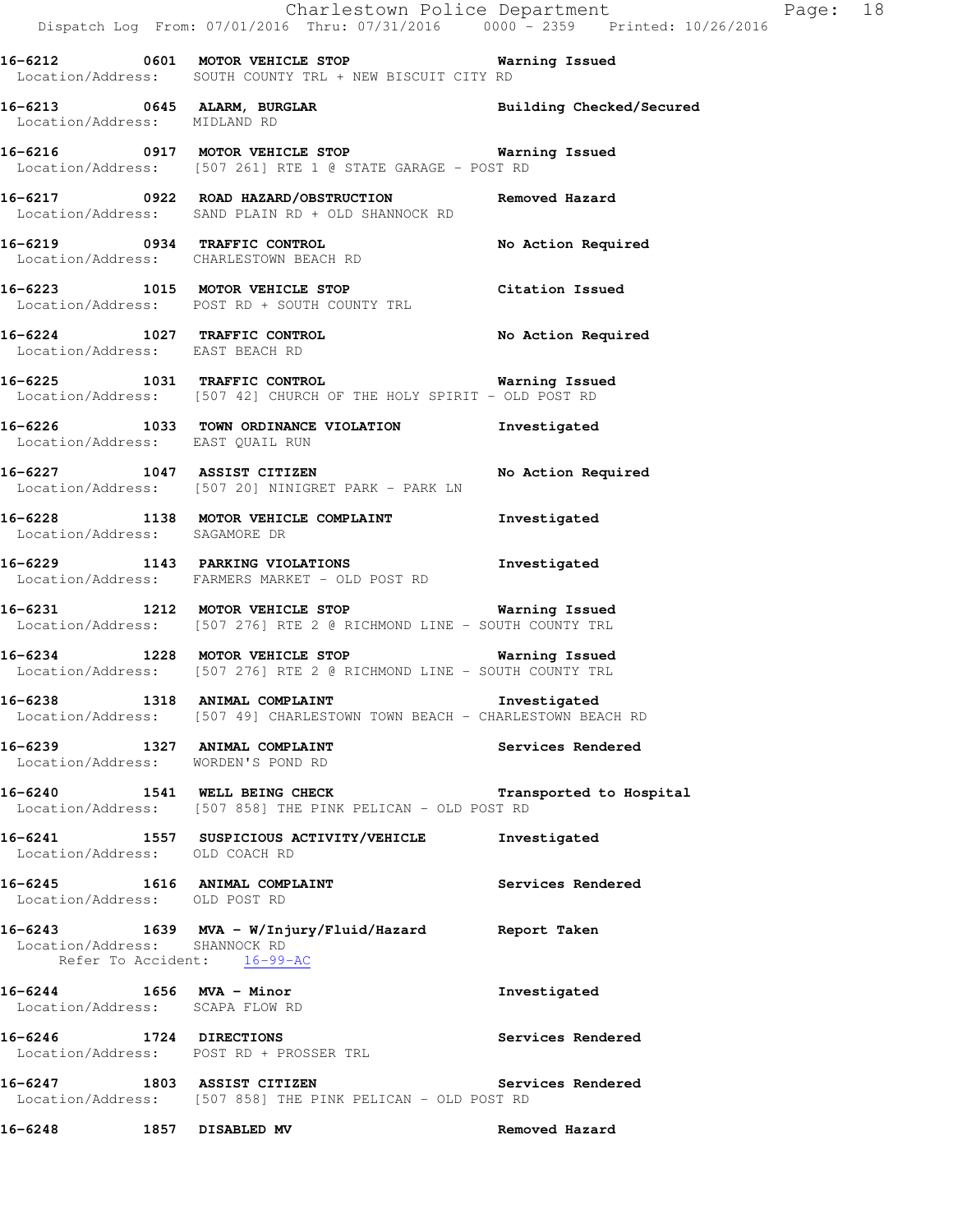Location/Address: [507 261] RTE 1 @ STATE GARAGE - POST RD

**16-6249 1911 SUSPICIOUS ACTIVITY/VEHICLE No Action Required**  Location/Address: PARTRIDGE RUN

**16-6253 2135 ASSIST OTHER TOWN DEPT Services Rendered**  Location/Address: [507 31] BLUE SHUTTERS BEACH - EAST BEACH RD

**16-6255 2229 ASSIST OTHER TOWN DEPT Services Rendered**  Location/Address: [507 327] CHARLESTOWN BEACH TOWN PARKING LOT - CHARLESTOWN BEACH RD

#### **For Date: 07/16/2016 - Saturday**

**16-6258 0811 TRAFFIC CONTROL No Action Required**  Location/Address: EAST BEACH RD

**16-6259 0832 MOTOR VEHICLE STOP Warning Issued**  Location/Address: MATUNUCK SCHOOLHOUSE RD + NARROW LN

**16-6261 0846 MOTOR VEHICLE STOP Citation Issued**  Location/Address: [507 261] RTE 1 @ STATE GARAGE - POST RD

**16-6264 0932 FIRE, OTHER Unfounded**  Location/Address: POST RD + WILDFLOWER RD

**16-6266 1027 BURGLARY (B & E) Investigated**  Location/Address: NARROW LN Refer To Incident: 16-278-OF

**16-6267 1030 SUSPICIOUS ACTIVITY/VEHICLE Investigated**  Location/Address: [507 881] CHARLESTOWN ANIMAL SHELTER - SAND HILL RD

**16-6268 1036 ANIMAL COMPLAINT Services Rendered**  Location/Address: [507 252] GENERAL STANTON INN - OLD POST RD

**16-6270 1131 BOATING - VESSEL VIOLATION Warning Issued**  Location/Address: [507 219] SHELTER COVE MARINA - CHARLESTOWN BEACH RD

**16-6271 1132 ANIMAL COMPLAINT Unfounded**  Location/Address: KLONDIKE RD

**16-6272 1321 BOATING - VESSEL VIOLATION Warning Issued**  Location: [507 341] NINIGRET POND - EAST

**16-6273 1426 WELL BEING CHECK Transported to Hospital**  Location/Address: KING TOM DR

**16-6274 1518 OFFICER WANTED Investigated**  Location/Address: [507 642] CHARLESTOWN POLICE DEPARTMENT - OLD POST RD Refer To Incident: 16-279-OF

**16-6275 1621 OFFICER WANTED Transported to Hospital**  Location/Address: [507 789] SAND PLAIN RD **16-6276 1641 FIRE, BRUSH Extinquished**  Location/Address: [507 383] SOUTHERN WAY

**16-6279 1923 FOUND/LOST PROPERTY Report Taken**  Location/Address: [507 20] NINIGRET PARK - PARK LN Refer To Incident: 16-280-OF

**16-6281 2005 LARCENY Report Taken**  Location/Address: MURATORE LN Refer To Incident: 16-281-OF

**16-6283 2042 LARCENY No Action Required**  Location/Address: OLD SHANNOCK RD

**16-6284 2056 ASSIST OTHER TOWN DEPT Services Rendered**  Location/Address: [507 31] BLUE SHUTTERS BEACH - EAST BEACH RD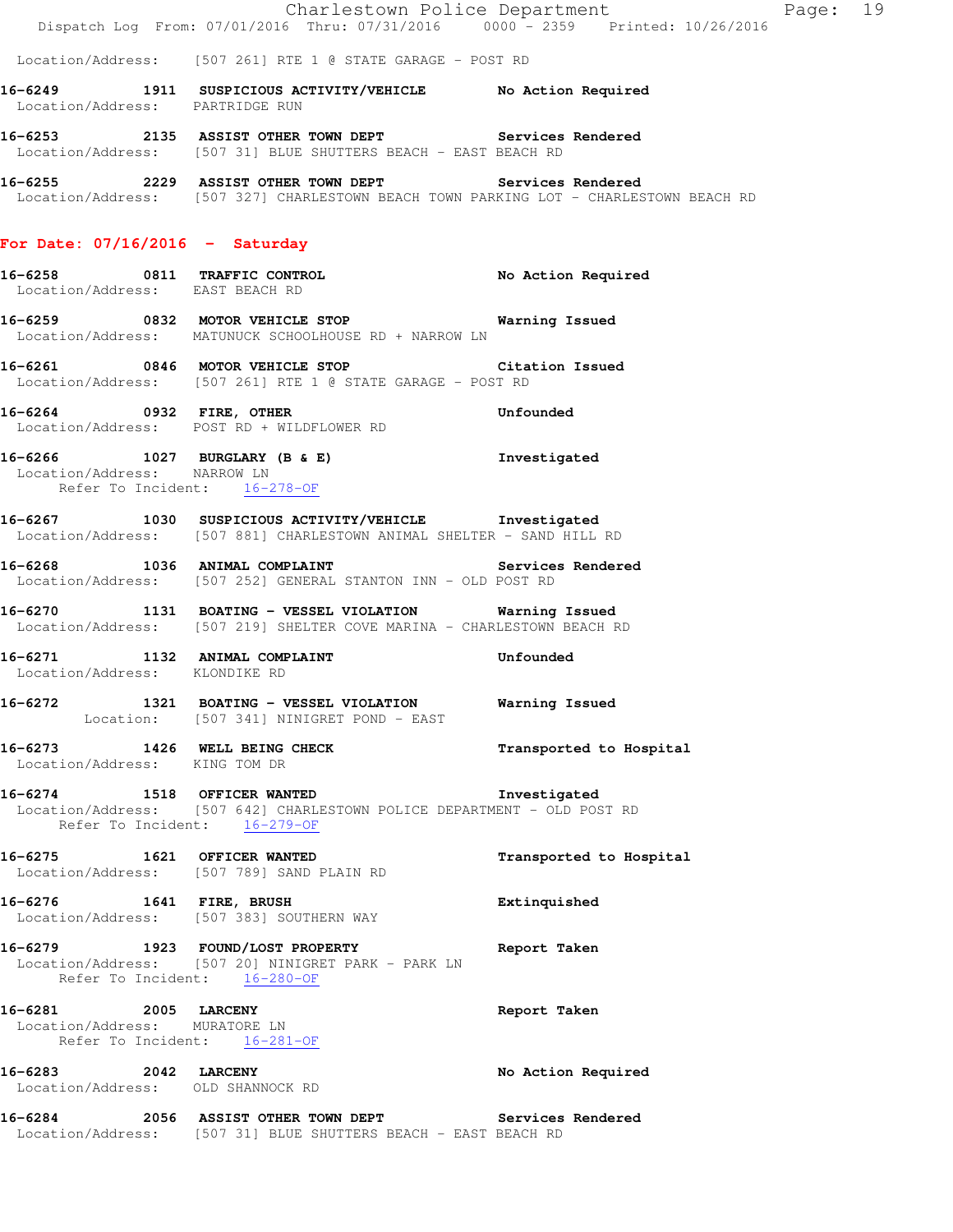Investigated

| 16-6285           | 2118               |           |                 | PSYCHOLOGICAL EMERGENCY |
|-------------------|--------------------|-----------|-----------------|-------------------------|
| Location/Address: |                    | howard dr |                 |                         |
|                   | Refer To Incident: |           | $16 - 282 - 0F$ |                         |

**16-6286 2143 ASSIST OTHER TOWN DEPT Services Rendered**  Location/Address: [507 327] CHARLESTOWN BEACH TOWN PARKING LOT - CHARLESTOWN BEACH RD

**16-6287 2354 MOTOR VEHICLE COMPLAINT Unfounded**  Location/Address: TOCKWOTTEN COVE RD

#### **For Date: 07/17/2016 - Sunday**

- **16-6290 0130 WELL BEING CHECK Services Rendered**  Location/Address: BLUE RIDGE DR **16-6292 0225 POLICE INFORMATION Services Rendered**
- Location/Address: EAST BEACH RD + OVERLOOK DR
- **16-6293 0432 DISTURBANCE/Music/Noise Investigated**  Location/Address: FORT NINIGRET RD
- **16-6294 0504 FIRE, OTHER Investigated**  Location/Address: LAURI DR
- **16-6295 0655 ASSIST CITIZEN Services Rendered**  Location/Address: [507 337] WATCHAUG POND - PROSSER TRL
- **16-6296 0709 MVA Minor Report Taken**  Location/Address: MATUNUCK SCHOOLHOUSE RD Refer To Accident: 16-100-AC
- **16-6298 0929 ROAD HAZARD/OBSTRUCTION Removed Hazard**  Location/Address: [507 373] CROSS MILLS LIBRARY - OLD POST RD
- **16-6299 0936 LARCENY Services Rendered**  Location/Address: [507 642] CHARLESTOWN POLICE DEPARTMENT - OLD POST RD
- **16-6300 0944 VANDALISM Report Taken**  Location/Address: FALCONE LN Refer To Incident: 16-283-OF
- **16-6301 1017 MOTOR VEHICLE STOP Warning Issued**  Location/Address: EAST BEACH RD + PARADISE LN
- **16-6302 1132 BOATING VESSEL VIOLATION Warning Issued**  Location: [507 341] NINIGRET POND - EAST
- **16-6303 1206 MOTOR VEHICLE COMPLAINT Unfounded**  Location/Address: [507 258] RTE 1 @ SOUTH KINGSTOWN LINE - POST RD
- **16-6304 1223 FIRE, OTHER Services Rendered**  Location/Address: [507 533] BURDICKVILLE RD
- **16-6305 1253 DOMESTIC/Assault/Diso/Other Investigated**  Location/Address: HILLTOP DR
- **16-6306 1258 MVA Minor Report Taken**  Location/Address: MATUNUCK SCHOOLHOUSE RD Refer To Accident: 16-100-AC
- **16-6307 1354 MVA Minor Report Taken**  Location/Address: [507 259] RTE 1 @ CASTLEROCK - POST RD Refer To Accident: 16-101-AC
- **16-6308 1522 TRAFFIC CONTROL No Action Required**  Location/Address: CHARLESTOWN BEACH RD
- **16-6309 1529 PARKING VIOLATIONS Citation Issued**  Location/Address: [507 322] WATCHAUG POND STATE BOAT LAUNCH - SANCTUARY RD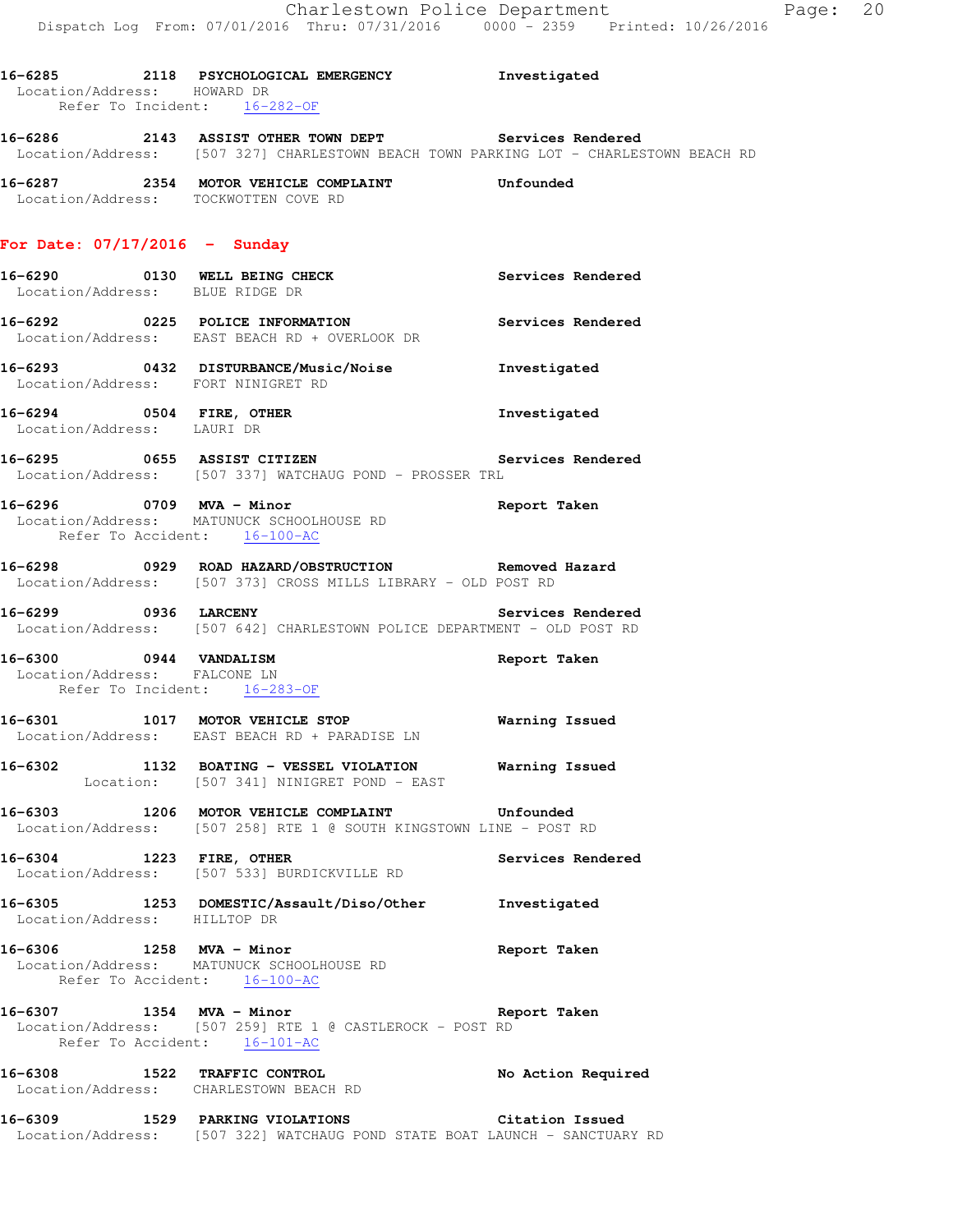**16-6310 1550 ROAD HAZARD/OBSTRUCTION No Action Required**  Location/Address: POST RD + PROSSER TRL **16-6311 1628 MOTOR VEHICLE STOP Citation Issued**  Location/Address: POST RD + TAMANACO DR **16-6312 1632 DIS CONDUCT / FIGHT Unfounded**  Location/Address: BENHAM ST **16-6313 1643 FOUND/LOST PROPERTY Services Rendered**  Location/Address: [507 49] CHARLESTOWN TOWN BEACH - CHARLESTOWN BEACH RD Refer To Incident: 16-284-OF **16-6315 1817 MVA - Minor Report Taken**  Location/Address: SHUMANKANUC HILL RD + GARDNER RD **16-6317 1859 OFFICER WANTED Report Taken**  Location/Address: [507 642] CHARLESTOWN POLICE DEPARTMENT - OLD POST RD Refer To Incident: 16-285-OF **16-6318 2057 ASSIST OTHER TOWN DEPT Services Rendered**  Location/Address: [507 327] CHARLESTOWN BEACH TOWN PARKING LOT - CHARLESTOWN BEACH RD **16-6320 2131 SERVE SUMMONS Unfounded**  Location/Address: PROSSER TRL **16-6321 2149 ASSIST OTHER TOWN DEPT Services Rendered**  Location/Address: [507 31] BLUE SHUTTERS BEACH - EAST BEACH RD **For Date: 07/18/2016 - Monday 16-6332 0123 MOTOR VEHICLE STOP Warning Issued**  Location/Address: SOUTH COUNTY TRL + BOTKA DR **16-6334 0140 MOTOR VEHICLE STOP Warning Issued**  Location/Address: SOUTH COUNTY TRL **16-6336 0402 POLICE INFORMATION Services Rendered**  Location/Address: [507 642] CHARLESTOWN POLICE DEPARTMENT - OLD POST RD **16-6337 0435 SUSPICIOUS ACTIVITY/VEHICLE Investigated**  Location/Address: [507 21] BURLINGAME STATE PARK - CAMPING AREA - BURLINGAME STATE PARK RD **16-6339 0450 MOTOR VEHICLE STOP Warning Issued**  Location/Address: [507 1] CHARLESTOWN TOWN HALL - SOUTH COUNTY TRL **16-6340 0532 MOTOR VEHICLE STOP Warning Issued**  Location/Address: [507 45] RIPPY'S LIQUOR MART - SOUTH COUNTY TRL **16-6341 0542 MOTOR VEHICLE STOP Warning Issued**  Location/Address: SHERMAN AVE **16-6342 0625 POLICE INFORMATION Services Rendered**  Location/Address: [507 642] CHARLESTOWN POLICE DEPARTMENT - OLD POST RD **16-6343 0626 MOTOR VEHICLE STOP Warning Issued**  Location/Address: POST RD + SCHOOLHOUSE POND RD **16-6344 0632 MOTOR VEHICLE STOP Warning Issued**  Location/Address: POST RD + KING'S FACTORY RD **16-6346 0652 MVA - Minor Report Taken**  Location/Address: [507 263] RTE 1 @ TOURIST INFO - POST RD Refer To Accident: 16-103-AC **16-6347 0754 DIS CONDUCT / FIGHT Taken/Refered to Other A**  Location/Address: [507 21] BURLINGAME STATE PARK - CAMPING AREA - BURLINGAME STATE PARK RD

**16-6348 0835 ASSIST OTHER AGENCY Services Rendered**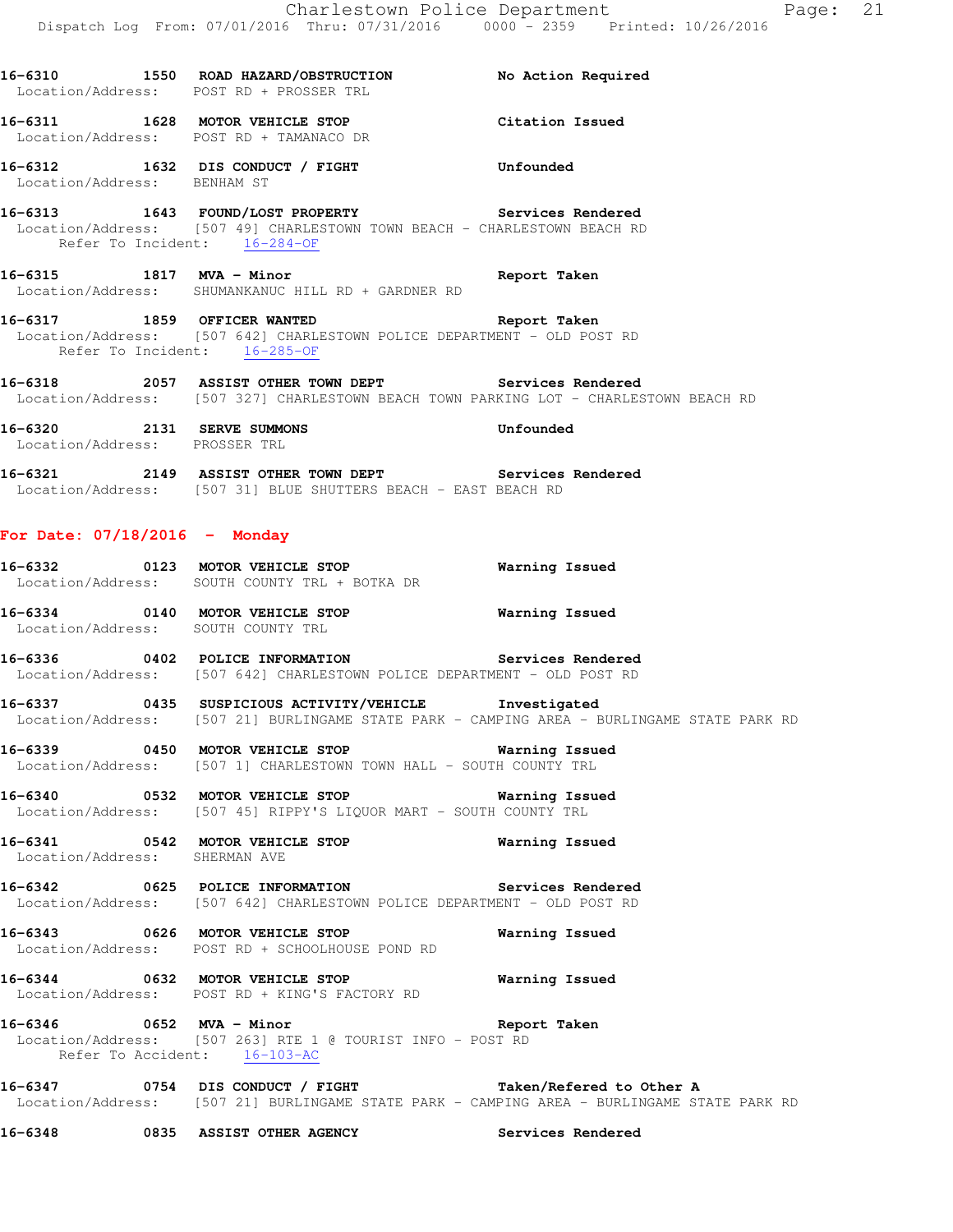|                            |         | Charlestown Police Department<br>Dispatch Log From: 07/01/2016 Thru: 07/31/2016 0000 - 2359 Printed: 10/26/2016                                                                        |                    | Page: 22 |  |
|----------------------------|---------|----------------------------------------------------------------------------------------------------------------------------------------------------------------------------------------|--------------------|----------|--|
|                            |         | Location/Address: [507 21] BURLINGAME STATE PARK - CAMPING AREA - BURLINGAME STATE PARK RD                                                                                             |                    |          |  |
|                            |         | 16-6349 0843 MVA - Minor<br>Location/Address: HONEY LOCUST DR<br>Refer To Accident: 16-104-AC                                                                                          | Report Taken       |          |  |
|                            |         | 16-6351 1048 FOLLOW-UP INVESTIGATION Threstigated<br>Location/Address: KING TOM DR                                                                                                     |                    |          |  |
|                            |         | 16-6354 1144 FOLLOW-UP INVESTIGATION<br>Location/Address: SAGAMORE DR                                                                                                                  | Investigated       |          |  |
|                            |         | 16-6355 1206 SERVE SUMMONS<br>Location/Address: PROSSER TRL                                                                                                                            | Could Not Locate   |          |  |
|                            |         | 16-6356 1316 TRAFFIC CONTROL No Action Required<br>Location/Address: [507 45] RIPPY'S LIQUOR MART - SOUTH COUNTY TRL                                                                   |                    |          |  |
|                            |         | 16-6358 1400 Boating - Assistance Marning Issued<br>Location/Address: [507 26] CHARLESTOWN BREACHWAY - CHARLESTOWN BEACH RD                                                            |                    |          |  |
|                            |         | 16-6361 1608 MOTOR VEHICLE STOP<br>Location/Address: POST RD + NARROW LN                                                                                                               | Warning Issued     |          |  |
|                            |         | 16-6363 1629 TRAFFIC CONTROL<br>Location/Address: EAST BEACH RD + PARADISE LN                                                                                                          | No Action Required |          |  |
|                            |         | 16-6364 1639 DISABLED MV<br>Location/Address: ROSS HILL RD + POST RD                                                                                                                   | Could Not Locate   |          |  |
| Location/Address: WELLS LN |         | 16-6366 1844 ASSIST OTHER AGENCY                                                                                                                                                       | <b>False Alarm</b> |          |  |
|                            |         | 16-6369 1909 ANIMAL COMPLAINT<br>Location/Address: KING'S FACTORY RD                                                                                                                   | Services Rendered  |          |  |
|                            |         | 16-6373 2104 ASSIST OTHER TOWN DEPT Services Rendered<br>Location/Address: [507 31] BLUE SHUTTERS BEACH - EAST BEACH RD                                                                |                    |          |  |
|                            |         | 16-6375 2208 ASSIST OTHER TOWN DEPT<br>Location/Address: [507 327] CHARLESTOWN BEACH TOWN PARKING LOT - CHARLESTOWN BEACH RD                                                           | Services Rendered  |          |  |
|                            |         | For Date: $07/19/2016$ - Tuesday                                                                                                                                                       |                    |          |  |
|                            |         | 16-6379 		 0027 MOTOR VEHICLE STOP 		 Warning Issued<br>Location/Address: [507 28] SIMPLE PEASURES - SOUTH COUNTY TRL                                                                  |                    |          |  |
|                            |         | 16-6381 0044 MOTOR VEHICLE STOP<br>Location/Address: OLD SHANNOCK RD<br>Refer To Incident: 16-286-OF                                                                                   | Warning Issued     |          |  |
|                            |         | 16-6382 0106 MOTOR VEHICLE STOP Citation Issued<br>Location/Address: CAROLINA BACK RD + ALTON CAROLINA RD<br>Refer To Incident: 16-287-OF                                              |                    |          |  |
|                            |         | 16-6384 0114 DISABLED MV<br>Location/Address: POST RD + KING'S FACTORY RD                                                                                                              | Investigated       |          |  |
|                            |         | 16-6387 0149 MOTOR VEHICLE STOP<br>Location/Address: POST RD + FALCONE LN                                                                                                              | Warning Issued     |          |  |
|                            | Age: 22 | 16-6388 0150 MOTOR VEHICLE STOP<br>Location/Address: SOUTH COUNTY TRL + SAND PLAIN RD<br>Refer To Summons: 16-86-AR<br>Summons: CRAWFORD, GARY X<br>Address: 6 HUNTER TER WESTERLY, RI | Arrest(s) Made     |          |  |
|                            |         | Charges: Driving after denial, suspension or revocation of license - 2nd Offense                                                                                                       |                    |          |  |
| 16-6389                    |         | 0338 DISABLED MV                                                                                                                                                                       | Services Rendered  |          |  |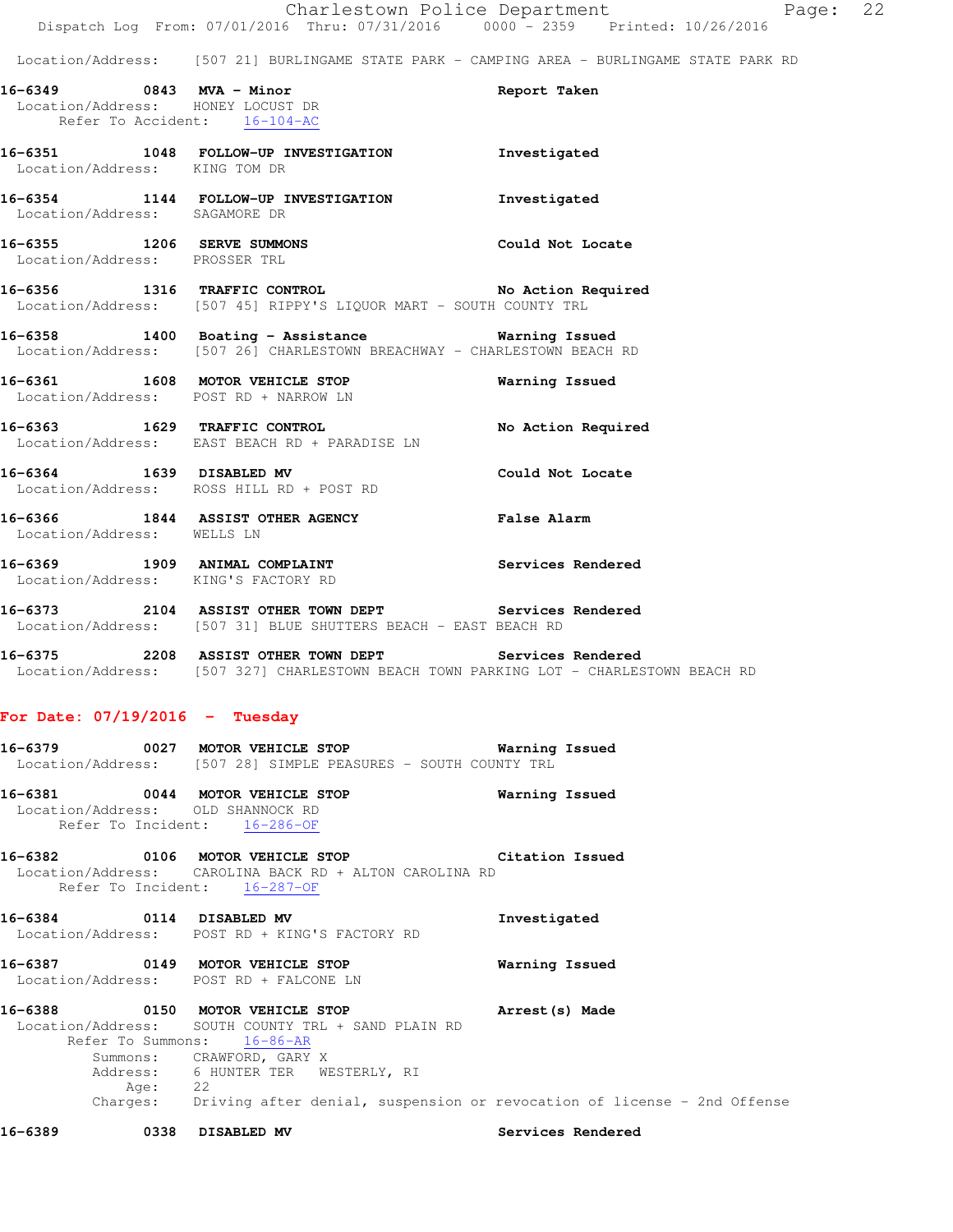|                                                             | Dispatch Log From: 07/01/2016 Thru: 07/31/2016 0000 - 2359 Printed: 10/26/2016                                                                                                                                                                                                | Charlestown Police Department<br>Page: 23                                                  |  |
|-------------------------------------------------------------|-------------------------------------------------------------------------------------------------------------------------------------------------------------------------------------------------------------------------------------------------------------------------------|--------------------------------------------------------------------------------------------|--|
| Location/Address: ALTON CAROLINA RD                         |                                                                                                                                                                                                                                                                               |                                                                                            |  |
|                                                             | Location/Address: ROSS HILL RD + KLONDIKE RD                                                                                                                                                                                                                                  |                                                                                            |  |
| Location/Address: SOUTH COUNTY TRL                          | 16-6391 		 0553 MOTOR VEHICLE STOP 		 Citation Issued                                                                                                                                                                                                                         |                                                                                            |  |
|                                                             | 16-6392 		 0626 FOLLOW-UP INVESTIGATION Services Rendered<br>Location/Address: [507 469] OLD MILL DINER - SOUTH COUNTY TRL                                                                                                                                                    |                                                                                            |  |
|                                                             | 16-6393  0929  ASSIST OTHER AGENCY    Services Rendered<br>Location/Address: COLUMBIA HEIGHTS OVAL                                                                                                                                                                            |                                                                                            |  |
|                                                             | 16-6394 0935 ASSIST OTHER AGENCY No Action Required                                                                                                                                                                                                                           | Location/Address: [507 21] BURLINGAME STATE PARK - CAMPING AREA - BURLINGAME STATE PARK RD |  |
|                                                             | 16-6395 (0935 WARRANT ARREST ) Arrest (s) Made<br>Location/Address: [507 642] CHARLESTOWN POLICE DEPARTMENT - OLD POST RD<br>Refer To Arrest: 16-87-AR<br>Arrest: CIPOLLA, STEPHEN J<br>Address: 50 MOHEGAN RD NORWICH, CT<br>Age: 34<br>Charges: SEXUAL ASSAULT - 2ND DEGREE |                                                                                            |  |
| 16-6396 1007 TRANSPORT                                      | Location/Address: [507 642] CHARLESTOWN POLICE DEPARTMENT - OLD POST RD                                                                                                                                                                                                       | Taken/Refered to Other A                                                                   |  |
|                                                             | 16-6397 1206 TRAFFIC CONTROL<br>Location/Address: MATUNUCK SCHOOLHOUSE RD                                                                                                                                                                                                     | No Action Required                                                                         |  |
|                                                             | 16-6398 1221 MOTOR VEHICLE STOP 6 Warning Issued<br>Vicinity of: MATUNUCK SCHOOLHOUSE RD + NORTH NIANTIC DR                                                                                                                                                                   |                                                                                            |  |
| Refer To Accident: 16-105-AC                                | 16-6399 1340 MVA - Minor Ninor Neport Taken<br>Location/Address: [507 45] RIPPY'S LIQUOR MART - SOUTH COUNTY TRL                                                                                                                                                              |                                                                                            |  |
|                                                             | 16-6400 1406 Boating - Fishing Viol<br>Location: [507 341] NINIGRET POND - EAST                                                                                                                                                                                               | Warning Issued                                                                             |  |
|                                                             | 16-6402 1502 BOATING - SAFETY CHECK Warning Issued<br>Vicinity of: [507 320] QUONOCHONTAUG BREACHWAY - WEST BEACH RD                                                                                                                                                          |                                                                                            |  |
| Location/Address: CASTLE ROCK DR                            | 16-6403 1603 WELL BEING CHECK                                                                                                                                                                                                                                                 | Investigated                                                                               |  |
|                                                             | 16-6404 1710 MOTOR VEHICLE STOP 16-6404 Citation Issued<br>Location/Address: [507 267] RTE 1 @ HITCHING POST - POST RD                                                                                                                                                        |                                                                                            |  |
| Refer To Incident: 16-288-OF                                | 16-6405 1720 REGISTERED SEX OFFENDER Report Taken                                                                                                                                                                                                                             |                                                                                            |  |
|                                                             | 16-6406 1722 MOTOR VEHICLE STOP <b>Warning Issued</b><br>Location/Address: SOUTH COUNTY TRL + BOTKA DR                                                                                                                                                                        |                                                                                            |  |
| Refer To Accident: 16-106-AC                                | 16-6407 1732 MVA - W/Injury/Fluid/Hazard Report Taken<br>Location/Address: [507 29] ARROWHEAD DENTAL - SOUTH COUNTY TRL                                                                                                                                                       |                                                                                            |  |
|                                                             | 16-6408 1819 ASSIST OTHER POLICE DEPT Could Not Locate Location/Address: KEITH DR                                                                                                                                                                                             |                                                                                            |  |
|                                                             | 16-6409 1905 ROAD HAZARD/OBSTRUCTION<br>Location/Address: WEST BEACH RD + ASHAWAY COLONY LN                                                                                                                                                                                   | Investigated                                                                               |  |
| 16-6410 1935 VANDALISM<br>Location/Address: BISCUIT CITY RD | Refer To Incident: 16-289-OF                                                                                                                                                                                                                                                  | Investigated                                                                               |  |
|                                                             | 16-6411  2104 SUSPICIOUS ACTIVITY/VEHICLE  Could Not Locate                                                                                                                                                                                                                   |                                                                                            |  |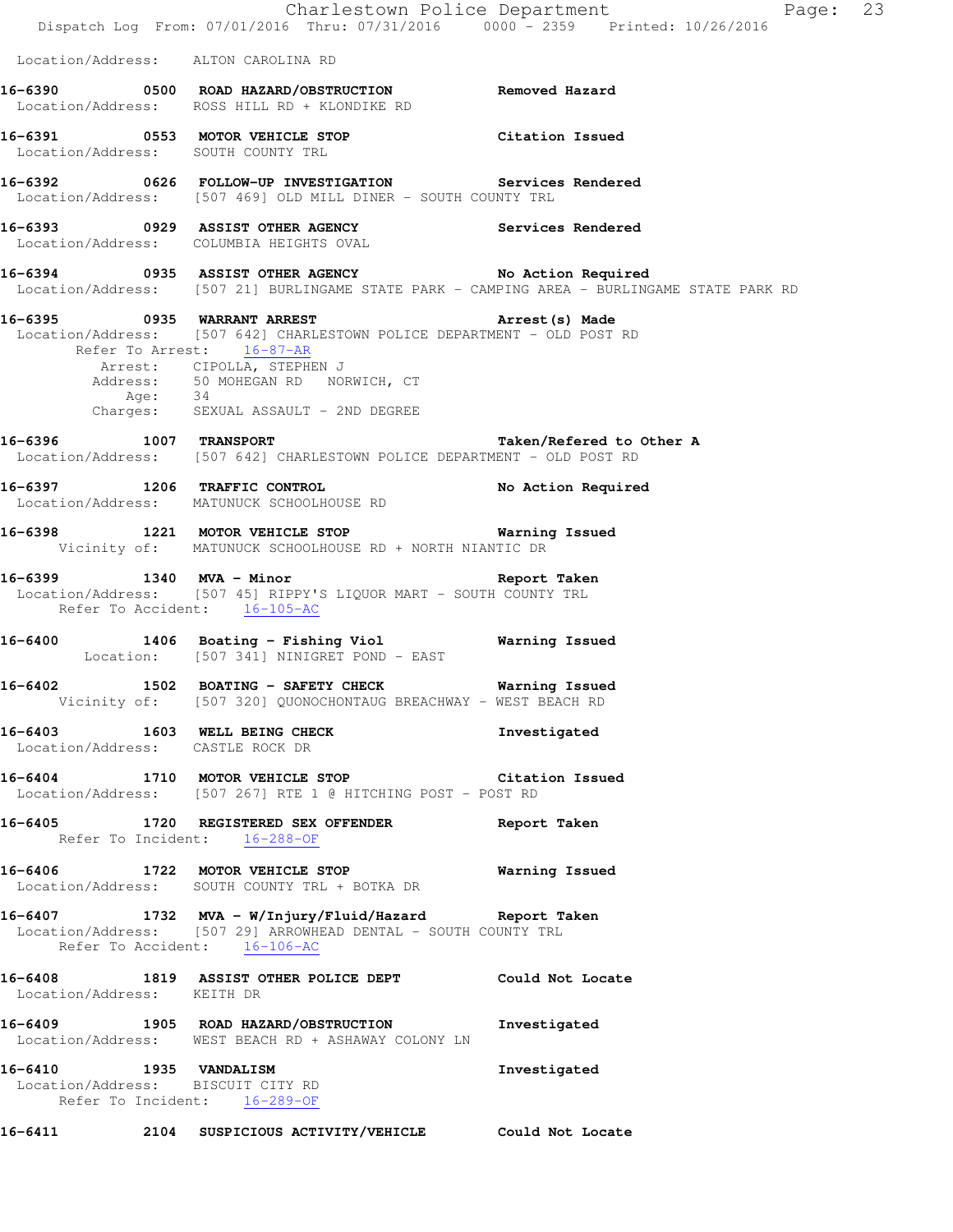|                                                           | Dispatch Log From: 07/01/2016 Thru: 07/31/2016 0000 <sup>-</sup> 2359 Printed: 10/26/2016                                                                                                                                                                                         | Charlestown Police Department | Page: | 24 |
|-----------------------------------------------------------|-----------------------------------------------------------------------------------------------------------------------------------------------------------------------------------------------------------------------------------------------------------------------------------|-------------------------------|-------|----|
|                                                           | Vicinity of: KING'S FACTORY RD + POST RD                                                                                                                                                                                                                                          |                               |       |    |
|                                                           | 16-6412 2110 OFFICER WANTED<br>Location/Address: PECKHAM HOLLOW RD                                                                                                                                                                                                                | <b>Services Rendered</b>      |       |    |
|                                                           | 16-6413 2126 DISABLED MV No Action Required<br>Vicinity of: KING'S FACTORY RD + SHUMANKANUC HILL RD                                                                                                                                                                               |                               |       |    |
| Location/Address: SURFSIDE AVE                            | 16-6414 2227 ASSIST CITIZEN                                                                                                                                                                                                                                                       | Unfounded                     |       |    |
| For Date: 07/20/2016 - Wednesday                          |                                                                                                                                                                                                                                                                                   |                               |       |    |
|                                                           | 16-6416 0028 MOTOR VEHICLE STOP<br>Location/Address: SOUTH COUNTY TRL + BOTKA DR                                                                                                                                                                                                  | <b>Warning Issued</b>         |       |    |
|                                                           | 16-6431 0445 MOTOR VEHICLE STOP<br>Location/Address: POST RD + SCHOOLHOUSE POND RD                                                                                                                                                                                                | Warning Issued                |       |    |
|                                                           | 16-6432 0457 MOTOR VEHICLE STOP<br>Location/Address: POST RD + SOUTH COUNTY TRL                                                                                                                                                                                                   | <b>Warning Issued</b>         |       |    |
|                                                           | 16-6433 6537 MOTOR VEHICLE STOP 1991 Arrest (s) Made<br>Location/Address: CEDAR MEADOWS RD + SHANNOCK RD<br>Refer To Summons: 16-88-AR<br>Summons: SORLIEN, MAY E<br>Address: 40 SPICEBUSH TRL NARRAGANSETT, RI<br>Age: 28<br>Charges: Driving with Expired License - 1st Offense |                               |       |    |
|                                                           | 16-6434 0556 MOTOR VEHICLE STOP<br>Location/Address: POST RD + NARROW LN                                                                                                                                                                                                          | Warning Issued                |       |    |
|                                                           | 16-6436 1019 FOLLOW-UP INVESTIGATION Could Not Locate<br>Location/Address: [507 46] WASHINGTON TRUST COMPANY - OLD POST RD                                                                                                                                                        |                               |       |    |
| Location/Address: CAROLINA BACK RD                        | 16-6437 1019 ANIMAL COMPLAINT                                                                                                                                                                                                                                                     | Services Rendered             |       |    |
|                                                           | 16-6438 1057 ALARM, BURGLAR<br>Location/Address: [507 774] DUDLEY LN                                                                                                                                                                                                              | False Alarm                   |       |    |
|                                                           | 16-6439 1128 LOST/STOLEN LICENSE PLATES Report Taken<br>Location/Address: COVE POINT EAST RD<br>Refer To Incident: $16-290-OF$                                                                                                                                                    |                               |       |    |
|                                                           | 16-6441 1314 DEATH; Sudden/Unexpected Investigated<br>Location/Address: [507 3] COMPASS HARDWARE - RIDGEWOOD RD<br>Refer To Incident: 16-291-OF                                                                                                                                   |                               |       |    |
| 16-6443 1434 COMPLAINT<br>Refer To Incident: 16-292-OF    | Location/Address: [507 37] CHARLESTOWN WINE AND SPIRITS - OLD POST RD                                                                                                                                                                                                             | Investigated                  |       |    |
| Location/Address: RICHARD ST                              | 16-6444 1517 ASSIST OTHER TOWN DEPT Services Rendered                                                                                                                                                                                                                             |                               |       |    |
|                                                           | 16-6445 1540 TRAFFIC CONTROL<br>Location/Address: POST RD + KING'S FACTORY RD                                                                                                                                                                                                     | Services Rendered             |       |    |
| 16-6446 1553 ALARM, FIRE<br>Location/Address: OLD POST RD |                                                                                                                                                                                                                                                                                   | False Alarm                   |       |    |
|                                                           | 16-6447 1604 MOTOR VEHICLE COMPLAINT Could Not Locate<br>Vicinity of: [507 263] RTE 1 @ TOURIST INFO - POST RD                                                                                                                                                                    |                               |       |    |
|                                                           | 16-6448 1619 POLICE INFORMATION Could Not Locate<br>Location/Address: POST RD + SCHOOLHOUSE POND RD                                                                                                                                                                               |                               |       |    |
|                                                           |                                                                                                                                                                                                                                                                                   |                               |       |    |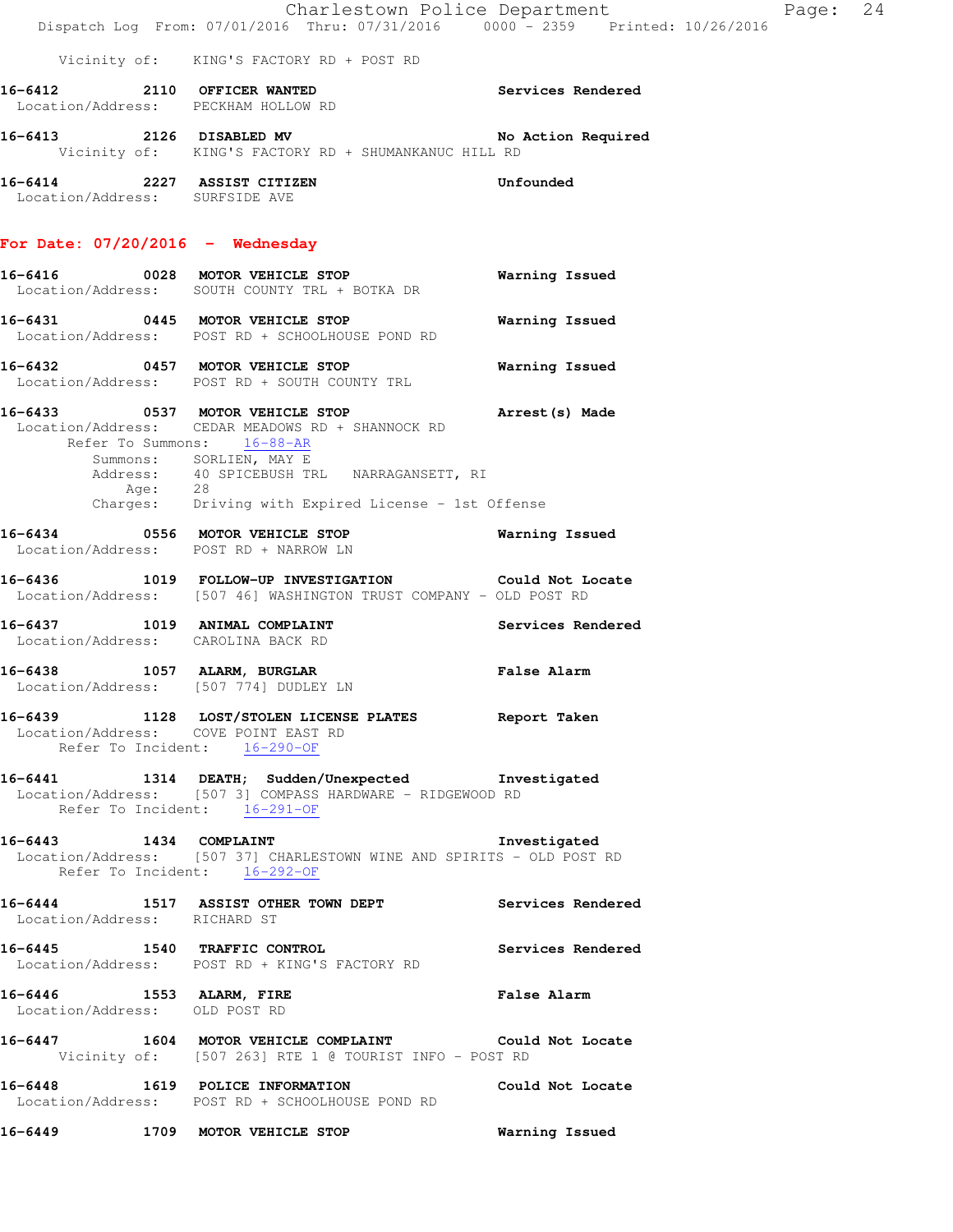Location/Address: SOUTH COUNTY TRL + NEW BISCUIT CITY RD

- **16-6450 1731 ANIMAL COMPLAINT Investigated**  Location/Address: [507 64] RATHSKELLER RESTAURANT - OLD COACH RD
- **16-6451 1739 MOTOR VEHICLE STOP Investigated**  Location/Address: [507 258] RTE 1 @ SOUTH KINGSTOWN LINE - POST RD
- **16-6452 1915 WELL BEING CHECK Investigated**  Vicinity of: POST RD + CASTLE ROCK DR
- **16-6454 2033 MOTOR VEHICLE STOP Warning Issued**  Location/Address: SOUTH COUNTY TRL + NEW BISCUIT CITY RD
- **16-6455 2115 ASSIST OTHER TOWN DEPT Services Rendered**  Location/Address: [507 31] BLUE SHUTTERS BEACH - EAST BEACH RD
- **16-6456 2117 ROAD HAZARD/OBSTRUCTION Services Rendered**  Location/Address: POST RD + WARREN RD
- **16-6458 2135 ASSIST OTHER TOWN DEPT Services Rendered**  Location/Address: [507 327] CHARLESTOWN BEACH TOWN PARKING LOT - CHARLESTOWN BEACH RD

#### **For Date: 07/21/2016 - Thursday**

- **16-6460 0050 ASSIST OTHER TOWN DEPT Services Rendered**  Location/Address: [507 31] BLUE SHUTTERS BEACH - EAST BEACH RD
- **16-6461 0051 MOTOR VEHICLE STOP Warning Issued**  Location/Address: [507 362] RTE 2 @ SUNOCO - SOUTH COUNTY TRL
- **16-6463 0135 MOTOR VEHICLE STOP Warning Issued**  Location/Address: [507 289] RTE 112 @ MEADOWBROOK INN - CAROLINA BACK RD
- **16-6464 0203 MOTOR VEHICLE STOP Warning Issued**  Location/Address: POST RD + SCHOOLHOUSE POND RD
- **16-6466 0243 MOTOR VEHICLE STOP Warning Issued**  Location/Address: STILL WATER RD
- **16-6468 0332 MOTOR VEHICLE STOP Arrest(s) Made**  Location/Address: [507 258] RTE 1 @ SOUTH KINGSTOWN LINE - POST RD Refer To Summons: 16-89-AR Summons: GELSEBACH, JESSIE PAUL Address: 10 STONE EDGE RD SELLERSVILLE, PA Age: 39
- Charges: Driving with Expired License 1st Offense
- **16-6469 0519 MOTOR VEHICLE STOP No Action Required**  Location/Address: POST RD + SCHOOLHOUSE POND RD
- **16-6470 0540 MOTOR VEHICLE STOP Warning Issued**  Location/Address: SOUTH COUNTY TRL
- **16-6471 0901 SEX OFFENSES Services Rendered**  Location/Address: [507 642] CHARLESTOWN POLICE DEPARTMENT - OLD POST RD Refer To Incident: 16-293-OF
- **16-6475 1002 MOTOR VEHICLE STOP Warning Issued**  Location/Address: [507 261] RTE 1 @ STATE GARAGE - POST RD
- **16-6477 1009 SUSPICIOUS ACTIVITY/VEHICLE Investigated**  Location/Address: OLD FARM WAY Refer To Incident: 16-294-OF
- **16-6479 1139 MOTOR VEHICLE STOP Warning Issued**  Location/Address: [507 261] RTE 1 @ STATE GARAGE - POST RD
- **16-6480 1150 OFFICER WANTED Investigated**  Location/Address: BURNHAM ST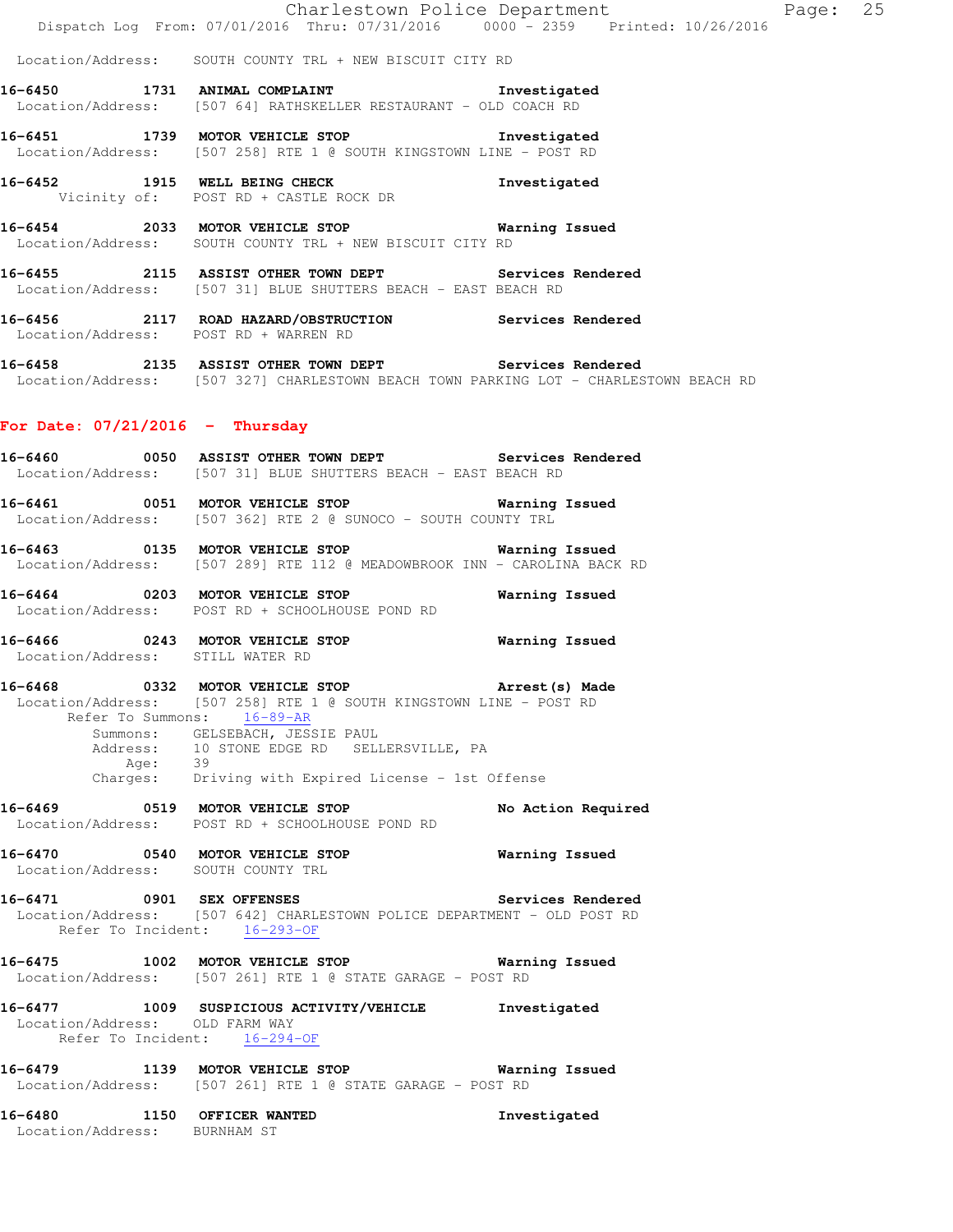|                                                                   | 16-6481 1150 DISABLED MV                                                                                                                                 | Services Rendered        |
|-------------------------------------------------------------------|----------------------------------------------------------------------------------------------------------------------------------------------------------|--------------------------|
|                                                                   | Location/Address: POST RD + SOUTH COUNTY TRL                                                                                                             |                          |
|                                                                   | 16-6483 1406 ASSIST ELDERLY<br>Location/Address: [507 816] DRIFTWOOD DR                                                                                  | Could Not Locate         |
| 16-6485 1517 TRAFFIC CONTROL                                      | Services Rendered<br>Location/Address: EAST BEACH RD + PARADISE LN                                                                                       |                          |
|                                                                   | 16-6487 1652 DISABLED MV<br>Location/Address: POST RD + KING'S FACTORY RD                                                                                | Services Rendered        |
|                                                                   | 16-6488 1700 DISABLED MV<br>Location/Address: [507 303] RTE 1 @ SOUTH SHORE MENTAL HEALTH - POST RD                                                      | Services Rendered        |
| Location/Address: SHEILA DR                                       | 16-6490 1821 DISTURBANCE/Music/Noise No Action Required                                                                                                  |                          |
| Location/Address: LAURI DR                                        | 16-6491 1840 SUSPICIOUS ACTIVITY/VEHICLE Investigated                                                                                                    |                          |
|                                                                   | 16-6494 2054 ASSIST OTHER TOWN DEPT Services Rendered<br>Location/Address: [507 31] BLUE SHUTTERS BEACH - EAST BEACH RD                                  |                          |
| Refer To Incident: 16-295-OF                                      | 16-6495 2121 WELL BEING CHECK Report Taken<br>Location/Address: COLUMBIA HEIGHTS OVAL                                                                    |                          |
| Location/Address: LAUREL RD                                       | 16-6496 2142 SUSPICIOUS ACTIVITY/VEHICLE Unfounded                                                                                                       |                          |
| For Date: $07/22/2016$ - Friday                                   |                                                                                                                                                          |                          |
| Location/Address: OLD SHANNOCK RD<br>Refer To Incident: 16-296-OF | 16-6502 0230 POLICE INFORMATION CONTRESS Report Taken                                                                                                    |                          |
|                                                                   | 16-6506 1125 DISABLED MV Services Rendered<br>Location/Address: [507 271] RTE 1 @ MICHAEL'S - POST RD                                                    |                          |
| Refer To Incident: 16-297-OF                                      | Location/Address: [507 26] CHARLESTOWN BREACHWAY - CHARLESTOWN BEACH RD                                                                                  |                          |
| 16-6508 1200 ASSIST ELDERLY                                       | Location/Address: [507 816] DRIFTWOOD DR                                                                                                                 | False Alarm              |
| 16-6511 1422 WELL BEING CHECK                                     | Location/Address: [507 816] DRIFTWOOD DR                                                                                                                 | Investigated             |
| 16-6512                                                           | 1556 SUSPICIOUS ACTIVITY/VEHICLE<br>Location/Address: [507 739] SCAPA FLOW RD                                                                            | Investigated             |
|                                                                   | 16-6513 1611 MOTOR VEHICLE COMPLAINT<br>Location/Address: [507 258] RTE 1 @ SOUTH KINGSTOWN LINE - POST RD                                               | Taken/Refered to Other A |
| 16-6514                                                           | 1632 POLICE INFORMATION<br>Location/Address: [507 642] CHARLESTOWN POLICE DEPARTMENT - OLD POST RD                                                       | Investigated             |
| 16-6515<br>Refer To Incident:                                     | 1659 OFFICER WANTED<br>Location/Address: [507 642] CHARLESTOWN POLICE DEPARTMENT - OLD POST RD<br>$16 - 298 - OF$<br>Refer To Arrest: 16-92-AR           | Investigated             |
| Age:                                                              | Arrest: BRUNDAGE, JONATHAN L<br>Address: 24 OLD RD CHARLESTOWN, RI<br>42<br>Charges: DOMESTIC-DISORDERLY CONDUCT<br>DOMESTIC-REFUSE/RELINQUISH TELEPHONE |                          |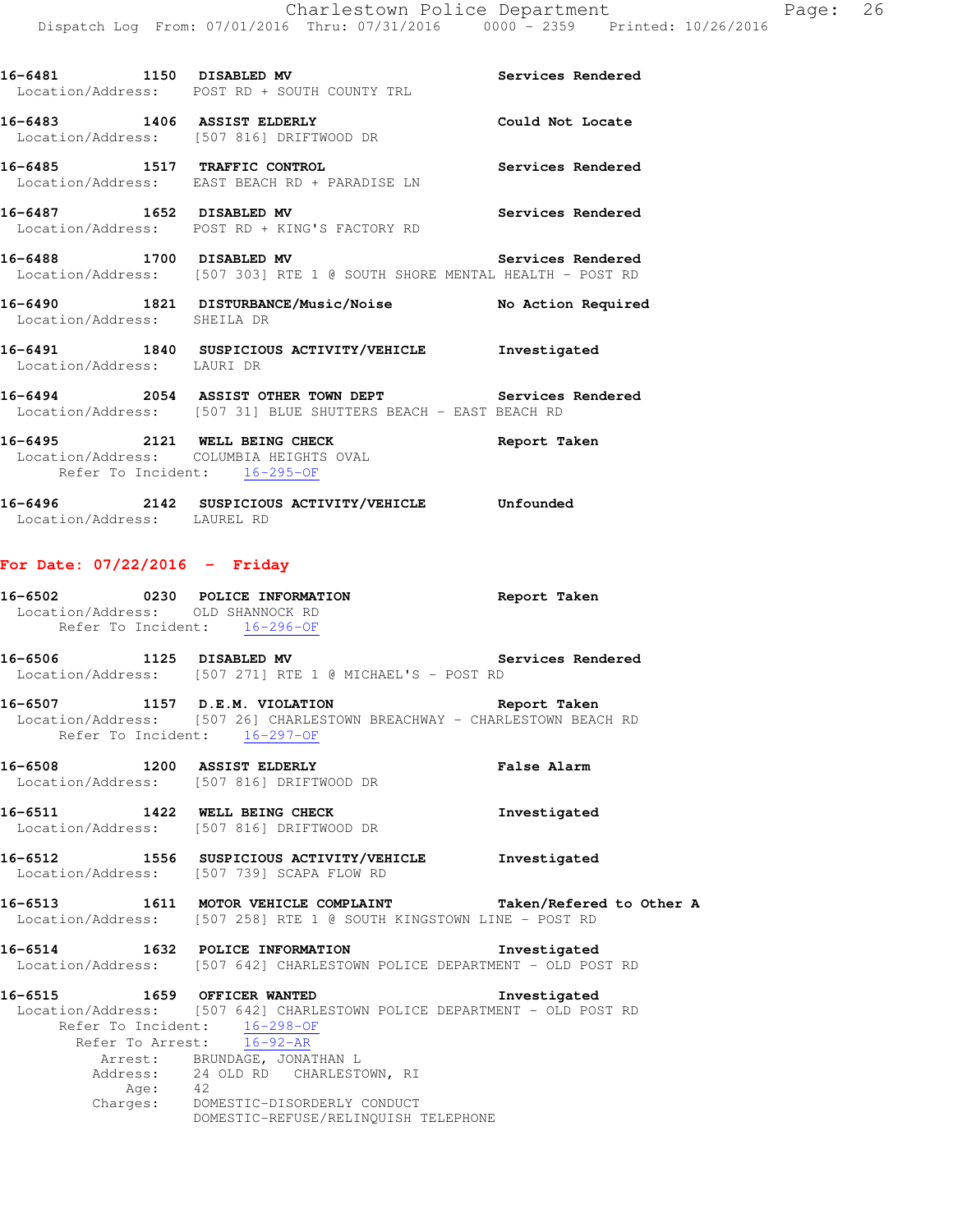**16-6517 1821 VANDALISM Investigated**  Location/Address: CHARLESTOWN BEACH RD **16-6518 1902 DIRECTIONS Services Rendered** 

**16-6519 1940 MOTOR VEHICLE COMPLAINT Unfounded**  Location/Address: [507 276] RTE 2 @ RICHMOND LINE - SOUTH COUNTY TRL

**16-6521 2109 ASSIST OTHER TOWN DEPT Services Rendered**  Location/Address: [507 327] CHARLESTOWN BEACH TOWN PARKING LOT - CHARLESTOWN BEACH RD

**16-6522 2119 ASSIST OTHER TOWN DEPT Services Rendered**  Location/Address: [507 31] BLUE SHUTTERS BEACH - EAST BEACH RD

**16-6524 2159 MOTOR VEHICLE COMPLAINT Unfounded**  Location/Address: [507 275] RTE 1 @ WESTERLY LINE - POST RD

**16-6527 2249 FOLLOW-UP INVESTIGATION Investigated**  Location/Address: [507 642] CHARLESTOWN POLICE DEPARTMENT - OLD POST RD

#### **For Date: 07/23/2016 - Saturday**

Location/Address: FAWN CIR

**16-6531 0220 SUSPICIOUS ACTIVITY/VEHICLE Investigated**  Location/Address: [507 79] ECKEL INSURANCE INC - OLD POST RD Refer To Incident: 16-299-OF

**16-6532 0827 DISABLED MV Services Rendered**  Location/Address: EAST BEACH RD + OVERLOOK DR

**16-6533 0834 SUSPICIOUS ACTIVITY/VEHICLE No Action Required**  Location/Address: HILLTOP DR

**16-6535 0909 POLICE INFORMATION No Action Required**  Location/Address: SHUMANKANUC HILL RD

**16-6537 0922 DISABLED MV Services Rendered**  Location/Address: [507 100] RTE 1 @ FIORES - POST RD

**16-6538 0923 BOATING - VESSEL VIOLATION Warning Issued**  Location: [507 341] NINIGRET POND - EAST

**16-6539 1105 MOTOR VEHICLE STOP Warning Issued**  Location/Address: [507 850] CROSS MILLS FIRE STATION - OLD POST RD

**16-6540 1109 ROAD HAZARD/OBSTRUCTION Removed Hazard**  Location/Address: POST RD + KING'S FACTORY RD

**16-6541 1155 BOATING - VESSEL VIOLATION Warning Issued**  Location: [507 341] NINIGRET POND - EAST

**16-6543 1239 VANDALISM Investigated**  Location/Address: CROSSPATCH RD

**16-6544 1251 SERVE SUMMONS Taken/Refered to Other A**  Location/Address: PROSSER TRL

**16-6545 1325 BOATING - VESSEL VIOLATION Warning Issued**  Location: [507 341] NINIGRET POND - EAST

16-6546 **1358** Boating - Assistance **Services** Rendered Location/Address: [507 339] QUONOCHONTAUG POND - WEST BEACH RD

**16-6547 1406 BOATING - VESSEL VIOLATION Warning Issued**  Location: [507 341] NINIGRET POND - EAST

**16-6551 1556 MOTOR VEHICLE STOP Warning Issued**  Location/Address: SOUTH COUNTY TRL + SAND PLAIN RD

**16-6552 1559 DIRECTIONS Services Rendered**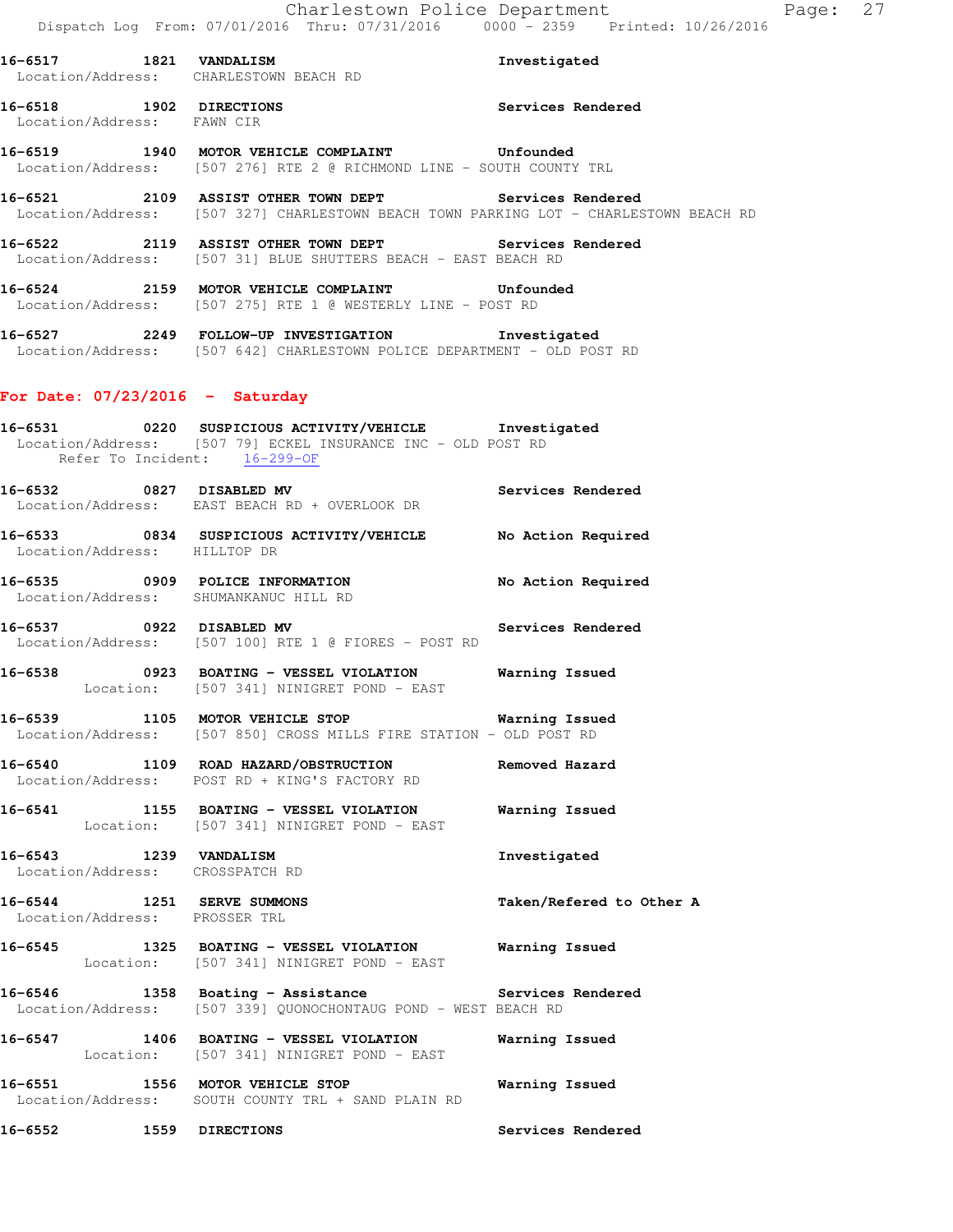|                                                          | Dispatch Log From: 07/01/2016 Thru: 07/31/2016 0000 - 2359 Printed: 10/26/2016                                                                                                                                                                                                                                                                                                              | Charlestown Police Department<br>Page: 28 |  |
|----------------------------------------------------------|---------------------------------------------------------------------------------------------------------------------------------------------------------------------------------------------------------------------------------------------------------------------------------------------------------------------------------------------------------------------------------------------|-------------------------------------------|--|
|                                                          | Location/Address: [507 219] SHELTER COVE MARINA - CHARLESTOWN BEACH RD                                                                                                                                                                                                                                                                                                                      |                                           |  |
|                                                          | 16-6553 1602 MOTOR VEHICLE STOP Citation Issued<br>Location/Address: SOUTH COUNTY TRL + BOTKA DR                                                                                                                                                                                                                                                                                            |                                           |  |
|                                                          | 16-6554 1611 MOTOR VEHICLE STOP 67 Warning Issued<br>Location/Address: [507 276] RTE 2 @ RICHMOND LINE - SOUTH COUNTY TRL                                                                                                                                                                                                                                                                   |                                           |  |
|                                                          | 16-6555 1630 MOTOR VEHICLE STOP 6555 Warning Issued<br>Location/Address: [507 283] RTE 2 @ GIFT BARN - SOUTH COUNTY TRL                                                                                                                                                                                                                                                                     |                                           |  |
|                                                          | 16-6556 1633 Boating - Assistance 10 Investigated<br>Location/Address: [507 318] EAST BEACH STATE PARKING LOT - EAST BEACH RD                                                                                                                                                                                                                                                               |                                           |  |
| 16-6557 1640 VANDALISM<br>Location/Address: RAILROAD AVE | Refer To Incident: 16-300-OF                                                                                                                                                                                                                                                                                                                                                                | Report Taken                              |  |
|                                                          | 16-6558 1708 MOTOR VEHICLE STOP <b>Arrest</b> (s) Made<br>Location/Address: [507 261] RTE 1 @ STATE GARAGE - POST RD<br>Refer To Summons: 16-90-AR<br>Summons: DOSSANTOS, ALEXANDRE<br>Address: 716 CENTRAL AVE 1ST FL PAWTUCKET, RI<br>Age: 25<br>Charges: DRIVING WITHOUT/EXPIRED LICENSE                                                                                                 |                                           |  |
|                                                          | 16-6561 1839 MOTOR VEHICLE STOP 67 Warning Issued<br>Location/Address: POST RD + SCHOOLHOUSE POND RD                                                                                                                                                                                                                                                                                        |                                           |  |
|                                                          | 16-6563 1858 MOTOR VEHICLE STOP<br>Location/Address: POST RD + SCHOOLHOUSE POND RD                                                                                                                                                                                                                                                                                                          | No Action Required                        |  |
|                                                          | 16-6564 1921 MOTOR VEHICLE STOP Warning Issued<br>Location/Address: MAPLE LAKE FARM RD + SOUTH COUNTY TRL                                                                                                                                                                                                                                                                                   |                                           |  |
|                                                          | 16-6565 1930 MOTOR VEHICLE STOP 16-6565 Arrest (s) Made<br>  Location/Address: [507 276] RTE 2 @ RICHMOND LINE - SOUTH COUNTY TRL<br>Refer To Incident: 16-301-OF<br>Refer To Summons: $\frac{2.14}{16-91-AR}$<br>Summons: KNOTT, JEREMY R<br>Address: 500 BROAD ST Apt. #309 PROVIDENCE, RI<br>Age: 23<br>Charges: Driving after denial, suspension or revocation of license - 1st Offense |                                           |  |
| 16-6566 1944 WATER RESCUE                                | Location/Address: [507 26] CHARLESTOWN BREACHWAY - CHARLESTOWN BEACH RD                                                                                                                                                                                                                                                                                                                     | Services Rendered                         |  |
|                                                          | 16-6567 2059 MOTOR VEHICLE COMPLAINT Unfounded<br>Location/Address: [507 263] RTE 1 @ TOURIST INFO - POST RD                                                                                                                                                                                                                                                                                |                                           |  |
| Location/Address: EAST BEACH RD                          | 16-6568 2105 MOTOR VEHICLE STOP                                                                                                                                                                                                                                                                                                                                                             | Warning Issued                            |  |
|                                                          | 16-6569 2114 DISABLED MV<br>Location/Address: POST RD + WEST BEACH RD                                                                                                                                                                                                                                                                                                                       | Removed Hazard                            |  |
|                                                          | 16-6570 2123 ASSIST OTHER TOWN DEPT Services Rendered<br>Location/Address: [507 327] CHARLESTOWN BEACH TOWN PARKING LOT - CHARLESTOWN BEACH RD                                                                                                                                                                                                                                              |                                           |  |
|                                                          | 16-6572 2132 ASSIST OTHER TOWN DEPT Services Rendered<br>Location/Address: [507 31] BLUE SHUTTERS BEACH - EAST BEACH RD                                                                                                                                                                                                                                                                     |                                           |  |
| For Date: $07/24/2016$ - Sunday                          |                                                                                                                                                                                                                                                                                                                                                                                             |                                           |  |
| Location/Address: WEST BEACH RD                          | 16-6574 0015 DISTURBANCE/Music/Noise Investigated                                                                                                                                                                                                                                                                                                                                           |                                           |  |
| 16-6575 0129 OFFICER WANTED                              | Location/Address: [507 72] CUMBERLAND FARMS - OLD POST RD                                                                                                                                                                                                                                                                                                                                   | Could Not Locate                          |  |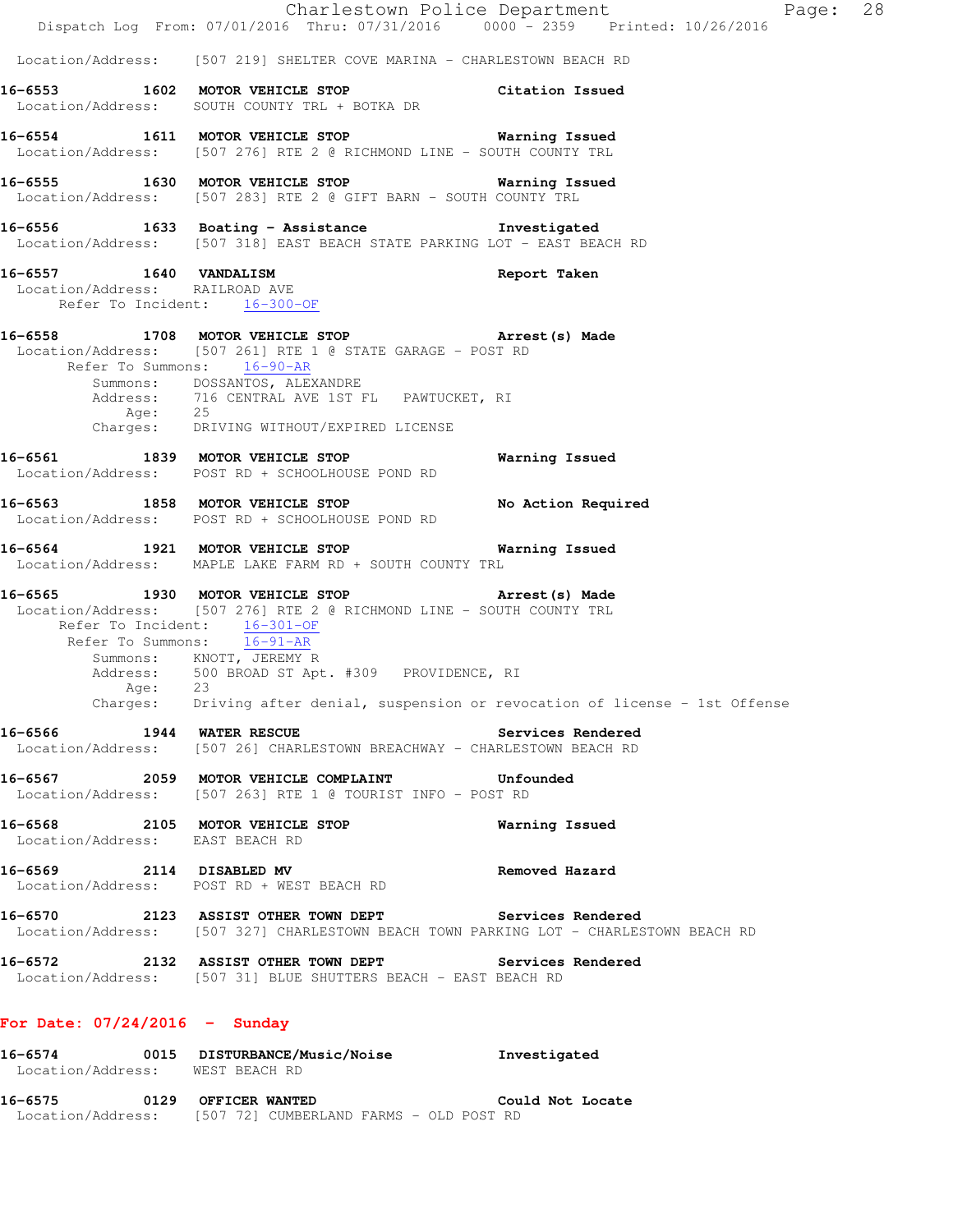**16-6578 0740 TRAFFIC CONTROL Services Rendered**  Location/Address: POST RD + KING'S FACTORY RD

16-6580 0810 DISABLED MV **Services Rendered** Location/Address: [507 260] RTE 1 @ GENERAL STANTON - POST RD

**16-6581 0844 ANIMAL COMPLAINT Investigated**  Location/Address: [507 247] HUNGRY HAVEN RESTAURANT - SOUTH COUNTY TRL

**16-6582 0904 ASSIST OTHER TOWN DEPT Peace Restored**  Location/Address: [507 31] EAST BEACH RD

**16-6583 1005 BOATING - VESSEL VIOLATION Warning Issued**  Location: FOSTER COVE

**16-6584 1009 BURGLARY (Attempted B&E) Investigated**  Location/Address: ROSS HILL RD

**16-6585 1037 BOATING - VESSEL VIOLATION Warning Issued**  Location/Address: [507 26] CHARLESTOWN BREACHWAY - CHARLESTOWN BEACH RD

**16-6586 1046 BOATING - VESSEL VIOLATION Warning Issued**  Location/Address: [507 26] CHARLESTOWN BREACHWAY - CHARLESTOWN BEACH RD

**16-6587 1050 BOATING - SAFETY CHECK Warning Issued**  Location/Address: [507 26] CHARLESTOWN BREACHWAY - CHARLESTOWN BEACH RD

**16-6588 1116 TRAFFIC CONTROL Services Rendered**  Location/Address: POST RD

**16-6590 1205 Boating - Assistance Services Rendered**  Vicinity of: [507 320] QUONOCHONTAUG BREACHWAY - WEST BEACH RD

**16-6592 1410 ASSIST CITIZEN Services Rendered**  Location/Address: [507 24] BURLINGAME - PICNIC AREA - SANCTUARY RD

**16-6596 1518 TRAFFIC CONTROL No Action Required**  Location/Address: EAST BEACH RD + PARADISE LN

**16-6597 1520 DISTURBANCE/Music/Noise Could Not Locate**  Location/Address: [507 72] CUMBERLAND FARMS - OLD POST RD

**16-6598 1523 BOATING - VESSEL VIOLATION Warning Issued**  Location/Address: [507 26] CHARLESTOWN BREACHWAY - CHARLESTOWN BEACH RD

**16-6599 1527 TRAFFIC CONTROL Services Rendered**  Location/Address: EAST BEACH RD + PARADISE LN

**16-6600 1531 BOATING - VESSEL VIOLATION Warning Issued**  Location/Address: [507 26] CHARLESTOWN BREACHWAY - CHARLESTOWN BEACH RD

**16-6601 1533 BOATING - VESSEL VIOLATION Warning Issued**  Location/Address: [507 26] CHARLESTOWN BREACHWAY - CHARLESTOWN BEACH RD

**16-6602 1536 MOTOR VEHICLE STOP Warning Issued**  Location/Address: [507 276] RTE 2 @ RICHMOND LINE - SOUTH COUNTY TRL

**16-6603 1601 MOTOR VEHICLE STOP Warning Issued**  Location/Address: ALTON CAROLINA RD

**16-6604 1602 BOATING - VESSEL VIOLATION No Action Required**  Location: [507 341] NINIGRET POND - EAST, POND SHORE

**16-6607 1620 MOTOR VEHICLE STOP Warning Issued**  Location/Address: SOUTH COUNTY TRL

**16-6608 1639 PARKING VIOLATIONS Warning Issued**  Location/Address: WEST BEACH RD + WEST END RD

**16-6610 1656 MOTOR VEHICLE STOP Warning Issued**  Location/Address: POST RD + SCHOOLHOUSE POND RD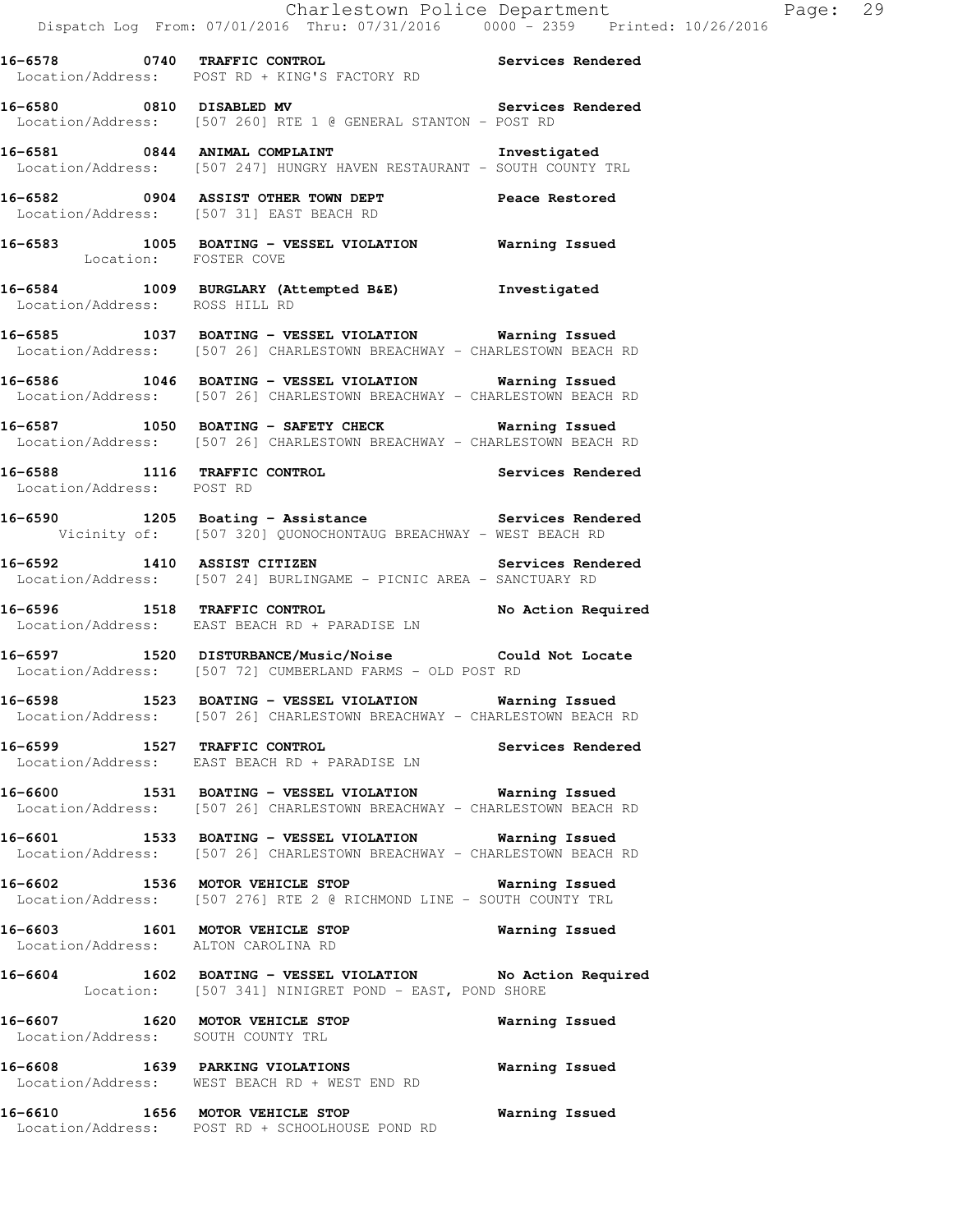|                                                              |                                                                                                                                                     | Charlestown Police Department<br>Page: 30 |  |
|--------------------------------------------------------------|-----------------------------------------------------------------------------------------------------------------------------------------------------|-------------------------------------------|--|
|                                                              | Dispatch Log From: 07/01/2016 Thru: 07/31/2016 0000 - 2359 Printed: 10/26/2016                                                                      |                                           |  |
|                                                              | 16-6611 1709 MOTOR VEHICLE STOP 1999 Warning Issued<br>Location/Address: POST RD + SCHOOLHOUSE POND RD                                              |                                           |  |
|                                                              | 16-6612 1712 MVA - Minor 10 11 Investigated<br>Location/Address: [507 31] BLUE SHUTTERS BEACH - EAST BEACH RD                                       |                                           |  |
|                                                              | 16-6613 1733 PARKING VIOLATIONS No Action Required<br>Location/Address: [507 327] CHARLESTOWN BEACH TOWN PARKING LOT - CHARLESTOWN BEACH RD         |                                           |  |
|                                                              | 16-6614 1744 Boating - Assistance 1988 Services Rendered<br>Location/Address: [507 318] EAST BEACH STATE PARKING LOT, NINIGRET POND - EAST BEACH RD |                                           |  |
|                                                              | 16-6615 1902 DISABLED MV<br>Location/Address: [507 276] RTE 2 @ RICHMOND LINE - SOUTH COUNTY TRL                                                    | No Action Required                        |  |
|                                                              | Location/Address: SOUTH COUNTY TRL + SHANNOCK RD                                                                                                    |                                           |  |
|                                                              | 16-6617 1913 MOTOR VEHICLE STOP Citation Issued<br>Vicinity of: [507 45] RIPPY'S LIQUOR MART - SOUTH COUNTY TRL                                     |                                           |  |
|                                                              | 16-6620 2006 MOTOR VEHICLE STOP <b>Exam and SEAL STOP</b> Warning Issued<br>Location/Address: POST RD + SCHOOLHOUSE POND RD                         |                                           |  |
|                                                              | 16-6621 2023 MOTOR VEHICLE STOP <b>18 Marning Issued</b><br>Vicinity of: [507 276] RTE 2 @ RICHMOND LINE - SOUTH COUNTY TRL                         |                                           |  |
| Location/Address: BURDICKVILLE RD                            | 16-6622 2025 DISTURBANCE/Music/Noise Showshigated                                                                                                   |                                           |  |
|                                                              | 16-6625 2105 ASSIST OTHER AGENCY Building Checked/Secured<br>Location/Address: [507 327] CHARLESTOWN BEACH TOWN PARKING LOT - CHARLESTOWN BEACH RD  |                                           |  |
|                                                              | 16-6626 2132 TRAFFIC CONTROL<br>Location/Address: SHANNOCK RD + WORDEN'S POND RD                                                                    | No Action Required                        |  |
|                                                              | 16-6627 2137 MOTOR VEHICLE COMPLAINT Threstigated<br>Location/Address: NARROW LN + MATUNUCK SCHOOLHOUSE RD                                          |                                           |  |
| 16-6628 2257 ALARM, BURGLAR<br>Location/Address: SHANNOCK RD |                                                                                                                                                     | Building Checked/Secured                  |  |
| Location/Address: WHIPPLE DR                                 | 16-6629 2311 PSYCHOLOGICAL EMERGENCY                                                                                                                | Taken/Refered to Other A                  |  |
| For Date: $07/25/2016$ - Monday                              |                                                                                                                                                     |                                           |  |
| 16-6630 2001                                                 | 0140 ASSIST OTHER TOWN DEPT Services Rendered<br>Location/Address: [507 31] BLUE SHUTTERS BEACH - EAST BEACH RD                                     |                                           |  |
| Location/Address: PARADISE LN                                | 16-6635 0804 SUSPICIOUS ACTIVITY/VEHICLE                                                                                                            | Investigated                              |  |
| 16-6637 0852 FIRE, OTHER                                     | Location/Address: [507 208] HITCHING POST - POST RD                                                                                                 | Investigated                              |  |
|                                                              | 16-6638 		 0924 SUSPICIOUS ACTIVITY/VEHICLE investigated<br>Location/Address: [507 612] NINIGRET PARK - LITTLE NINI POND REST ROOMS - PARK LN       |                                           |  |
| 16-6639 0932 COMPLAINT<br>Location/Address: NARROW LN        |                                                                                                                                                     | Could Not Locate                          |  |

**16-6640 1055 MOTOR VEHICLE STOP Warning Issued**  Vicinity of: [507 261] RTE 1 @ STATE GARAGE - POST RD

**16-6642 1143 TRANSPORT Taken/Refered to Other A**  Location/Address: [507 642] CHARLESTOWN POLICE DEPARTMENT - OLD POST RD

**16-6644 1238 ALARM, BURGLAR Investigated**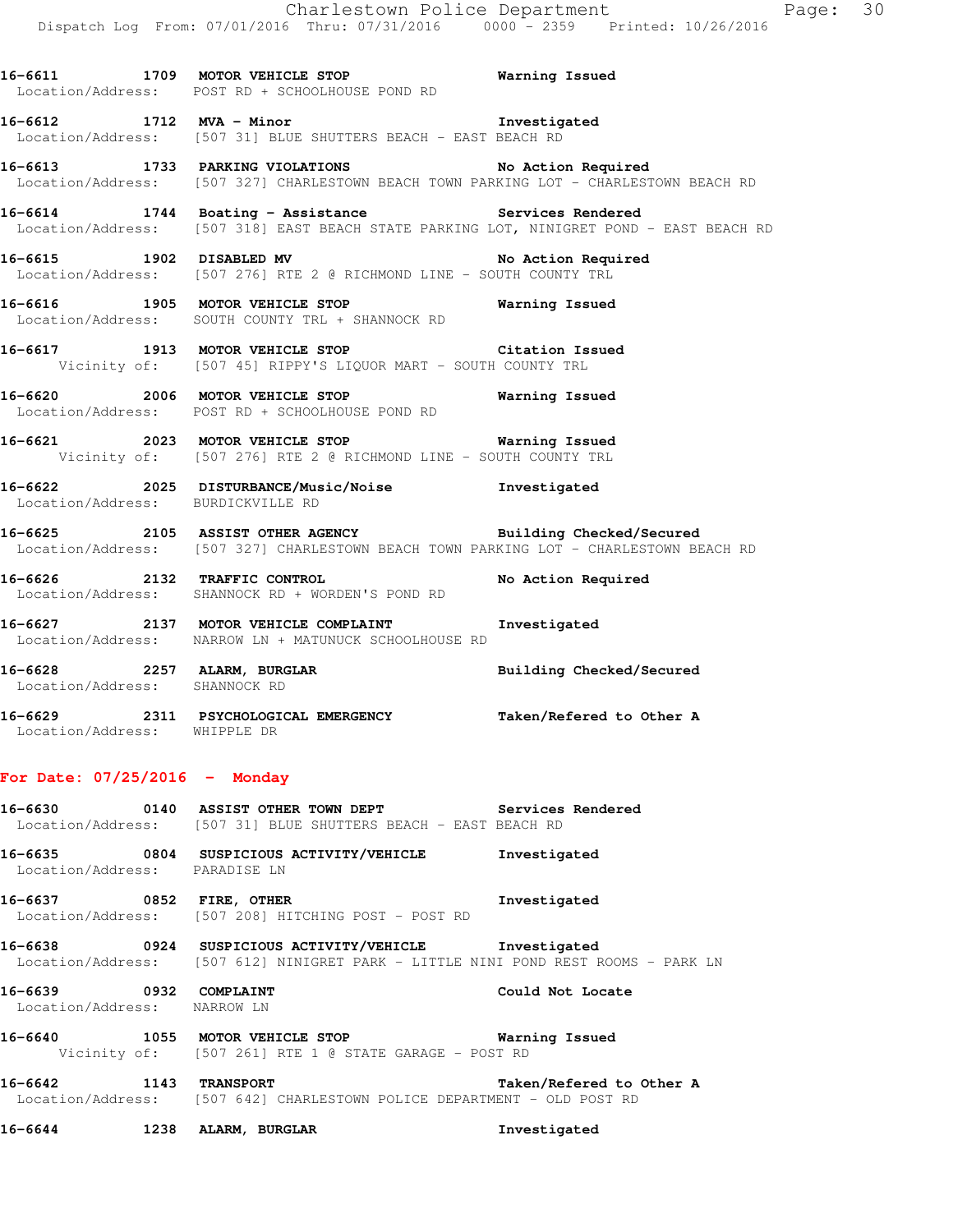|                                                                 | Dispatch Log From: 07/01/2016 Thru: 07/31/2016 0000 - 2359 Printed: 10/26/2016                                                                 | Charlestown Police Department | Page: 31 |  |
|-----------------------------------------------------------------|------------------------------------------------------------------------------------------------------------------------------------------------|-------------------------------|----------|--|
| Location/Address: SOUTH COUNTY TRL                              |                                                                                                                                                |                               |          |  |
| Refer To Incident: 16-302-OF                                    | 16-6645 1250 OFFICER WANTED Truestigated<br>Location/Address: [507 1] CHARLESTOWN TOWN HALL - SOUTH COUNTY TRL                                 |                               |          |  |
|                                                                 | 16-6646 1310 TRAFFIC CONTROL<br>Location/Address: POST RD + KING'S FACTORY RD                                                                  | Services Rendered             |          |  |
|                                                                 | 16-6647 1335 MOTOR VEHICLE COMPLAINT Could Not Locate<br>Location/Address: [507 275] RTE 1 @ WESTERLY LINE - POST RD                           |                               |          |  |
|                                                                 | 16-6648 1449 DISABLED MV<br>Location/Address: POST RD + PROSSER TRL                                                                            | Services Rendered             |          |  |
| Location/Address: OCEAN RIDGE DR                                | 16-6649 1547 ALARM, BURGLAR                                                                                                                    | <b>False Alarm</b>            |          |  |
|                                                                 | 16-6650 1548 MOTOR VEHICLE STOP<br>Location/Address: SOUTH COUNTY TRL + SHANNOCK RD                                                            | Warning Issued                |          |  |
|                                                                 | 16-6651 1604 MOTOR VEHICLE STOP<br>Location/Address: SOUTH COUNTY TRL + SHANNOCK RD                                                            | Citation Issued               |          |  |
| Refer To Accident: 16-107-AC                                    | 16-6652 1614 MVA - W/Injury/Fluid/Hazard Investigated<br>Location/Address: POST RD + EAST BEACH RD                                             |                               |          |  |
|                                                                 | 16-6653 1629 ASSIST CITIZEN 2008 Services Rendered<br>Location/Address: [507 642] CHARLESTOWN POLICE DEPARTMENT - OLD POST RD                  |                               |          |  |
|                                                                 | 16-6654 1639 ASSIST OTHER TOWN DEPT<br>Location/Address: [507 1] CHARLESTOWN TOWN HALL - SOUTH COUNTY TRL                                      | Services Rendered             |          |  |
|                                                                 | 16-6656 1746 MOTOR VEHICLE STOP <b>Warning Issued</b><br>Location/Address: POST RD + GENERAL STANTON LN                                        |                               |          |  |
| 16-6657 1754 ALARM, BURGLAR                                     | Location/Address: [507 426] WARREN RD                                                                                                          | <b>False Alarm</b>            |          |  |
|                                                                 | 16-6658 1828 MOTOR VEHICLE STOP<br>Location/Address: RICHMOND LINE - SOUTH COUNTY TRL                                                          | Warning Issued                |          |  |
|                                                                 | 16-6661 1902 MOTOR VEHICLE STOP <b>Warning Issued</b><br>Location/Address: CHARLESTOWN BEACH RD + ARCHES RD                                    |                               |          |  |
| Location/Address: CARMICHAEL LN<br>Refer To Incident: 16-303-OF | 16-6662 1921 COMPLAINT                                                                                                                         | Investigated                  |          |  |
|                                                                 | Location/Address: POST RD + PROSSER TRL                                                                                                        |                               |          |  |
|                                                                 | 16-6664 2029 MOTOR VEHICLE STOP Citation Issued<br>Location/Address: SOUTH COUNTY TRL + CAROLINA BACK RD                                       |                               |          |  |
|                                                                 | 16-6666 2047 SUSPICIOUS ACTIVITY/VEHICLE Investigated<br>Location/Address: [507 364] CROTTY AND SONS AUTO BODY - SOUTH COUNTY TRL              |                               |          |  |
|                                                                 | 16-6669 2105 ASSIST OTHER TOWN DEPT Services Rendered Location/Address: [507 31] BLUE SHUTTERS BEACH - EAST BEACH RD                           |                               |          |  |
|                                                                 | 16-6670 2123 ASSIST OTHER AGENCY Services Rendered<br>Location/Address: [507 327] CHARLESTOWN BEACH TOWN PARKING LOT - CHARLESTOWN BEACH RD    |                               |          |  |
|                                                                 | 16-6671 2135 MOTOR VEHICLE STOP <b>Warning Issued</b><br>Location/Address: [507 327] CHARLESTOWN BEACH TOWN PARKING LOT - CHARLESTOWN BEACH RD |                               |          |  |
|                                                                 | 16-6673 2226 DISABLED MV                                                                                                                       | Services Rendered             |          |  |

Location/Address: SOUTH COUNTY TRL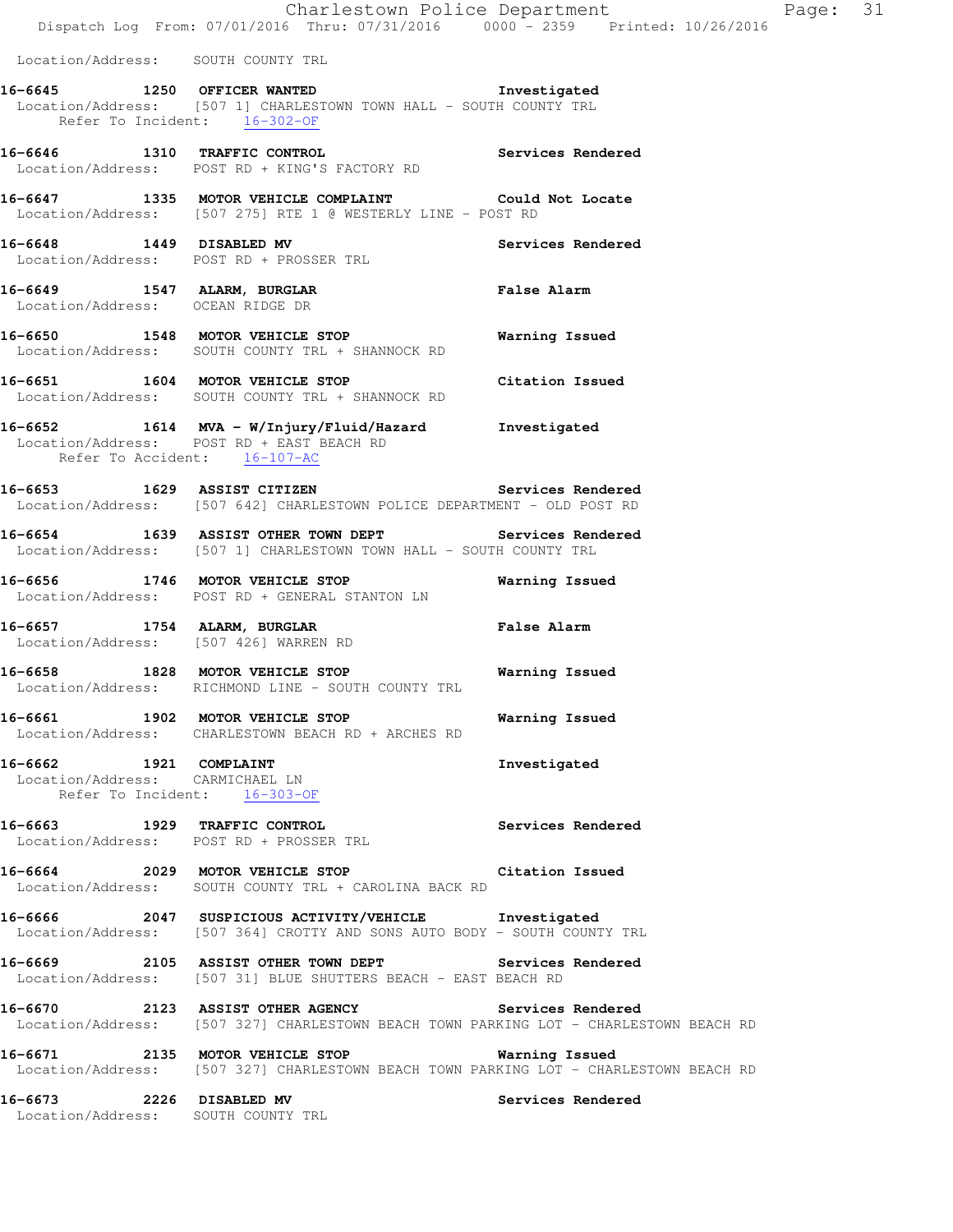## **For Date: 07/26/2016 - Tuesday**

|                              | 16-6683 0744 STOLEN M/V<br>Location/Address: WILLOW RD<br>Refer To Incident: 16-304-OF                                                         | Report Taken                                                                                                                                                                     |
|------------------------------|------------------------------------------------------------------------------------------------------------------------------------------------|----------------------------------------------------------------------------------------------------------------------------------------------------------------------------------|
|                              | 16-6685 0930 TRAFFIC CONTROL<br>Location/Address: EAST BEACH RD + PARADISE LN                                                                  | No Action Required                                                                                                                                                               |
|                              | 16-6688 1021 FOLLOW-UP INVESTIGATION Services Rendered<br>Location/Address: [507 642] CHARLESTOWN POLICE DEPARTMENT - OLD POST RD              |                                                                                                                                                                                  |
|                              | 16-6689 1118 FOLLOW-UP INVESTIGATION<br>Location/Address: COLUMBIA HEIGHTS RD<br>Refer To Incident: 16-305-OF                                  | Investigated                                                                                                                                                                     |
|                              | 16-6692 1147 ALARM, BURGLAR<br>Location/Address: [507 816] DRIFTWOOD DR                                                                        | Investigated                                                                                                                                                                     |
|                              | 16-6693 1210 FOLLOW-UP INVESTIGATION Investigated<br>Location/Address: COLUMBIA HEIGHTS RD                                                     |                                                                                                                                                                                  |
|                              | 16-6695 1605 MOTOR VEHICLE STOP<br>Location/Address: SOUTH COUNTY TRL + BOTKA DR                                                               | Warning Issued                                                                                                                                                                   |
|                              | 16-6696 1618 MOTOR VEHICLE STOP<br>Location/Address: SOUTH COUNTY TRL + SHANNOCK RD                                                            | No Action Required                                                                                                                                                               |
|                              | 16-6697 1642 DISABLED MV 3ervices Rendered<br>Location/Address: SOUTH COUNTY TRL                                                               |                                                                                                                                                                                  |
|                              | 16-6698 1700 MOTOR VEHICLE STOP 3 Arrest (s) Made<br>Location/Address: [507 235] NINIGRET INN - PROSSER TRL<br>Refer To Summons: 16-93-AR      | Summons: COURTEMANCHE, HOWARD<br>Address: 604 STONY FORT RD NORTH KINGSTOWN, RI<br>Age: 31<br>Charges: Driving after denial, suspension or revocation of license – 3rd + Offense |
|                              | 16-6700 1754 MOTOR VEHICLE STOP<br>Location/Address: POST RD + SCHOOLHOUSE POND RD                                                             | Citation Issued                                                                                                                                                                  |
|                              | 16-6701 1807 MOTOR VEHICLE STOP<br>Location/Address: POST RD + SCHOOLHOUSE POND RD                                                             | No Action Required                                                                                                                                                               |
|                              | 16-6702 1813 MOTOR VEHICLE STOP Warning Issued<br>Location/Address: [507 261] RTE 1 @ STATE GARAGE - POST RD                                   |                                                                                                                                                                                  |
|                              | 16-6703 1820 MOTOR VEHICLE STOP 6 Warning Issued<br>Location/Address: [507 260] RTE 1 @ GENERAL STANTON - POST RD                              |                                                                                                                                                                                  |
|                              | 16-6704 1832 WATER RESCUE<br>Location/Address: [507 320] QUONOCHONTAUG BREACHWAY - WEST BEACH RD                                               | Investigated                                                                                                                                                                     |
|                              | 16-6705 1926 MOTOR VEHICLE STOP<br>Location/Address: POST RD + SCHOOLHOUSE POND RD                                                             | Citation Issued                                                                                                                                                                  |
| Location/Address: GENWOOD DR | 16-6706 1930 DUMPING VIOLATIONS                                                                                                                | Investigated                                                                                                                                                                     |
| Vicinity of: AUBURN DR       | 16-6707 2026 OFFICER WANTED                                                                                                                    | Investigated                                                                                                                                                                     |
|                              | 16-6711 2101 ASSIST OTHER TOWN DEPT Services Rendered<br>Location/Address: [507 327] CHARLESTOWN BEACH TOWN PARKING LOT - CHARLESTOWN BEACH RD |                                                                                                                                                                                  |
|                              | 16-6712 2111 TRAFFIC CONTROL<br>Location/Address: WORDEN'S POND RD + SHANNOCK RD                                                               | No Action Required                                                                                                                                                               |
|                              | 16-6713 2115 MOTOR VEHICLE STOP 60 Warning Issued                                                                                              |                                                                                                                                                                                  |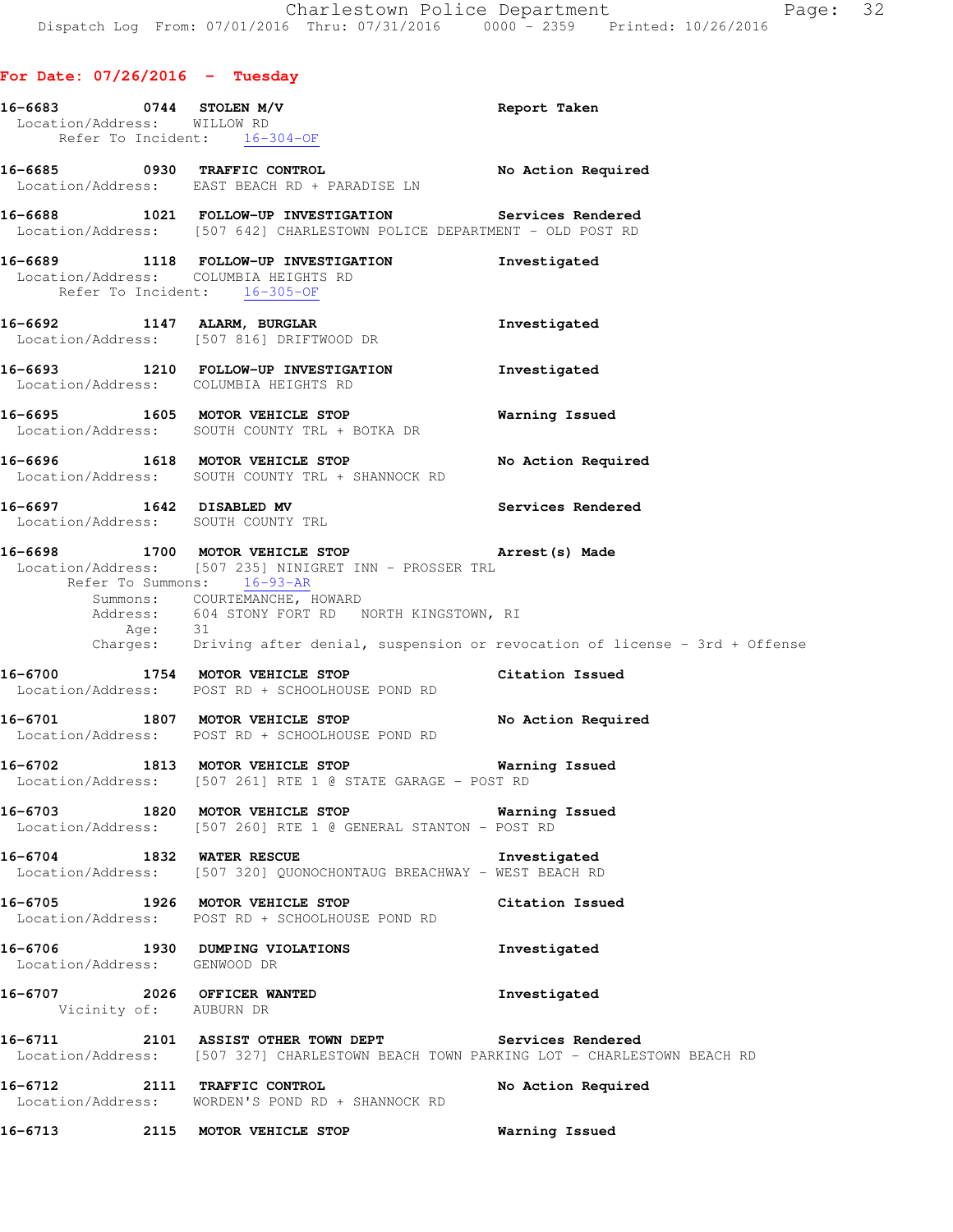Location/Address: SHANNOCK RD + OLD COACH RD

**16-6714 2118 ALARM, BURGLAR False Alarm**  Location/Address: [507 37] CHARLESTOWN WINE AND SPIRITS - OLD POST RD

**16-6720 2236 DISTURBANCE/Music/Noise Investigated**  Location/Address: OLD POST RD

#### **For Date: 07/27/2016 - Wednesday**

**16-6725 0101 SUSPICIOUS ACTIVITY/VEHICLE No Action Required**  Location/Address: [507 687] CAMP WATCHAUG - PROSSER TRL

**16-6731 0405 ASSIST OTHER AGENCY Services Rendered**  Location/Address: SITE 111 AND 414 - BURLINGAME STATE PARK RD

**16-6732 0459 MOTOR VEHICLE STOP No Action Required**  Location/Address: [507 317] RTE 1A @ SOUTH KINGSTOWN LINE - OLD POST RD

**16-6733 0853 DISABLED MV No Action Required**  Location/Address: NEW BISCUIT CITY RD

**16-6735 1055 ASSIST CITIZEN Services Rendered**  Location/Address: [507 376] SAINT JAMES CHURCH - MATUNUCK SCHOOLHOUSE RD

**16-6737 1119 MOTOR VEHICLE STOP Warning Issued**  Location/Address: WEST BEACH RD

**16-6738 1133 MOTOR VEHICLE STOP Warning Issued**  Location/Address: [507 266] RTE 1 @ WILLOWS - POST RD

**16-6739 1210 DISABLED MV Removed Hazard**  Location/Address: [507 259] RTE 1 @ CASTLEROCK - POST RD

**16-6743 1348 SUSPICIOUS ACTIVITY/VEHICLE Could Not Locate**  Location/Address: SOUTH COUNTY TRL

**16-6744 1350 TRAFFIC CONTROL Services Rendered**  Location/Address: POST RD + KING'S FACTORY RD

**16-6745 1608 MOTOR VEHICLE STOP Warning Issued**  Location/Address: MATUNUCK SCHOOLHOUSE RD + CHARLESTOWN BEACH RD

**16-6748 1748 DCYF INVESTIGATION Could Not Locate**  Location/Address: COLUMBIA HEIGHTS OVAL

**16-6750 1822 TRAFFIC CONTROL Services Rendered**  Location/Address: POST RD + PROSSER TRL

**16-6751 1853 DIRECTIONS Services Rendered**  Location/Address: [507 64] RATHSKELLER RESTAURANT - OLD COACH RD

**16-6752 1904 OFFICER WANTED Investigated**  Location/Address: [507 653] THE COVE RESTURANT - OLD POST RD

**16-6753 1910 OFFICER WANTED Investigated**  Location/Address: NARROW LN

**16-6754 1944 ALARM, BURGLAR Building Checked/Secured**  Location/Address: [507 716] SECOND ST

**16-6755 2005 MVA - Minor Report Taken**  Location/Address: WEST BEACH RD Refer To Accident: 16-108-AC

**16-6757 2037 MOTOR VEHICLE STOP Warning Issued**  Location/Address: [507 267] RTE 1 @ HITCHING POST - POST RD

**16-6758 2042 ASSIST OTHER POLICE DEPT Services Rendered**  Location/Address: SAND PLAIN RD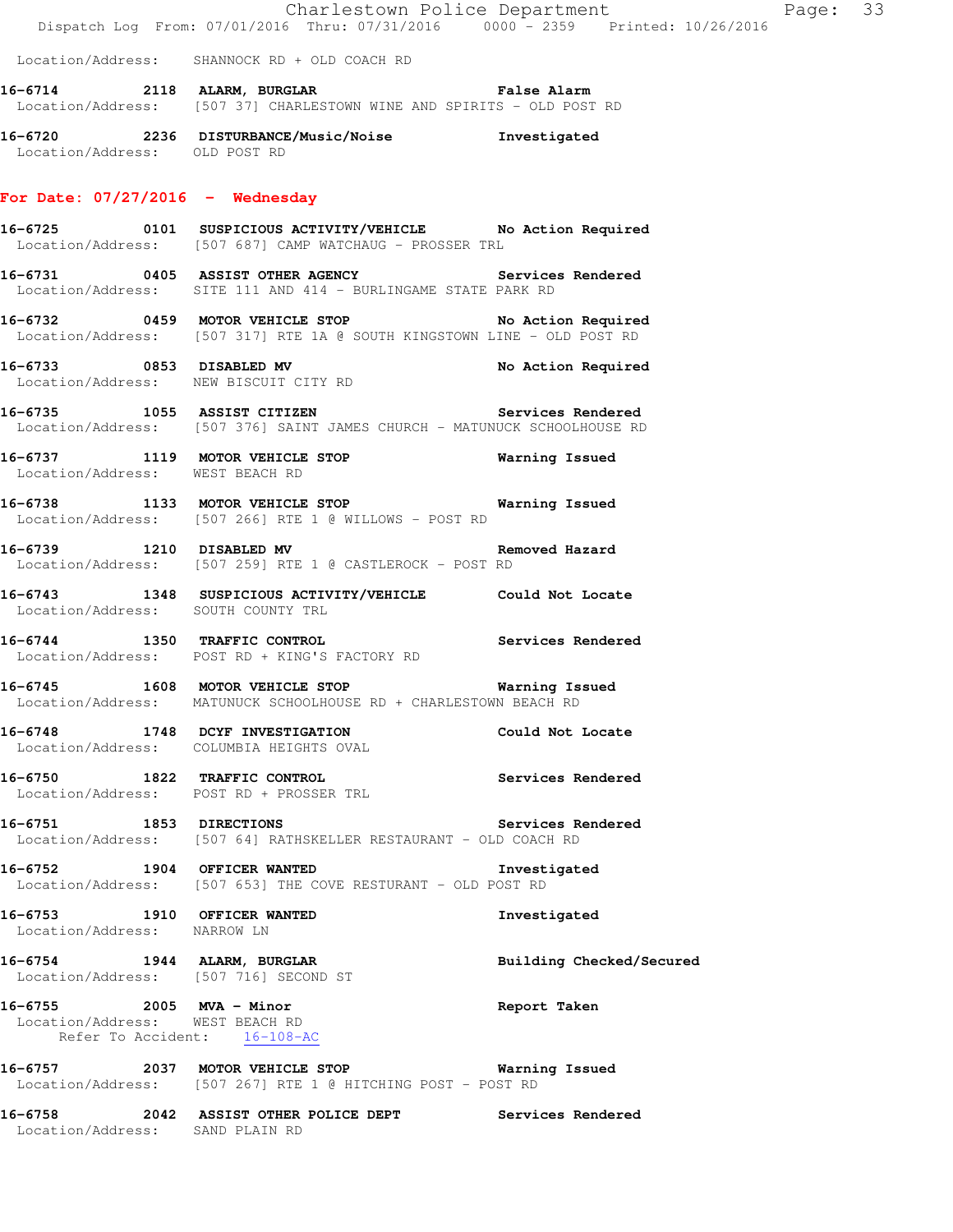**16-6760 2110 ASSIST OTHER TOWN DEPT Services Rendered**  Location/Address: [507 327] CHARLESTOWN BEACH TOWN PARKING LOT - CHARLESTOWN BEACH RD

**16-6762 2118 FOLLOW-UP INVESTIGATION Services Rendered**  Location/Address: [507 26] CHARLESTOWN BREACHWAY - CHARLESTOWN BEACH RD

**16-6763 2126 ASSIST OTHER TOWN DEPT Services Rendered**  Location/Address: [507 31] BLUE SHUTTERS BEACH - EAST BEACH RD

**16-6764 2142 DOMESTIC/Assault/Diso/Other Services Rendered**  Location/Address: HEALEY BROOK DR

## **For Date: 07/28/2016 - Thursday**

**16-6771 0648 MVA - Minor Report Taken**  Location/Address: [507 278] RTE 2 @ RIPPY'S MARKET - SOUTH COUNTY TRL Refer To Accident: 16-109-AC

**16-6772 0925 TRAFFIC CONTROL No Action Required**  Location/Address: EAST BEACH RD + PARADISE LN

**16-6776 0946 PARKING VIOLATIONS Services Rendered**  Location/Address: KLONDIKE RD

**16-6779 1221 MOTOR VEHICLE COMPLAINT Could Not Locate**  Location/Address: [507 270] RTE 1 @ BURLINGAME - POST RD

**16-6781 1245 MVA - Minor Investigated**  Location/Address: [507 45] RIPPY'S LIQUOR MART - SOUTH COUNTY TRL

**16-6783 1425 MOTOR VEHICLE COMPLAINT Could Not Locate**  Location/Address: SOUTH COUNTY TRL

**16-6785 1514 DISABLED MV Services Rendered**  Location/Address: POST RD + MEADOW LN

**16-6786 1531 FOUND/LOST PROPERTY Investigated**  Location: TROPICAL FROST

**16-6787 1544 DISABLED MV Services Rendered**  Location/Address: POST RD + MEADOW LN

## **16-6788 1559 REGISTERED SEX OFFENDER Services Rendered**  Refer To Incident: 16-306-OF

**16-6789 1626 MOTOR VEHICLE COMPLAINT Investigated**  Location/Address: [507 275] RTE 1 @ WESTERLY LINE - POST RD

**16-6791 1851 OFFICER WANTED Investigated**  Location/Address: EAST BEACH RD

**16-6794 2054 ASSIST OTHER TOWN DEPT Services Rendered**  Location/Address: [507 31] BLUE SHUTTERS BEACH - EAST BEACH RD

**16-6795 2116 ASSIST OTHER TOWN DEPT Services Rendered**  Location/Address: [507 327] CHARLESTOWN BEACH TOWN PARKING LOT - CHARLESTOWN BEACH RD

**16-6796 2128 DISABLED MV Services Rendered**  Location/Address: POST RD + KING'S FACTORY RD

**16-6797 2316 THREATS Services Rendered**  Location/Address: GENERAL STANTON LN

**16-6798 2336 MOTOR VEHICLE STOP Warning Issued**  Location/Address: [507 269] RTE 1 @ DRIVING RANGE - POST RD

**For Date: 07/29/2016 - Friday**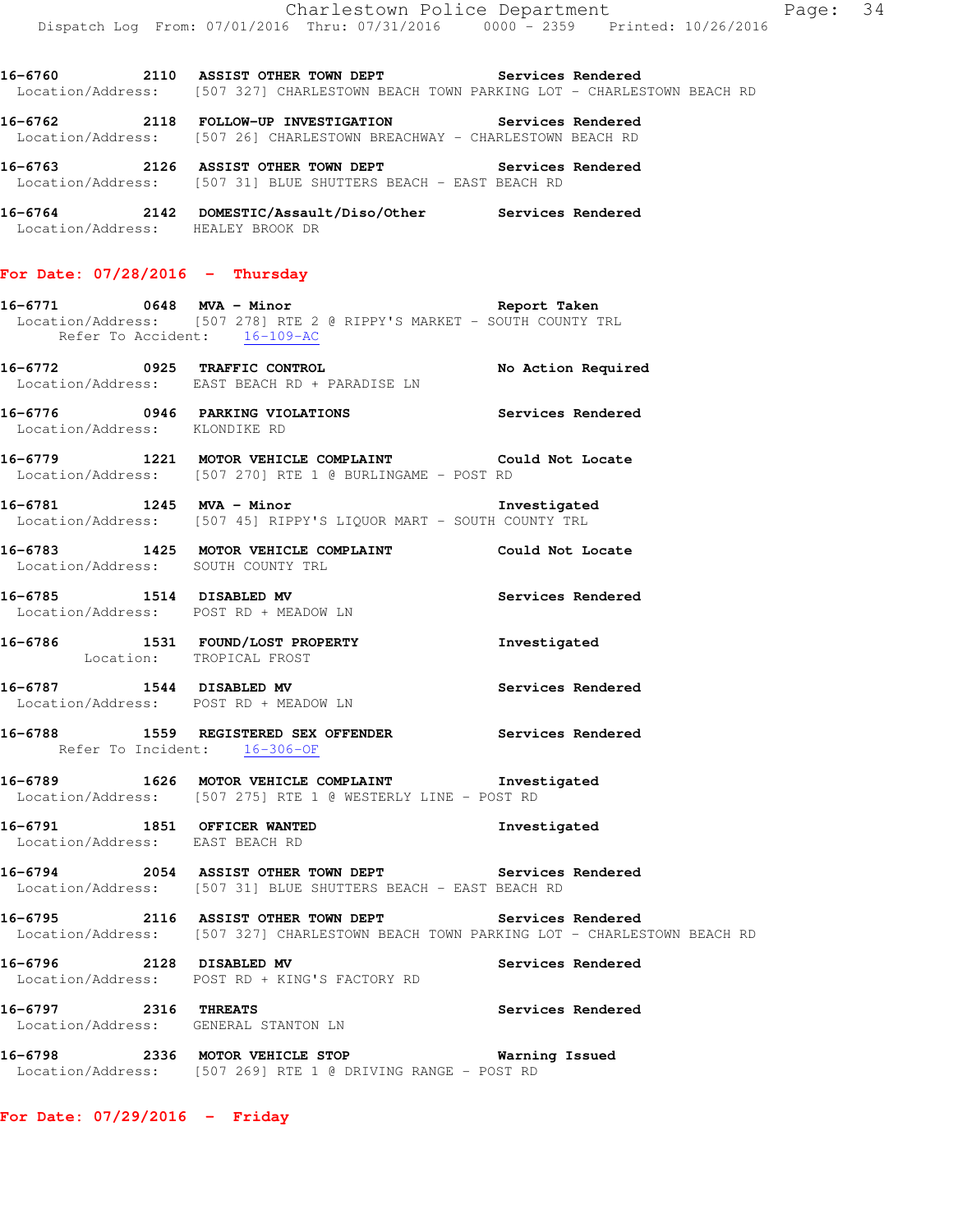|  | Dispatch Log From: 07/01/2016 Thru: 07/31/2016 0000 <sup>-</sup> 2359 Printed: 10/26/2016                                                    | Charlestown Police Department | Page: 35 |  |
|--|----------------------------------------------------------------------------------------------------------------------------------------------|-------------------------------|----------|--|
|  | 16-6802 0008 MOTOR VEHICLE STOP 6 Warning Issued<br>Location/Address: SOUTH COUNTY TRL + SHANNOCK RD                                         |                               |          |  |
|  | 16-6803 0013 MOTOR VEHICLE STOP Citation Issued<br>Location/Address: [507 254] GALAPAGOS COLLECTION - OLD POST RD                            |                               |          |  |
|  | 16-6804 0025 MOTOR VEHICLE STOP<br>Location/Address: SOUTH COUNTY TRL + SHANNOCK RD<br>Refer To Incident: 16-307-OF                          | Warning Issued                |          |  |
|  | 16-6807 0034 SUSPICIOUS ACTIVITY/VEHICLE No Action Required<br>Location/Address: [507 20] NINIGRET PARK - PARK LN                            |                               |          |  |
|  | 16-6812 0357 SUSPICIOUS ACTIVITY/VEHICLE<br>Location/Address: [507 208] HITCHING POST - POST RD                                              | No Action Required            |          |  |
|  | 16-6814 0410 MOTOR VEHICLE STOP<br>Location/Address: POST RD + WILDFLOWER RD                                                                 | Citation Issued               |          |  |
|  | 16-6815 0422 MOTOR VEHICLE STOP 6815 Warning Issued<br>Location/Address: [507 28] SIMPLE PEASURES - SOUTH COUNTY TRL                         |                               |          |  |
|  | 16-6816 		 0520 MOTOR VEHICLE STOP 		 Warning Issued<br>Location/Address: [507 266] RTE 1 @ WILLOWS - POST RD                                |                               |          |  |
|  | 16-6817 0541 MOTOR VEHICLE STOP<br>Location/Address: [507 266] RTE 1 @ WILLOWS - POST RD                                                     | Citation Issued               |          |  |
|  | 16-6818 0633 ALARM, BURGLAR<br>Location/Address: [507 697] POND SHORE DR                                                                     | Building Checked/Secured      |          |  |
|  | 16-6819 0737 POLICE INFORMATION<br>Location/Address: [507 88] EAST WEST MARKET - POST RD                                                     | Could Not Locate              |          |  |
|  | 16-6821 0953 ASSIST OTHER POLICE DEPT Citation Issued<br>Location/Address: OLD SHANNOCK RD                                                   |                               |          |  |
|  | Investigated<br>16-6822 1007 OFFICER WANTED<br>Location/Address: [507 252] GENERAL STANTON INN - OLD POST RD<br>Refer To Incident: 16-308-OF |                               |          |  |
|  | 16-6823 1012 POLICE INFORMATION<br>Location/Address: [507 642] CHARLESTOWN POLICE DEPARTMENT - OLD POST RD                                   | Unfounded                     |          |  |
|  | 16-6824 1025 ALARM, BURGLAR<br>Location/Address: [507 563] CAROLINA BACK RD                                                                  | Building Checked/Secured      |          |  |
|  | 16-6825 1036 POLICE INFORMATION<br>Location/Address: CEDAR MEADOWS RD                                                                        | No Action Required            |          |  |
|  | 16-6826 1149 ALARM, BURGLAR<br>Location/Address: [507 592] CHARLESTOWN BEACH RD                                                              | Building Checked/Secured      |          |  |
|  | 16-6827 1154 ALARM, FIRE 10 Investigated<br>Location/Address: [507 233] NORDIC LODGE - EAST PASQUISETT TRL                                   |                               |          |  |
|  | 16-6828 1305 POLICE INFORMATION<br>Location/Address: [507 45] RIPPY'S LIQUOR MART - SOUTH COUNTY TRL                                         | No Action Required            |          |  |
|  | 16-6832 1606 SUSPICIOUS ACTIVITY/VEHICLE<br>Location/Address: POST RD + SCHOOLHOUSE POND RD                                                  | Investigated                  |          |  |
|  | 16-6833 1614 MOTOR VEHICLE STOP<br>Location/Address: POST RD + SCHOOLHOUSE POND RD                                                           | Warning Issued                |          |  |
|  | 16-6834 1632 SUSPICIOUS ACTIVITY/VEHICLE No Action Required<br>Location/Address: POST RD + FALCONE LN                                        |                               |          |  |
|  | 16-6835 1654 MOTOR VEHICLE STOP Citation Issued<br>Location/Address: [507 861] SOUTH COUNTY HABITAT FOR HUMANITY - SHANNOCK RD               |                               |          |  |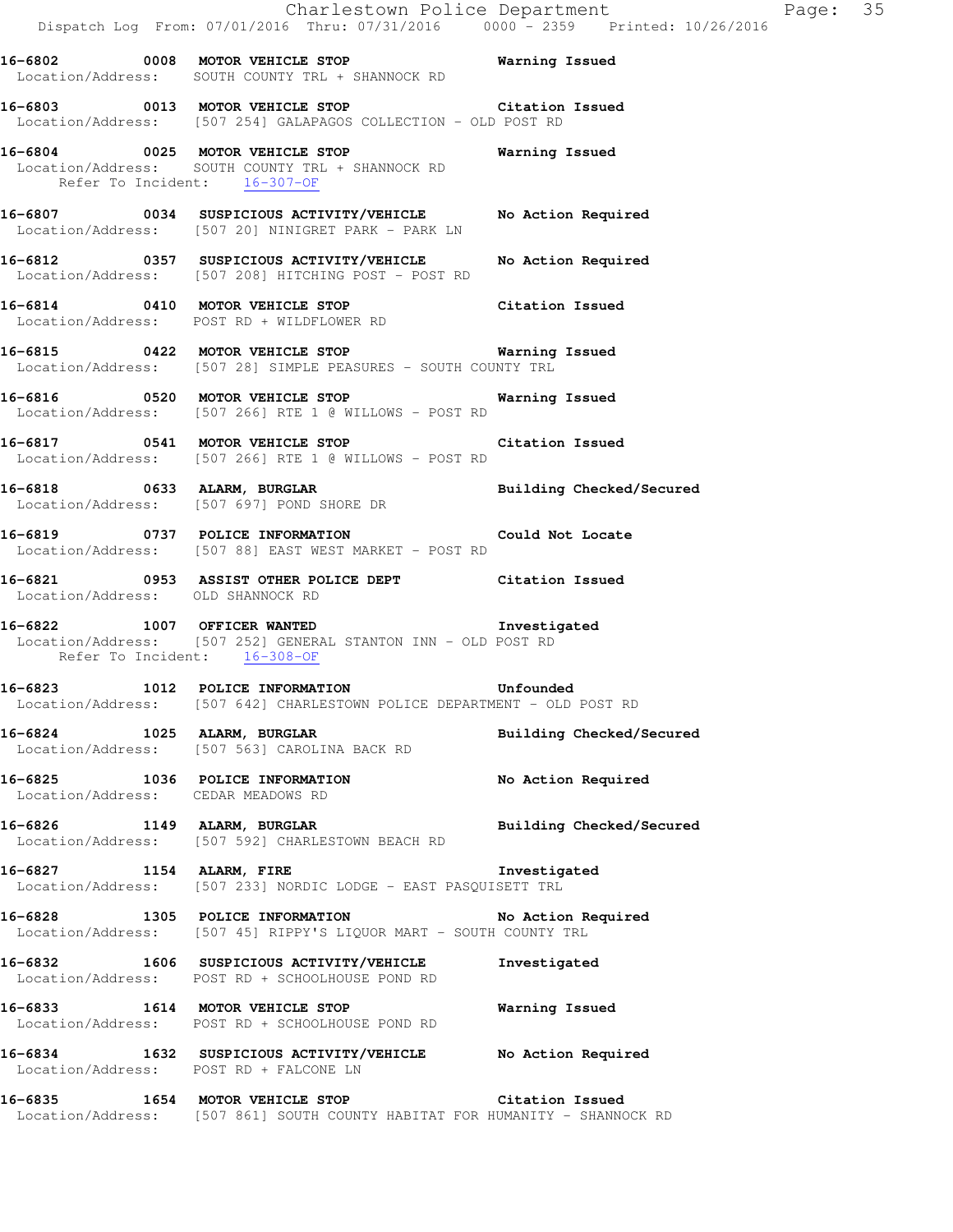|                                                                        | Charlestown Police Department<br>Dispatch Log From: 07/01/2016 Thru: 07/31/2016 0000 - 2359 Printed: 10/26/2016                                |                 | Page: 36 |  |
|------------------------------------------------------------------------|------------------------------------------------------------------------------------------------------------------------------------------------|-----------------|----------|--|
|                                                                        | 16-6836 1716 ROAD HAZARD/OBSTRUCTION Investigated<br>Location/Address: [507 64] OLD COACH RD                                                   |                 |          |  |
|                                                                        | 16-6837 1735 SUSPICIOUS ACTIVITY/VEHICLE Investigated<br>Location/Address: MIDLAND RD                                                          |                 |          |  |
| Location/Address: MIDLAND RD                                           | 16-6838 1801 POLICE INFORMATION Services Rendered                                                                                              |                 |          |  |
|                                                                        | 16-6839 1826 TRAFFIC CONTROL CONTROL Citation Issued<br>Location/Address: SOUTH COUNTY TRL + MAPLE LAKE FARM RD                                |                 |          |  |
|                                                                        | 16-6840 1833 MOTOR VEHICLE STOP 60 Warning Issued<br>Location/Address: NARROW LN + MATUNUCK SCHOOLHOUSE RD                                     |                 |          |  |
|                                                                        | 16-6841 1844 MOTOR VEHICLE STOP<br>Location/Address: SOUTH COUNTY TRL                                                                          | Warning Issued  |          |  |
|                                                                        | 16-6843 1914 MOTOR VEHICLE STOP<br>Location/Address: POST RD + SCHOOLHOUSE POND RD                                                             | Warning Issued  |          |  |
|                                                                        | 16-6844 2014 MOTOR VEHICLE STOP<br>Location/Address: MATUNUCK SCHOOLHOUSE RD                                                                   | Warning Issued  |          |  |
|                                                                        | 16-6845 2027 MOTOR VEHICLE STOP 60 Warning Issued<br>Location/Address: [507 45] RIPPY'S LIQUOR MART - SOUTH COUNTY TRL                         |                 |          |  |
|                                                                        | 16-6846 2034 MOTOR VEHICLE STOP<br>Location/Address: SOUTH COUNTY TRL + WHIPPLE DR                                                             | Warning Issued  |          |  |
|                                                                        | 16-6849 2101 ASSIST OTHER TOWN DEPT Services Rendered<br>Location/Address: [507 31] BLUE SHUTTERS BEACH - EAST BEACH RD                        |                 |          |  |
|                                                                        | 16-6850 2106 ASSIST OTHER TOWN DEPT Services Rendered<br>Location/Address: [507 327] CHARLESTOWN BEACH TOWN PARKING LOT - CHARLESTOWN BEACH RD |                 |          |  |
| Location/Address: ALTON CAROLINA RD                                    | 16-6853 2134 ASSIST OTHER AGENCY Services Rendered                                                                                             |                 |          |  |
| Location/Address: SHANNOCK RD                                          | 16-6854 2143 MOTOR VEHICLE STOP                                                                                                                | Warning Issued  |          |  |
| 16-6856 2210 MOTOR VEHICLE STOP<br>Location/Address: CAROLINA BACK RD  |                                                                                                                                                | Warning Issued  |          |  |
| Location/Address: HONEY LOCUST DR                                      | 16-6857 2219 SUSPICIOUS ACTIVITY/VEHICLE No Action Required                                                                                    |                 |          |  |
| For Date: $07/30/2016$ - Saturday                                      |                                                                                                                                                |                 |          |  |
| Location/Address: FIORE'S - POST RD                                    | 16-6862 0118 MOTOR VEHICLE STOP                                                                                                                | Warning Issued  |          |  |
|                                                                        | 16-6864 0137 MOTOR VEHICLE STOP<br>Location/Address: RICHMOND LINE - SOUTH COUNTY TRL                                                          | Warning Issued  |          |  |
|                                                                        | 16-6865 0154 MOTOR VEHICLE STOP<br>Location/Address: RICHMOND LINE - SOUTH COUNTY TRL                                                          | Warning Issued  |          |  |
|                                                                        | 16-6866 0205 MOTOR VEHICLE STOP Citation Issued<br>Location/Address: [507 657] COUNTRY FOOD MART, LLC - SOUTH COUNTY TRL                       |                 |          |  |
| 16-6867 0210 MOTOR VEHICLE STOP<br>Location/Address: FIORE'S - POST RD |                                                                                                                                                | Citation Issued |          |  |

 Location/Address: ALTON CAROLINA RD **16-6869 0227 MOTOR VEHICLE STOP Warning Issued** 

Location/Address: POST RD + ROSS HILL RD

**16-6868 0223 ROAD HAZARD/OBSTRUCTION No Action Required**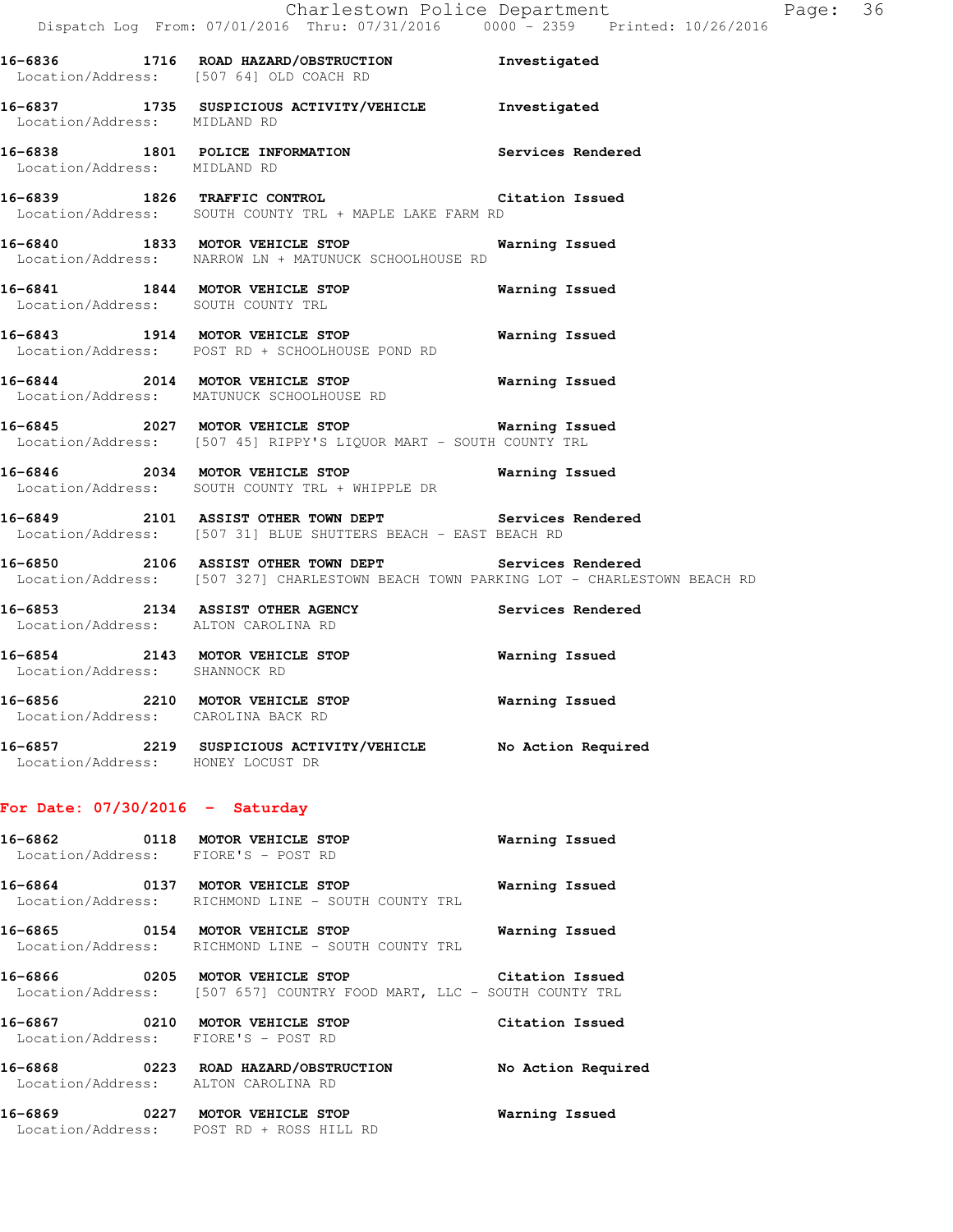**16-6871 0844 TRAFFIC CONTROL Services Rendered**  Location/Address: POST RD + SOUTH COUNTY TRL **16-6872 0856 BOATING - VESSEL VIOLATION Warning Issued**  Location: [507 341] NINIGRET POND - EAST **16-6873 0903 TRAFFIC CONTROL Warning Issued**  Location/Address: EAST BEACH RD + PARADISE LN **16-6874 0930 BOATING - VESSEL VIOLATION Warning Issued**  Location: [507 341] NINIGRET POND - EAST **16-6876 1118 BOATING - VESSEL VIOLATION Warning Issued**  Location: [507 341] NINIGRET POND - EAST **16-6877 1135 ASSIST CITIZEN Services Rendered**  Location/Address: SEQUIN CT **16-6878 1214 EMBEZZELMENT/FRAUD/FORGERY Investigated**  Location/Address: [507 642] CHARLESTOWN POLICE DEPARTMENT - OLD POST RD **16-6879 1228 MVA - Minor Investigated**  Location/Address: OLD POST RD + NARROW LN **16-6880 1258 ALARM, BURGLAR Building Checked/Secured**  Location/Address: [507 611] FROSTY DREW NATURE CENTER - PARK LN **16-6881 1343 MOTOR VEHICLE COMPLAINT Unfounded**  Location/Address: [507 275] RTE 1 @ WESTERLY LINE - POST RD **16-6882 1350 BOATING - VESSEL VIOLATION Warning Issued**  Location: [507 341] NINIGRET POND - EAST **16-6883 1426 BOATING - VESSEL VIOLATION Warning Issued**  Location: [507 341] NINIGRET POND - EAST, OCEAN HOUSE **16-6885 1502 COMPLAINT Peace Restored**  Location/Address: NARRAGANSETT TRL Refer To Incident: 16-309-OF **16-6886 1513 BOATING - VESSEL VIOLATION Warning Issued**  Location: [507 341] NINIGRET POND - EAST 16-6887 **1525** Boating - Assistance **Services Rendered**  Location: [507 341] NINIGRET POND - EAST **16-6889 1605 MOTOR VEHICLE STOP Warning Issued**  Location/Address: SHANNOCK RD + MAPLE LAKE FARM RD **16-6891 1624 MOTOR VEHICLE STOP Warning Issued**  Location/Address: [507 276] RTE 2 @ RICHMOND LINE - SOUTH COUNTY TRL **16-6892 1638 ASSIST OTHER POLICE DEPT Investigated**  Location/Address: [507 642] CASTLE ROCK APTS - NORTH CASTLE WAY **16-6893 1719 MOTOR VEHICLE STOP Warning Issued**  Location/Address: SOUTH COUNTY TRL + SHANNOCK RD 16-6894 1751 MOTOR VEHICLE STOP No Action Required Location/Address: POST RD + FALCONE LN **16-6895 1758 FOUND/LOST PROPERTY No Action Required**  Location/Address: [507 642] CHARLESTOWN POLICE DEPARTMENT - OLD POST RD **16-6898 1848 TRAFFIC CONTROL Services Rendered**  Location/Address: OLD POST RD + PARK LN **16-6899 1906 MOTOR VEHICLE COMPLAINT Warning Issued**  Location/Address: KING'S FACTORY RD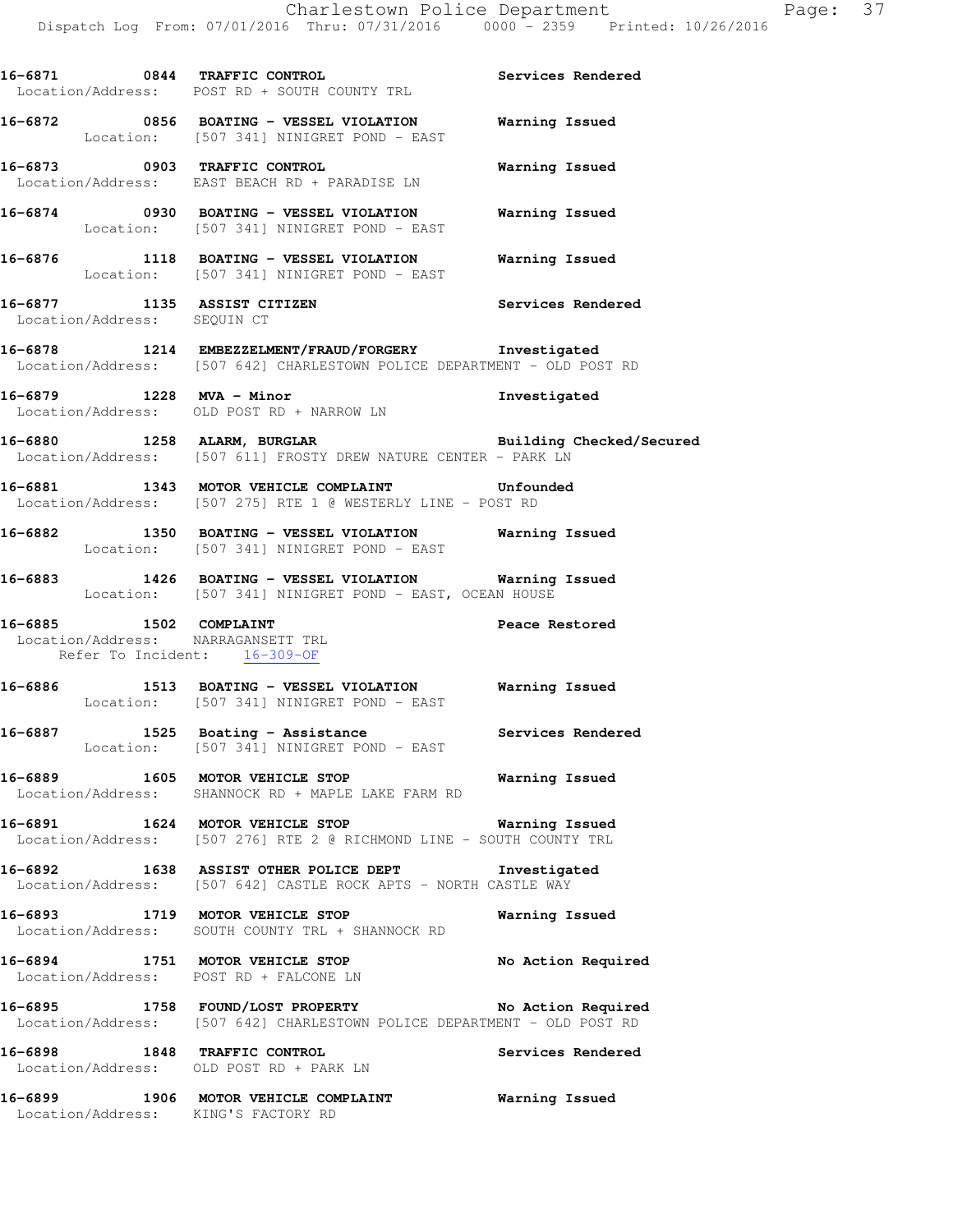**16-6901 2118 ASSIST OTHER TOWN DEPT Services Rendered**  Location/Address: [507 49] CHARLESTOWN TOWN BEACH - CHARLESTOWN BEACH RD

**16-6903 2150 DIRECTIONS No Action Required**  Location/Address: POST RD + NARROW LN

**16-6904 2209 SUSPICIOUS ACTIVITY/VEHICLE Investigated**  Location/Address: [507 247] HUNGRY HAVEN RESTAURANT - SOUTH COUNTY TRL

**16-6905 2215 SUSPICIOUS ACTIVITY/VEHICLE No Action Required**  Location/Address: QUAIL LN

**16-6906 2244 ASSIST OTHER POLICE DEPT Unfounded**  Location/Address: SOUTH COUNTY TRL

**16-6907 2256 POLICE INFORMATION Investigated**  Location/Address: QUAIL LN

## **For Date: 07/31/2016 - Sunday**

**16-6913 0346 ASSIST OTHER TOWN DEPT Services Rendered**  Location/Address: [507 31] BLUE SHUTTERS BEACH - EAST BEACH RD

**16-6915 0513 MOTOR VEHICLE STOP No Action Required**  Location/Address: POST RD + CROSS MILLS RD

**16-6920 0554 MOTOR VEHICLE STOP Warning Issued**  Location/Address: MATUNUCK SCHOOLHOUSE RD + HOWARD DR

**16-6922 0620 TRAFFIC CONTROL Warning Issued**  Location/Address: POST RD + SCHOOLHOUSE POND RD

**16-6924 0741 MOTOR VEHICLE STOP Warning Issued**  Location/Address: POST RD + WEST BEACH RD

**16-6927 0914 MOTOR VEHICLE STOP Warning Issued**  Location/Address: SOUTH COUNTY TRL + SHANNOCK RD

**16-6928 1025 ALARM, BURGLAR False Alarm**  Location/Address: LOU AVE

**16-6929 1047 MISSING PERSON Investigated**  Location/Address: [507 849] NINIGRET NATIONAL WILDLIFE REFUGE - POST RD

**16-6930 1206 BOATING - VESSEL VIOLATION Warning Issued**  Location: WATER FRONT NINIGRET

**16-6931 1254 BOATING - VESSEL VIOLATION Citation Issued**  Location/Address: [507 26] CHARLESTOWN BREACHWAY - CHARLESTOWN BEACH RD

**16-6932 1256 TRAFFIC CONTROL No Action Required**  Location/Address: MATUNUCK SCHOOLHOUSE RD

**16-6933 1302 BOATING - VESSEL VIOLATION Warning Issued**  Location/Address: [507 320] QUONOCHONTAUG BREACHWAY - WEST BEACH RD

**16-6935 1349 TRAFFIC CONTROL No Action Required**  Location/Address: WEST BEACH RD + SUNSET DR

**16-6936 1508 ANIMAL COMPLAINT Taken/Refered to Other A**  Location/Address: WORDEN'S POND RD

**16-6937 1524 Boating - Assistance Services Rendered** 

Location/Address: [507 320] QUONOCHONTAUG BREACHWAY - WEST BEACH RD

16-6938 1551 ANIMAL COMPLAINT **16-6938** Taken/Refered to Other A Location/Address: BISCUIT CITY RD

**16-6939 1623 ANIMAL COMPLAINT No Action Required**  Location/Address: [507 642] CHARLESTOWN POLICE DEPARTMENT - OLD POST RD